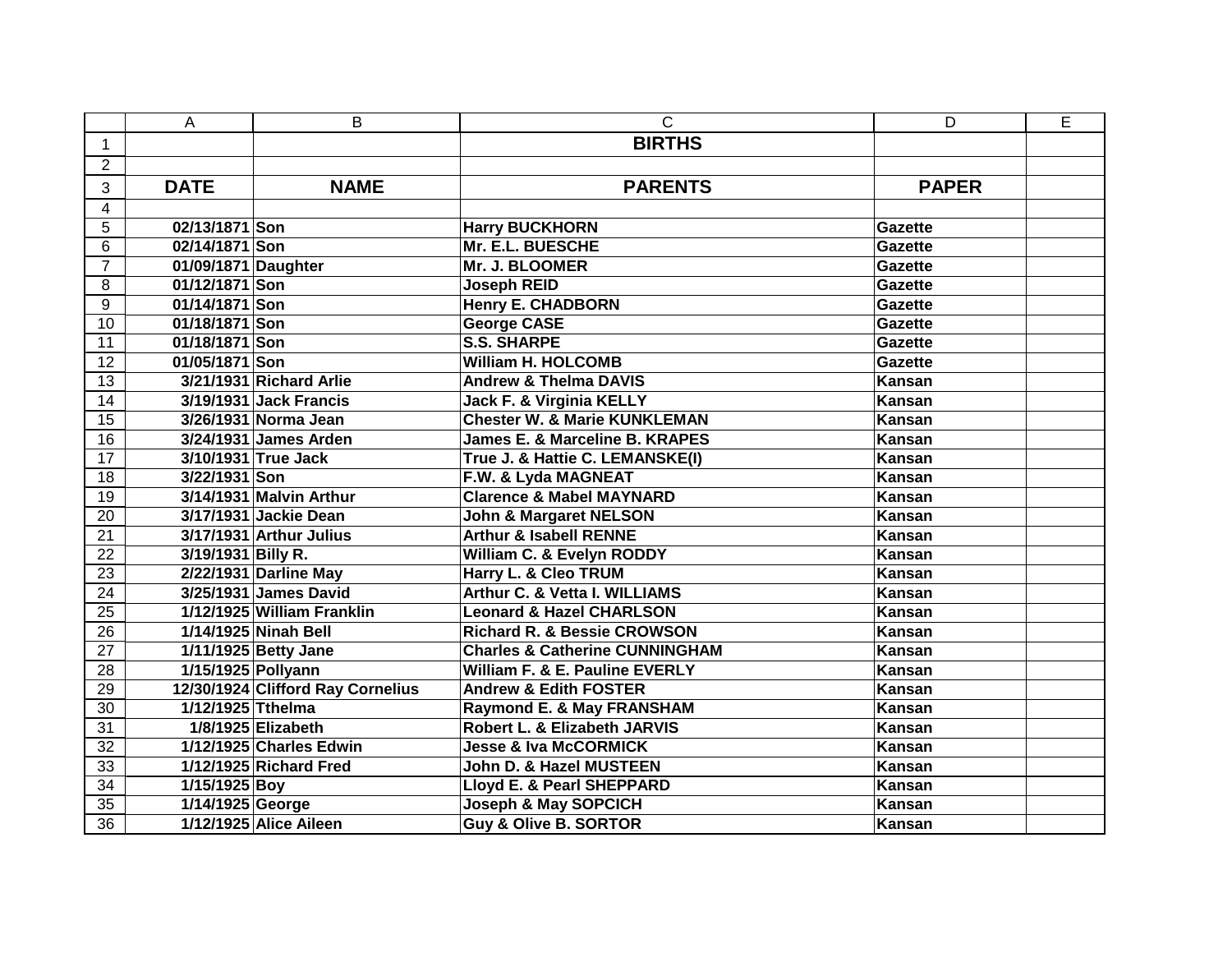|                 | A                   | B                          | $\mathsf{C}$                              | D             | E |
|-----------------|---------------------|----------------------------|-------------------------------------------|---------------|---|
| 37              | 1/14/1925 George    |                            | Adam & Rebecca WASKO                      | Kansan        |   |
| 38              |                     | 12/24/1924 Jeanne Louise   | Russell J. & Gertrude ATKINSON            | <b>Kansan</b> |   |
| 39              |                     | 1/21/1925 Elizabeth        | <b>Stephen &amp; Katie CARR</b>           | <b>Kansan</b> |   |
| 40              |                     | 1/15/1925 Forrest Hanna    | <b>Clyde and Maggie COTTOR</b>            | Kansan        |   |
| 41              |                     | 1/9/1925 Paul Edward       | Hubert A. & Ada L. CURRAN                 | Kansan        |   |
| 42              |                     | 1/15/1925 Charles Julius   | Charles J. & Rose C. DEWEY                | Kansan        |   |
| 43              | $9/23/1924$ Boy     |                            | <b>Ernest G. &amp; Maurine BRAUN</b>      | Kansan        |   |
| 44              | $9/27/1924$ Boy     |                            | <b>Albert &amp; Clem BRUSHWOOD</b>        | Kansan        |   |
| 45              |                     | 9/17/1924 Charles Stanley  | Marion C. & Nellie M. DOUGLAS             | <b>Kansan</b> |   |
| 46              | 9/24/1924 Girl      |                            | Joseph A. & Jessie E. GRIBBIN             | <b>Kansan</b> |   |
| 47              | $9/24/1924$ Boy     |                            | S.W. & Bessie L. HOWARD                   | <b>Kansan</b> |   |
| 48              |                     | $9/19/1924$ Edward Gates   | William C. & Myrtle D. KEITH              | Kansan        |   |
| 49              |                     | 9/24/1924 Edward C. Jr.    | <b>Edward C. &amp; Thelma MAYER</b>       | <b>Kansan</b> |   |
| 50              | 9/22/1924 Girl      |                            | <b>Arthur &amp; Lillie M. MILLER</b>      | <b>Kansan</b> |   |
| $\overline{51}$ | $9/25/1924$ Boy     |                            | F.D. & Margerite McCLEARY                 | <b>Kansan</b> |   |
| 52              |                     | 9/26/1924 Anna Marie       | <b>William &amp; Marie McSPARREN</b>      | <b>Kansan</b> |   |
| 53              |                     | 9/17/1924 John William     | <b>William &amp; Alena RAINES</b>         | <b>Kansan</b> |   |
| $\overline{54}$ |                     | 9/12/1924 John Edward      | <b>Joseph &amp; Katherine SMITH</b>       | <b>Kansan</b> |   |
| 55              | 9/25/1924 Girl      |                            | <b>Jack &amp; Nellie WIENSKY</b>          | <b>Kansan</b> |   |
| 56              |                     | 9/11/1924 Freda Charline   | <b>Frederick C. &amp; Ersa YULICH</b>     | Kansan        |   |
| 57              |                     | 9/29/1924 Barbara Alice    | <b>Thomas R &amp; Frances BAUMGARTNER</b> | <b>Kansan</b> |   |
| 58              |                     | 9/19/1924 William Lewis    | James D. & Elizabeth W. DONOVAN           | Kansan        |   |
| 59              | 9/23/1924 Girl      |                            | O.C. & Lula LAISTER                       | <b>Kansan</b> |   |
| 60              |                     | 9/23/1924 Robert Lee       | Lee R. & Alto V. RICH                     | Kansan        |   |
| 61              |                     | 9/27/1924 Alice Katherine  | Mickey T. U Beulah M. BARBARICH           | <b>Kansan</b> |   |
| 62              |                     | 9/24/1924 La Rosie Delia   | Jackson P. & Reba R. BURGER               | Kansan        |   |
| 63              | 9/21/1924 Carlon A. |                            | <b>William &amp; Roena ELLIS</b>          | Kansan        |   |
| 64              |                     | 9/23/1924 Burton Frederick | <b>Thomas &amp; Sallie HALEN</b>          | <b>Kansan</b> |   |
| 65              |                     | 9/26/1924 Edwin Glenn      | Allen C. & Ella C. IRVING                 | <b>Kansan</b> |   |
| 66              | $9/26/1924$ Boy     |                            | William E. & Mohala KEITH                 | <b>Kansan</b> |   |
| 67              | 9/27/1924 Boy       |                            | Max L. & Grace MILLER                     | <b>Kansan</b> |   |
| 68              |                     | 9/15/1924 John Albert      | <b>Amiel &amp; Lilly VANDEBERGHE</b>      | <b>Kansan</b> |   |
| 69              | 9/28/1924 Boy       |                            | <b>Calvin &amp; Lizzie CUNNINGHAM</b>     | <b>Kansan</b> |   |
| 70              |                     | 9/20/1924 Maxine Eva       | William E. & Catherine E. PARVIN          | <b>Kansan</b> |   |
| 71              |                     | 9/29/1924 Josephina        | <b>Thomas &amp; Suzanna SEJCHIN</b>       | Kansan        |   |
| 72              | 9/20/1924 Girl      |                            | <b>Robert &amp; Alice SWANSON</b>         | Kansan        |   |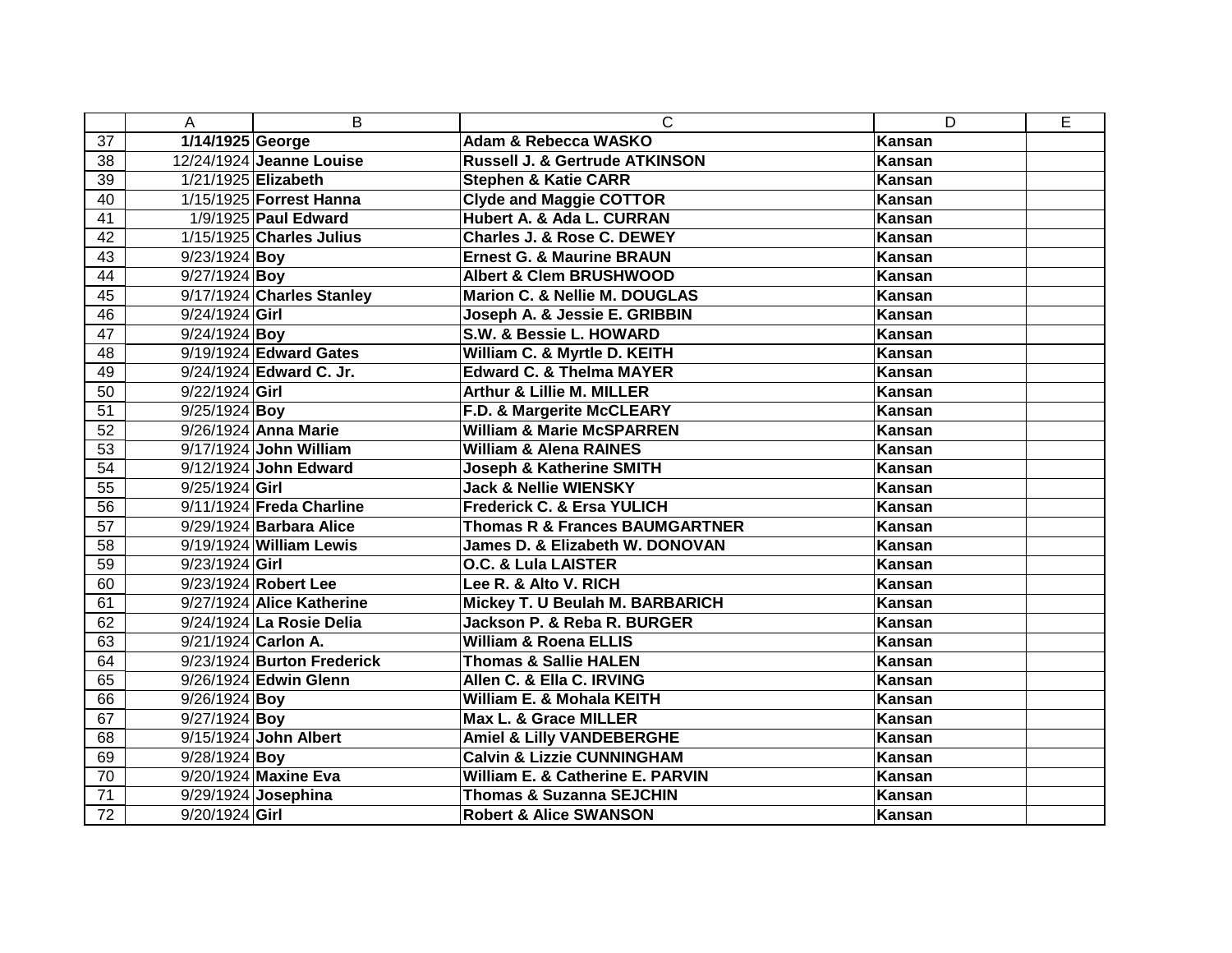|                 | A                 | B                           | $\mathsf{C}$                                 | D             | E |
|-----------------|-------------------|-----------------------------|----------------------------------------------|---------------|---|
| 73              |                   | 9/18/1924 Margaret Victoria | <b>Oscar &amp; Ida ANDERSON</b>              | <b>Kansan</b> |   |
| 74              |                   | 9/30/1924 William Norman    | <b>Ernest W. &amp; Bertha BRAMMER</b>        | <b>Kansan</b> |   |
| 75              |                   | 9/18/1924 Katherine Marine  | J.J. & Katherine BRUMSKI                     | <b>Kansan</b> |   |
| 76              |                   | 9/28/1924 Louise Nadine     | <b>Willard Ivan &amp; Lou Setta CORNWALL</b> | Kansan        |   |
| 77              |                   | 9/27/1924 Nadine Artie      | Ivory A. & Mabel B. GREATHOUSE               | Kansan        |   |
| 78              |                   | 8/5/1924 Patricia Ann       | <b>Frederick S. &amp; Bernadine HANCOCK</b>  | Kansan        |   |
| 79              |                   | 9/28/1924 Robert Wayne      | <b>James S. &amp; Effie LUMPKINS</b>         | Kansan        |   |
| 80              |                   | 9/26/1924 Jessie Martin     | <b>John Henry &amp; Betty TEAGARDEN</b>      | Kansan        |   |
| 81              |                   | 9/30/1924 Mike Zamora       | <b>Materie &amp; Concha ZAMERE</b>           | Kansan        |   |
| 82              | $9/29/1924$ Boy   |                             | <b>Qually &amp; Mattie BAKER</b>             | Kansan        |   |
| 83              |                   |                             |                                              |               |   |
| 84              | 8/30/1924 Boy     |                             | <b>John &amp; Carmmye BEARD</b>              | <b>Kansan</b> |   |
| 85              |                   | 9/16/1924 Alice Lavinia     | <b>Charles &amp; Lena DIXON</b>              | Kansan        |   |
| 86              |                   | 9/21/1924 Marvin Dale       | Fred M. & Anna M. EIDSON                     | <b>Kansan</b> |   |
| 87              |                   | 10/2/1924 Ruby Elizabeth    | Phillip M. & Ona E. FREEMAN                  | Kansan        |   |
| $\overline{88}$ |                   | 9/26/1924 Kasimeria         | <b>Paul &amp; Frances GAINUK</b>             | Kansan        |   |
| 89              |                   | 9/29/1924 Maggie Viola      | <b>Oscar &amp; Nellie HASKINS</b>            | <b>Kansan</b> |   |
| 90              |                   | 9/25/1924 Mary Susan        | Lloyd B. & Beuna HAZEN                       | <b>Kansan</b> |   |
| 91              | 8/30/1924 Dorothy |                             | <b>Thomas &amp; Helen JASKOT</b>             | Kansan        |   |
| 92              | 8/8/1924 Boy      |                             | <b>Ernest &amp; Hazel KARR</b>               | <b>Kansan</b> |   |
| 93              | 8/9/1924 Girl     |                             | <b>Joe &amp; Helen KEYWANSKI</b>             | <b>Kansan</b> |   |
| 94              |                   | 9/19/1924 Frances Marie     | <b>John &amp; Myrtle M.LaGRANDE</b>          | Kansan        |   |
| 95              | 10/1/1924 Boy     |                             | William F. & Willa Lee MONROE                | <b>Kansan</b> |   |
| 96              | 8/4/1924 Boy      |                             | <b>Adam &amp; Carolyn NASTERNAK</b>          | Kansan        |   |
| 97              |                   | 9/1/1924 Loraine Mary       | <b>Ben &amp; Cecelia RUSCHE</b>              | <b>Kansan</b> |   |
| 98              | 10/1/1924 Boy     |                             | E. & Elizabeth SIXTA                         | Kansan        |   |
| 99              |                   | 9/18/1924 Josephine         | <b>John &amp; Anna SNEZAK</b>                | Kansan        |   |
| 100             |                   | 9/24/1924 Bonnie Lois       | Walter M. & Mayme B. VAUGHN                  | <b>Kansan</b> |   |
| 101             |                   | 10/3/1924 Willard Eugene    | Howard E. & Dorothy B. WEISER                | <b>Kansan</b> |   |
| 102             | $9/28/1924$ Boy   |                             | <b>Gus &amp; Curoy ANDERSON</b>              | Kansan        |   |
| 103             | $9/29/1924$ Boy   |                             | James H. & Mathe L. DUPUIST                  | <b>Kansan</b> |   |
| 104             | 9/29/1924 Girl    |                             | <b>Charles E. &amp; Dorothy HARGIS</b>       | <b>Kansan</b> |   |
| 105             | 9/27/1924 Evelyn  |                             | David & Lena HARVITZ                         | Kansan        |   |
| 106             |                   | 10/5/1924 Rose Anna         | Paul & Mary HOEGLER                          | <b>Kansan</b> |   |
| 107             | 10/2/1924 Boy     |                             | Patrick J. & Helen JOYCE                     | Kansan        |   |
| 108             | $9/22/1924$ Boy   |                             | <b>Thomas H. &amp; Ellyn McMAHON</b>         | <b>Kansan</b> |   |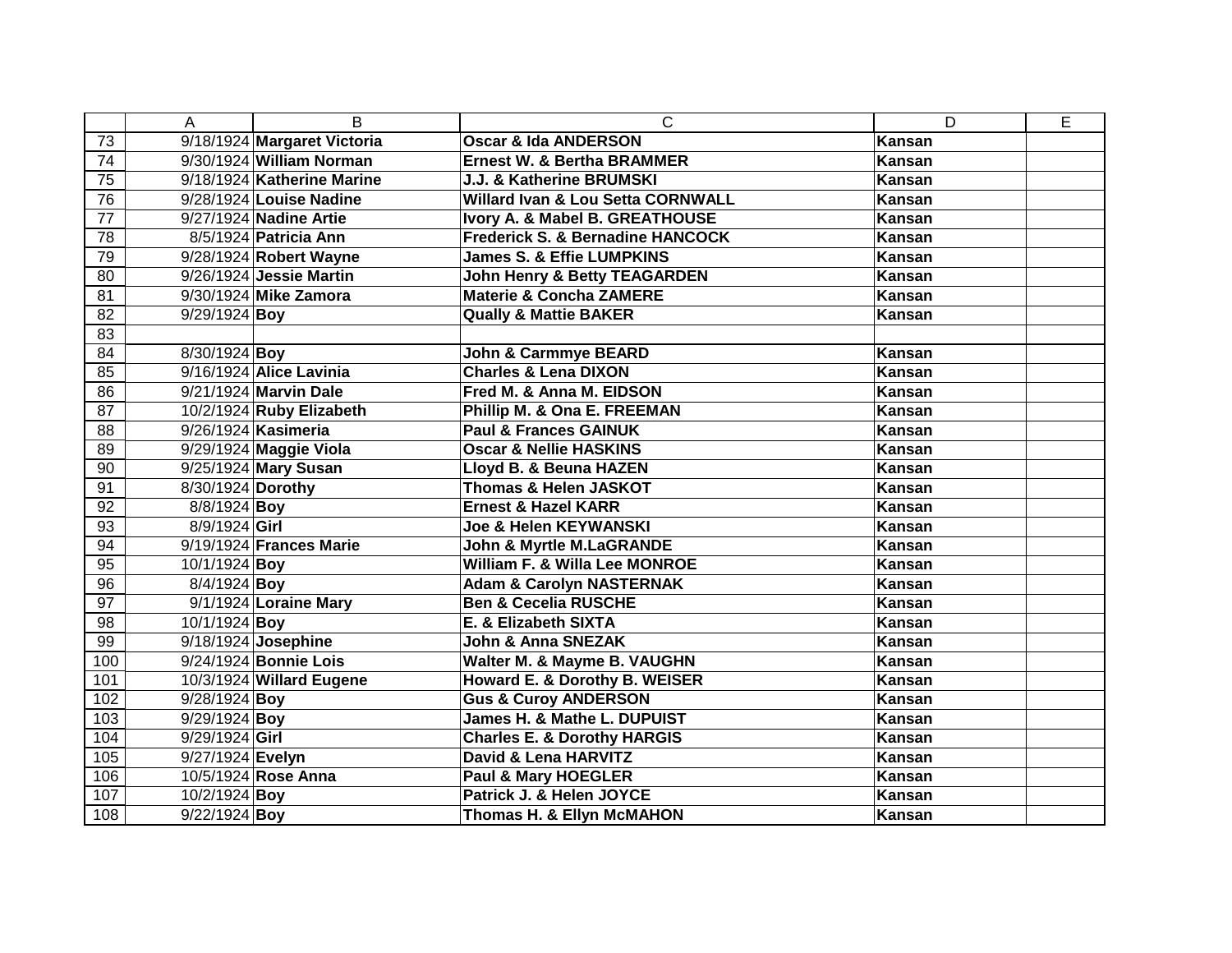|     | A                  | B                             | C                                                | D             | E |
|-----|--------------------|-------------------------------|--------------------------------------------------|---------------|---|
| 109 | 9/29/1924 Boy      |                               | Roy Dury & Dorothy O. RUSSELL                    | Kansan        |   |
| 110 | 10/5/1924 Boy      |                               | William H. & Jennie RUST                         | Kansan        |   |
| 111 | $9/30/1924$ Boy    |                               | <b>Harry &amp; Lula SOVERNS</b>                  | Kansan        |   |
| 112 | 10/3/1924 Girl     |                               | Frank A. & Emma STEIMITZ                         | Kansan        |   |
| 113 | 10/4/1924 Girl     |                               | <b>Milan &amp; Marie TOPLIKAR</b>                | Kansan        |   |
| 114 |                    | 10/5/1924 Paul Melvin         | <b>Arthur &amp; Margaret M. WRIGHT</b>           | Kansan        |   |
| 115 | 10/6/1924 Boy      |                               | <b>Felix &amp; Ella ALBERTSON</b>                | Kansan        |   |
| 116 |                    | 10/7/1924 Marie Agnes         | Ralph R. & Marie A. ALLMAN                       | Kansan        |   |
| 117 |                    | 10/5/1924 James Elmer         | <b>Oliver &amp; Vernia ANDERSON</b>              | Kansan        |   |
| 118 |                    | 10/6/1924 Glenn Thomas        | <b>Claud J. &amp; Pearl CARROLL</b>              | Kansan        |   |
| 119 | 10/3/1924 Girl     |                               | <b>Frank &amp; Anna LAYMAN</b>                   | Kansan        |   |
| 120 |                    | 10/5/1924 Robert Edward       | Edward L. & Mary M. MEYER                        | Kansan        |   |
| 121 | 10/1/1924 Angelito |                               | <b>Juan &amp; Josefa MORALES</b>                 | Kansan        |   |
| 122 | 10/9/1924 Girl     |                               | Elmer B. & Della RISSER                          | Kansan        |   |
| 123 | 10/5/1924 Boy      |                               | <b>Arthur &amp; Manila ANDERSON</b>              | Kansan        |   |
| 124 |                    | 10/4/1924 William Edward      | <b>William Edward &amp; Nannie CAMPBELL</b>      | <b>Kansan</b> |   |
| 125 |                    | 10/5/1924 Daris Fay           | Vernon R. & Dora GREEN                           | Kansan        |   |
| 126 |                    | 9/26/1924 Dorothy Lee         | <b>Forest &amp; Lenora LIDDLE</b>                | <b>Kansan</b> |   |
| 127 |                    | 10/6/1924 Wilma Nadine        | <b>George &amp; Leota MOCK</b>                   | Kansan        |   |
| 128 |                    | 10/3/1924 Carol Jean          | <b>Chester C. &amp; Catharine SLAGLE</b>         | <b>Kansan</b> |   |
| 129 |                    | 9/29/1924 Mildred Jane        | <b>Stewart Stephen &amp; Mildred Emma BROOKS</b> | Kansan        |   |
| 130 |                    | 10/1/1924 Dorres May          | <b>Joseph &amp; Eva DELICH</b>                   | <b>Kansan</b> |   |
| 131 |                    | 9/12/1924 Jack Leon           | <b>Lonie &amp; Ereland DUTCHER</b>               | Kansan        |   |
| 132 |                    | 9/30/1924 Isabelle Winnona    | Leo T. & Winnona HARRINGTON                      | Kansan        |   |
| 133 | 10/10/1924 Girl    |                               | <b>Charles W. &amp; Jenkin TOMBAUGH</b>          | Kansan        |   |
| 134 |                    | 10/13/1924 Eva Pauline        | Charles E. & Ina M. BECKER                       | <b>Kansan</b> |   |
| 135 |                    | 10/5/1924 Bonie Jean Clara    | John B. & Lola A. CONVERSE                       | Kansan        |   |
| 136 | $9/17/1924$ Girl   |                               | William A. & Grace D. EISENHOWER                 | Kansan        |   |
| 137 | 10/2/1924 Boy      |                               | Louis F. & Bernice P. FORMELIA                   | <b>Kansan</b> |   |
| 138 |                    | 10/9/1924 Anna Louise         | Roy H. & Goldia HEALER                           | Kansan        |   |
| 139 |                    | 10/6/1924 Erma Gene           | <b>Henry Curtis &amp; Nora HEPLER</b>            | Kansan        |   |
| 140 |                    | 10/7/1924 William Charles Jr. | William C. & Mary E. HIMBURY                     | Kansan        |   |
| 141 |                    | 10/3/1924 Dorothy Patricia    | <b>Thomas &amp; Emma HOLLAND</b>                 | Kansan        |   |
| 142 |                    | 10/10/1924 Mary Jean          | Earl B. & Mabel KENDRICK                         | Kansan        |   |
| 143 |                    | 10/3/1924 Robert Lee Jr.      | Robert Lee & Gladys M. KRAFT                     | Kansan        |   |
| 144 | 10/7/1924 Girl     |                               | Fred W. & Tillie MAHR                            | Kansan        |   |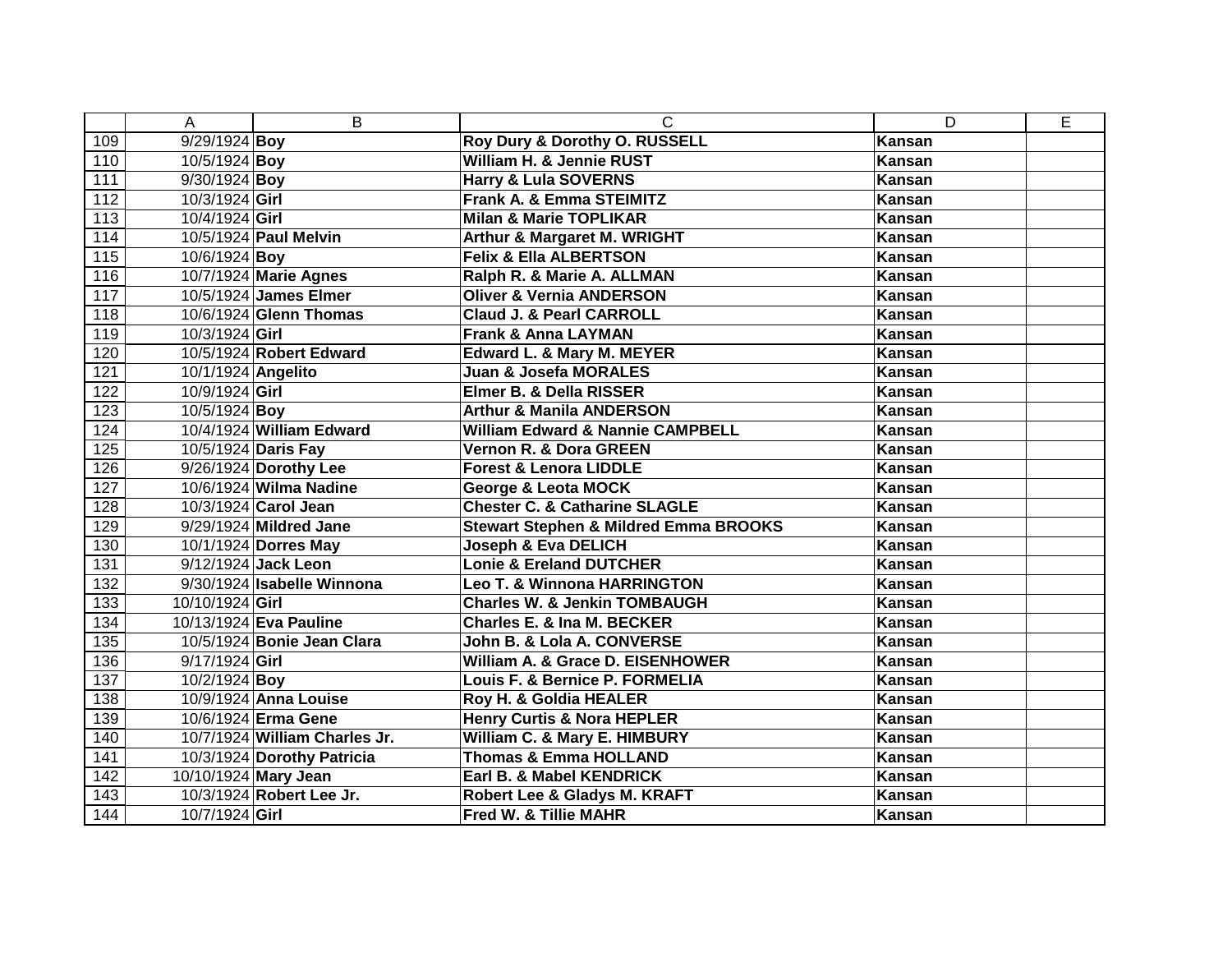|     | Α                    | B                           | C                                                   | D             | E |
|-----|----------------------|-----------------------------|-----------------------------------------------------|---------------|---|
| 145 |                      | 10/4/1924 Clara Margarett   | <b>Ervin Earl &amp; May Francis MIDDLETON</b>       | <b>Kansan</b> |   |
| 146 |                      | 10/5/1924 Ferdinand A. Jr.  | <b>Ferdinand A. &amp; Margarett Mary POLLMILLER</b> | Kansan        |   |
| 147 | 10/7/1924 Annie      |                             | <b>John &amp; Annie RAHIJAE</b>                     | <b>Kansan</b> |   |
| 148 |                      | 10/11/1924 Richard James    | <b>Arthur &amp; Leah SAMUELS</b>                    | <b>Kansan</b> |   |
| 149 | 10/6/1924 Girl       |                             | Cornelius R. & Edna M. SHAW                         | Kansan        |   |
| 150 |                      | 10/12/1924 Norma Jane       | <b>Chester E. &amp; Lottie SMILEY</b>               | Kansan        |   |
| 151 |                      | 10/3/1924 Betty Jane        | Roy C. & Louise H. WHITE                            | Kansan        |   |
| 152 |                      | 8/20/1924 Nadine Margaret   | <b>Fred William &amp; Frances Rose BRUNKER</b>      | Kansan        |   |
| 153 | 10/14/1924 Boy       |                             | <b>Charles &amp; Marie M. EVERMAN</b>               | Kansan        |   |
| 154 | 10/14/1924 Frank     |                             | <b>Tony &amp; Annie FEBEZEN</b>                     | <b>Kansan</b> |   |
| 155 | 10/7/1924 Girl       |                             | Frank B. & Orpha P. HAYS                            | <b>Kansan</b> |   |
| 156 |                      | 9/18/1924 Harvey Dean       | <b>Wilber &amp; Blanche ROSS</b>                    | <b>Kansan</b> |   |
| 157 | 10/13/1924 Helena    |                             | <b>Tony &amp; Mary VODOPIVEC</b>                    | Kansan        |   |
| 158 |                      | 10/15/1924 Joseph Charles   | <b>Charles M. &amp; Luch LENNERT</b>                | <b>Kansan</b> |   |
| 159 | 10/9/1924 Laverne    |                             | <b>Louis &amp; Clara BURRIS</b>                     | Kansan        |   |
| 160 |                      | 10/9/1924 Ellen Loraine     | <b>Monroe &amp; Myrtle KNIGHT</b>                   | <b>Kansan</b> |   |
| 161 |                      | 10/13/1924 James Matthew    | George F. & Rose ROBERTS                            | <b>Kansan</b> |   |
| 162 | 10/14/1924 Bernice   |                             | <b>Izidor &amp; Justine ROPAR</b>                   | <b>Kansan</b> |   |
| 163 | 10/17/1924 Elmer Jr. |                             | <b>Elmer &amp; Gertrude SCHLEUKER</b>               | Kansan        |   |
| 164 |                      | 10/12/1924 George Edwin Jr. | George Edwin & Emma Madge WOODS                     | <b>Kansan</b> |   |
| 165 |                      | 10/20/1924 Robert Hunt      | Robert G. & Evelyn F. ANDERSON                      | <b>Kansan</b> |   |
| 166 |                      | 10/10/1924 Bernice Nadine   | <b>Jess P. &amp; Delia ATHERTON</b>                 | <b>Kansan</b> |   |
| 167 |                      | 10/6/1924 Alice Josephine   | <b>Frank B. &amp; Alice BOTTERON</b>                | Kansan        |   |
| 168 |                      | 10/17/1924 Mary Margaret    | Daniel L. & Margeret FLAHERTY                       | Kansan        |   |
| 169 | 10/20/1924 Girl      |                             | Ray C. & Sylvia HARRIS                              | <b>Kansan</b> |   |
| 170 | 10/16/1924 Ramon     |                             | <b>Albine &amp; Marie HUERTA</b>                    | Kansan        |   |
| 171 |                      | 10/9/1924 James Edward      | <b>Edward C. &amp; Minnie JOHNSON</b>               | Kansan        |   |
| 172 |                      | 10/18/1924 Velma Fay        | John W. & Cora M.MIDDLETON                          | Kansan        |   |
| 173 |                      |                             |                                                     |               |   |
| 174 |                      | 10/14/1924 John Samuel      | <b>Frederick A. &amp; Mary I. STEPHENS</b>          | <b>Kansan</b> |   |
| 175 | 10/19/1924 Girl      |                             | <b>Nick &amp; Minnie STEPONOVICH</b>                | Kansan        |   |
| 176 | 10/17/1924 Boy       |                             | <b>George H. &amp; Artieimissie WATSON</b>          | <b>Kansan</b> |   |
| 177 |                      | 10/12/1924 William Albert   | Harvey & Hazel M. WELLS                             | Kansan        |   |
| 178 |                      | 10/20/1924 Margery Jean     | George E. & Bessie YOUNG                            | Kansan        |   |
| 179 |                      | 10/15/1924 John Leonard     | John William & Pearl A. ANDERSON                    | Kansan        |   |
| 180 | 10/16/1924 Boy       |                             | <b>William &amp; Bertha GEE</b>                     | Kansan        |   |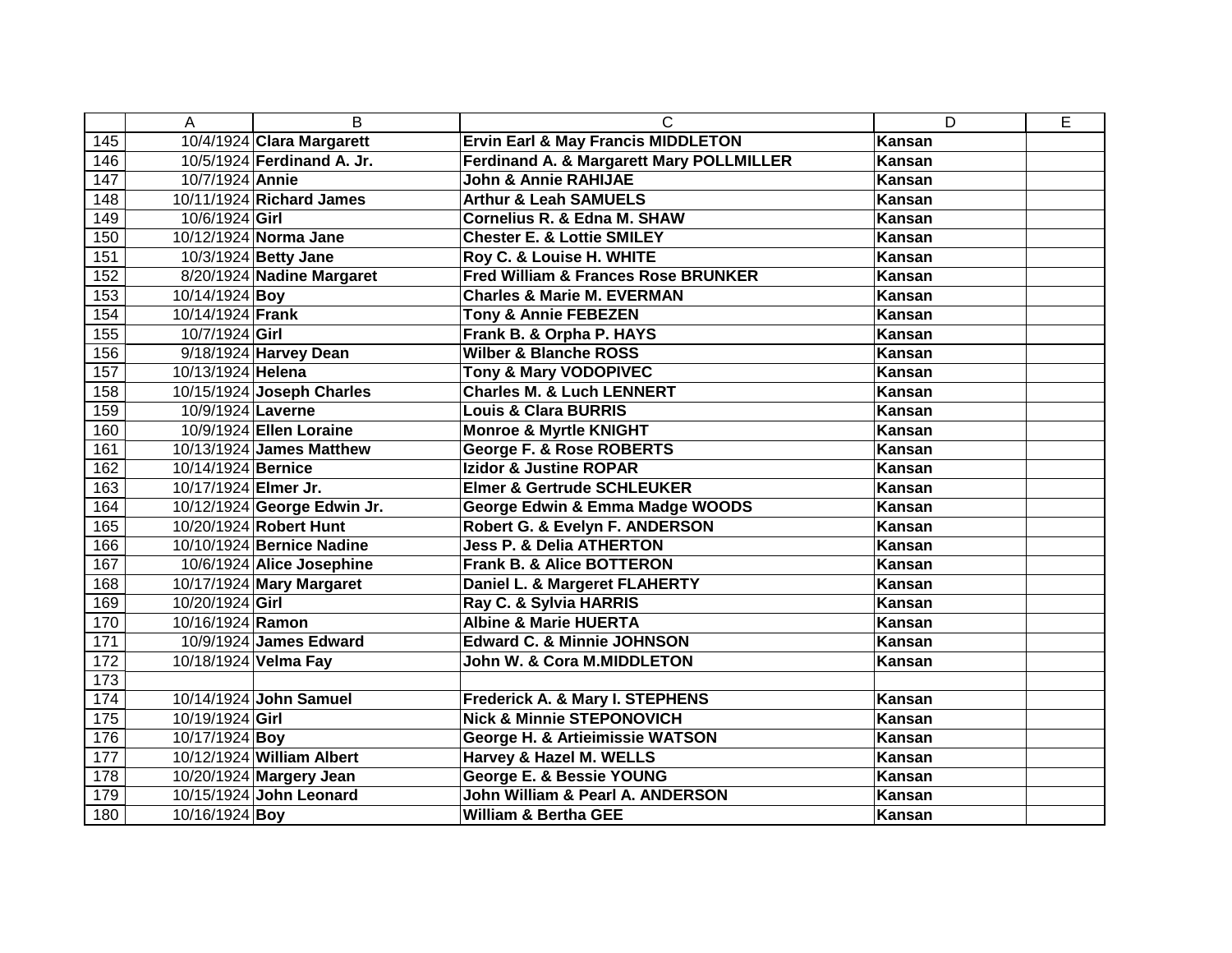|     | Α                     | B                             | C                                         | D             | E |
|-----|-----------------------|-------------------------------|-------------------------------------------|---------------|---|
| 181 | 10/13/1924 Boy        |                               | <b>William &amp; Laura SCHANZTER</b>      | Kansan        |   |
| 182 |                       | 10/20/1924 Twin Boys          | Lee & Katherine WILLIAMS                  | Kansan        |   |
| 183 |                       | 10/7/1924 Leland Leon         | Lester L. & Stella Maye COLEMAN           | Kansan        |   |
| 184 |                       | 10/3/1924 Juanita Inez        | William A. & Helen CRAWFORD               | Kansan        |   |
| 185 |                       | 10/18/1924 Patricia Jeane     | Lloyd J. & Vivian L. GUINN                | Kansan        |   |
| 186 | 10/12/1924 Girl       |                               | Adrian L. & Edna M. HULL                  | Kansan        |   |
| 187 | 10/17/1924 Boy        |                               | <b>Stephens &amp; Mandy JOHNSON</b>       | Kansan        |   |
| 188 | 10/4/1924 Girl        |                               | <b>Oscar C. &amp; Katie LEWIS</b>         | Kansan        |   |
| 189 | 10/11/1924 Letty Bell |                               | Dwight J. & Mabel E. MOODY                | Kansan        |   |
| 190 |                       | 10/12/1924 William Hope       | Ross W. & Nancy E. McCOY                  | Kansan        |   |
| 191 |                       | 10/20/1924 Jane Josephine &   |                                           |               |   |
| 192 |                       | <b>Joseph Alayolus</b>        | John M. & Brigid A. McWILLIAMS            | Kansan        |   |
| 193 | 10/13/1924 Girl       |                               | <b>Louis &amp; Bernice O'BRIEN</b>        | <b>Kansan</b> |   |
| 194 |                       | 10/12/1924 Virginia Lee       | <b>Robert E. &amp; Gertrude PATTERSON</b> | <b>Kansan</b> |   |
| 195 |                       | 10/14/1924 Dorothy May        | David D. & Varda O. POLLOCK               | <b>Kansan</b> |   |
| 196 |                       | 10/17/1924 Ross Keith         | <b>Ron H. &amp; Clara RASMUSSEN</b>       | Kansan        |   |
| 197 |                       | 10/4/1924 Mary Jean           | O.E. & Pansy SCOTT                        | <b>Kansan</b> |   |
| 198 | 10/19/1924 Boy        |                               | <b>Frank &amp; Ruby THOMPSON</b>          | Kansan        |   |
| 199 | 10/10/1924 Boy        |                               | Jerry L. & Edith A. WHITE                 | Kansan        |   |
| 200 |                       | 10/25/1924 Marie Adeline      | William J. & Katie A. ANDERSON            | Kansan        |   |
| 201 |                       | 10/17/1924 Dorothy Jean       | G.H. & Leta May BURKE                     | Kansan        |   |
| 202 | 10/20/1924 Boy        |                               | John E. & Ona R. CROCKETT                 | Kansan        |   |
| 203 |                       | 10/21/1924 Margaret Ruth &    |                                           |               |   |
| 204 |                       | <b>Marie Catherine</b>        | Urban J. & Frances G. DEVENEY             | Kansan        |   |
| 205 |                       | 10/12/1924 Charles Frederick  | <b>Charles F. &amp; Minnie PRETTYMAN</b>  | Kansan        |   |
| 206 |                       | 10/19/1924 June Lorine        | <b>Charles H. &amp; Rosa WEISER</b>       | Kansan        |   |
| 207 |                       | 10/21/1924 Louisa Lotta Etter | <b>Carl P. &amp; Lottie G. WINCHELL</b>   | Kansan        |   |
| 208 | 10/26/1924 Kathryn    |                               | Harry R. & Lavenia BENEDICK               | Kansan        |   |
| 209 |                       | 10/11/1924 Ester Maye         | Charles A, & Edna M. ELLIS                | Kansan        |   |
| 210 |                       | 10/25/1924 Marguerite         | Harry A. & Mary MASS                      | Kansan        |   |
| 211 |                       | 10/16/1924 Jaquelyn & Nadine  | <b>John &amp; Ruby MYER</b>               | Kansan        |   |
| 212 | 10/23/1924 Boy        |                               | <b>John C. &amp; Bessie WALTERS</b>       | Kansan        |   |
| 213 | 1/5/1941 Boy          |                               | <b>James W. &amp; Yzetta BALDING</b>      | Kansan        |   |
| 214 | 12/30/1940 Boy        |                               | <b>Alonzo &amp; Lillian BARDWELL</b>      | Kansan        |   |
| 215 | 12/29/1940 Girl       |                               | <b>Hosea &amp; Sylvia CANADY</b>          | Kansan        |   |
| 216 |                       | 1/5/1941 Sandra Sue           | Lawrence E. & Freda DAISH                 | Kansan        |   |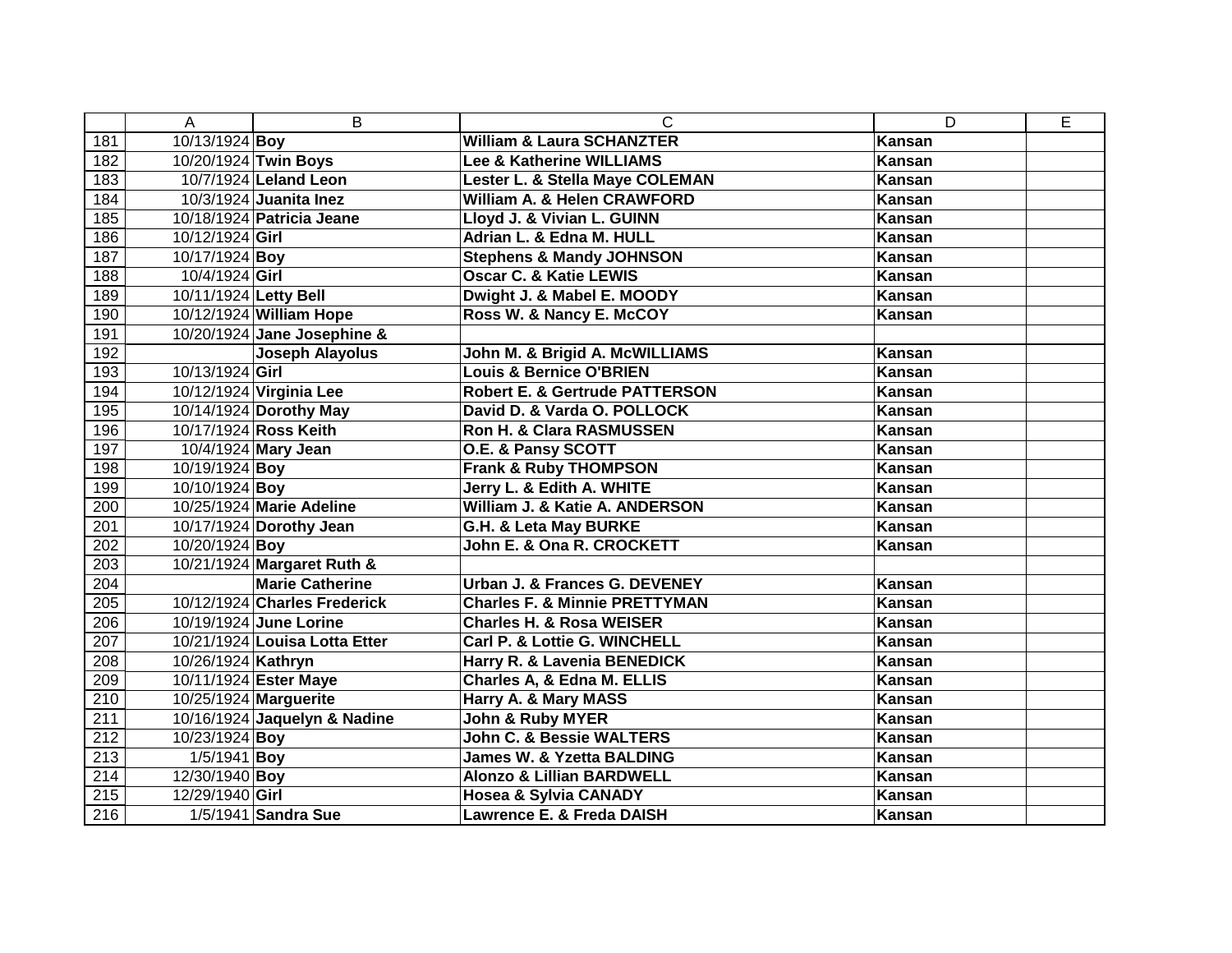|                  | A                | B                           | $\mathsf{C}$                              | D             | E |
|------------------|------------------|-----------------------------|-------------------------------------------|---------------|---|
| 217              | 12/25/1940 Andre |                             | <b>Albert &amp; Ruth DIXSON</b>           | <b>Kansan</b> |   |
| 218              |                  | 1/1/1941 Constance Kay      | <b>Glenn E. &amp; Eatherine DOWNING</b>   | Kansan        |   |
| 219              |                  | 1/3/1941 Harry Donald       | Darrel J. & Claudina DYEK                 | Kansan        |   |
| 220              |                  | 1/3/1941 Phil Rudolph Jr.   | Phil R. & Ruby HERNANDEZ                  | Kansan        |   |
| 221              |                  | 1/2/1941 Gerald Lee         | <b>Vestek H. &amp; Dorothy FORD</b>       | Kansan        |   |
| 222              | 12/30/1940 Girl  |                             | <b>Arnold W. &amp; Gladys GERBER</b>      | Kansan        |   |
| 223              |                  | 1/2/1941 Betty Joan         | Roy & Gladys GOCHENOUR                    | Kansan        |   |
| 224              | 12/29/1940 Boy   |                             | <b>Henry &amp; Evelyn GRAY</b>            | Kansan        |   |
| 225              |                  | 12/26/1940 Gail Maxine      | <b>Chester &amp; Goldie HOGUE</b>         | <b>Kansan</b> |   |
| 226              |                  | <b>Roy Bruce</b>            | <b>Melval S. &amp; Margaret MILLER</b>    | Kansan        |   |
| $\overline{227}$ |                  | 1/2/1941 Sandra Sue         | Joseph & Anna PASTOCK                     | <b>Kansan</b> |   |
| 228              |                  | 1/1/1941 LaReta May         | <b>Clairborne E. &amp; LaReta RICK</b>    | Kansan        |   |
| 229              |                  | 12/29/1940 William Joseph   | <b>William H. &amp; Catherine SCHULER</b> | Kansan        |   |
| 230              | 12/29/1940 Girl  |                             | <b>Robert A. &amp; Thelma WILLIAMS</b>    | Kansan        |   |
| 231              | $1/5/1941$ Girl  |                             | A.C. & Mildred WOODEN                     | Kansan        |   |
| 232              |                  | 1/1/1941 Lawrence Robert    | Robert A. & Helen BOYD                    | <b>Kansan</b> |   |
| 233              |                  | 1/8/1941 Richard Lee        | <b>Charles A. &amp; Gladys CHASE</b>      | Kansan        |   |
| 234              |                  | 1/1/1941 Suzann DeWeese     | William L. & Freda CLOUGHLEY              | Kansan        |   |
| 235              |                  | 1/3/1941 Ronald McKay       | <b>Graham R. &amp; Vivian DAVIDSON</b>    | Kansan        |   |
| 236              |                  | 1/7/1941 Donald Lee         | William H. & Naomi ERICH                  | Kansan        |   |
| $\overline{237}$ |                  | 1/5/1941 Rose Marie         | <b>Albert &amp; Viola GREVE</b>           | Kansan        |   |
| 238              |                  | 1/2/1941 Paul Jessie Jr.    | Paul Jessie Sr. & Laura THOMAS            | Kansan        |   |
| 239              |                  | 12/30/1940 Robert Allen     | <b>Charles R. &amp; Mary TIETZE</b>       | Kansan        |   |
| 240              |                  | 1/9/1941 Sandra Louise      | John H. & Mary CORNISH                    | Kansan        |   |
| 241              | 1/7/1941 Dianna  |                             | Donald W. & Ruth GILBERT                  | Kansan        |   |
| 242              | $1/1/1941$ Girl  |                             | <b>Jesus &amp; Carman SANTOYO</b>         | <b>Kansan</b> |   |
| 243              | $1/7/1941$ Boy   |                             | <b>Herman &amp; Leola SCHUCK</b>          | Kansan        |   |
| 244              | $1/2/1941$ Boy   |                             | <b>Frank &amp; Lola SELDOMRIDGE</b>       | Kansan        |   |
| 245              |                  | 1/9/1941 Alice Marie        | <b>Mathew J. &amp; Frances SOPTICK</b>    | <b>Kansan</b> |   |
| 246              | $1/5/1941$ Girl  |                             | <b>Clyde &amp; Opal CHAPPELL</b>          | Kansan        |   |
| $\overline{247}$ |                  | 1/4/1941 Rosemary           | <b>Forrest A. &amp; Helen HICKMAN</b>     | <b>Kansan</b> |   |
| 248              | 1/5/1941 Rosalie |                             | <b>Chester O. &amp; Rose HORNER</b>       | Kansan        |   |
| 249              |                  | 12/24/1940 Eddie Dwayne     | <b>Samuel D. &amp; Frances McBRIDE</b>    | Kansan        |   |
| 250              |                  | 1/2/1941 John Edward        | <b>Edward F. &amp; Margaret OVERALL</b>   | Kansan        |   |
| 251              |                  | 10/22/1940 Marguerite Marie | William H. & Gladys PINKARD               | Kansan        |   |
| 252              | 12/27/1940 Boy   |                             | John & Febestas RUIS                      | Kansan        |   |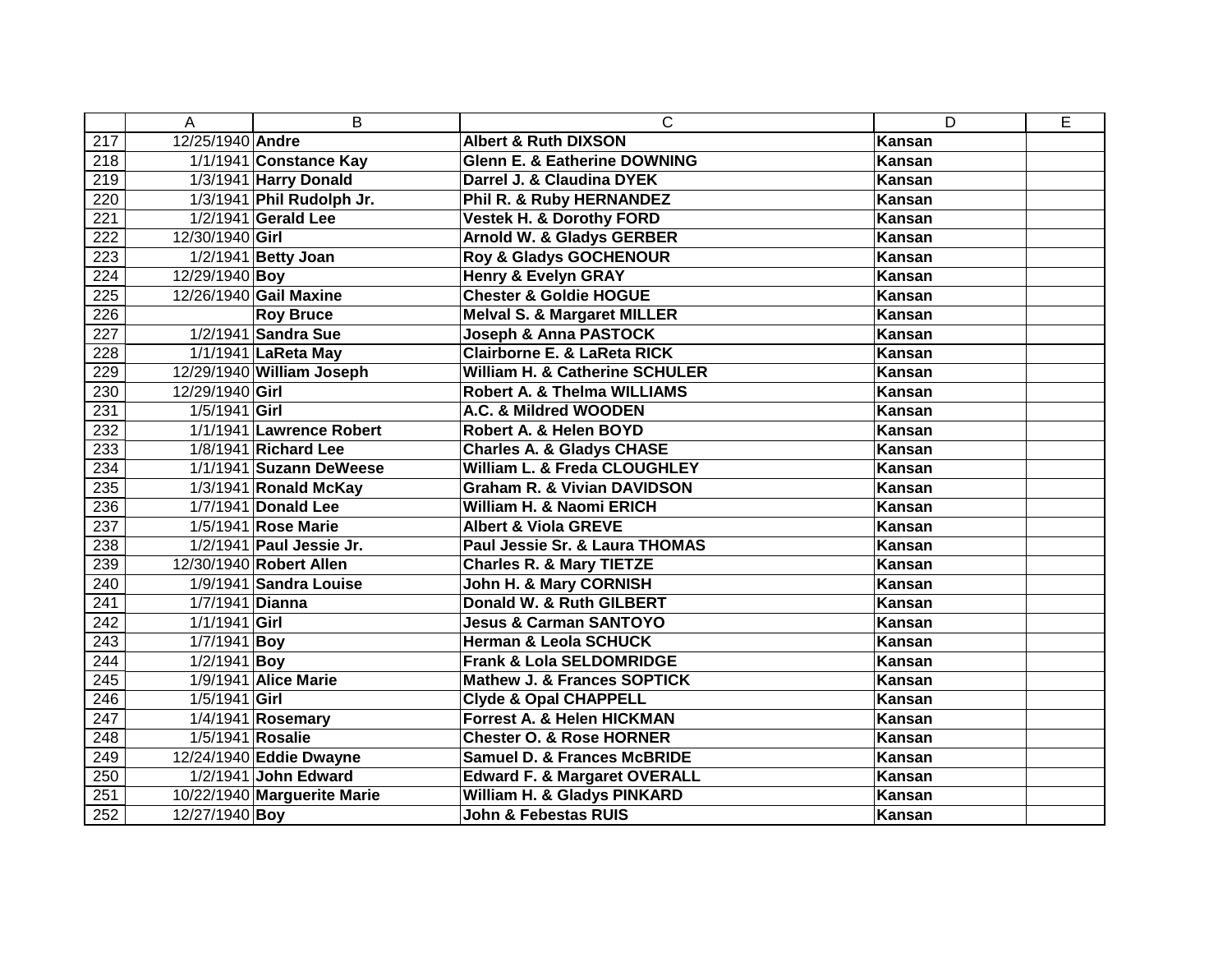|                  | A              | B                    | C                                            | D      | E |
|------------------|----------------|----------------------|----------------------------------------------|--------|---|
| 253              | 4/20/1923 Girl |                      | <b>Charles F. &amp; Helen A. ASHREN</b>      | Kansan |   |
| 254              | 4/14/1923 Boy  |                      | <b>Lettie &amp; Ora BATIE</b>                | Kansan |   |
| 255              |                | 4/23/1923 Twin Girls | Wyman & Susie L. BRADY                       | Kansan |   |
| 256              | 4/29/1923 Girl |                      | <b>Charles W. &amp; Fredericke BRANDT</b>    | Kansan |   |
| 257              | 4/23/1923 Boy  |                      | <b>Gortha &amp; Josephine BREEDING</b>       | Kansan |   |
| 258              |                | 4/27/1923 Twin Girls | Ralph L. & Anna L. BRIER                     | Kansan |   |
| 259              | 4/26/1923 Boy  |                      | V.C. & Rosa E. CASE                          | Kansan |   |
| 260              | 4/22/1923 Girl |                      | Willard L. & Grace E. CHOWNING               | Kansan |   |
| 261              | 4/21/1923 Boy  |                      | Ray & Roxy L. CHRISMAN                       | Kansan |   |
| 262              | 4/26/1923 Boy  |                      | Ray & Lillie CLARK                           | Kansan |   |
| 263              | 4/26/1923 Boy  |                      | <b>Frank &amp; Florence COLEMAN</b>          | Kansan |   |
| 264              | 4/17/1923 Boy  |                      | <b>William &amp; Margaret CRAHAN</b>         | Kansan |   |
| 265              | 4/16/1923 Girl |                      | <b>James William &amp; Clara B. COTTRELL</b> | Kansan |   |
| 266              | 4/29/1923 Boy  |                      | George E. & Katherine DRAKE                  | Kansan |   |
| $\overline{267}$ | 4/21/1923 Boy  |                      | <b>Thomas &amp; Wilma EVANS</b>              | Kansan |   |
| 268              | 4/24/1923 Girl |                      | A.A. & Myrtle A. FOWLER                      | Kansan |   |
| 269              | 4/24/1923 Boy  |                      | Ernest W. & Lela G. FREEMAN                  | Kansan |   |
| 270              | 4/14/1923 Boy  |                      | Pearl E. & Martha GODFREY                    | Kansan |   |
| 271              | 4/21/1923 Girl |                      | <b>Pedro &amp; Emillia GONZALES</b>          | Kansan |   |
| 272              | 4/11/1923 Boy  |                      | <b>Gavino &amp; Maximina GUSTAMANTE</b>      | Kansan |   |
| $\overline{273}$ | 4/22/1923 Girl |                      | Albert & Edith A. HALVERHOUT                 | Kansan |   |
| 274              | 4/13/1923 Girl |                      | <b>Martin &amp; Dora HANSEN</b>              | Kansan |   |
| 275              | 4/22/1923 Girl |                      | Herman & Ignacia HERNANDEZ                   | Kansan |   |
| 276              | 4/21/1923 Boy  |                      | <b>Samuel &amp; Alta JONES</b>               | Kansan |   |
| 277              | 4/24/1923 Boy  |                      | <b>Walter D. &amp; Gertrude KELLY</b>        | Kansan |   |
| 278              | 4/27/1923 Girl |                      | Frank E. & Grace LOONUS                      | Kansan |   |
| 279              | 4/25/1923 Boy  |                      | <b>George &amp; Anna MADERAK</b>             | Kansan |   |
| 280              |                | 4/30/1923 Twin Girls | <b>George &amp; Sperithoula METAXAS</b>      | Kansan |   |
| 281              | 4/23/1923 Boy  |                      | Irwin R. & Helen MALLOTT                     | Kansan |   |
| 282              | 4/19/1923 Boy  |                      | Frank C. & Lillie E. MILLER                  | Kansan |   |
| 283              | 4/23/1923 Girl |                      | <b>Carl R. &amp; Katherine McMULLEN</b>      | Kansan |   |
| 284              | 4/26/1923 Boy  |                      | Edgar F. & Leola ROBERTS                     | Kansan |   |
| 285              | 4/17/1923 Boy  |                      | Jerald F. & Julia F. RANDALL                 | Kansan |   |
| 286              | 4/20/1923 Girl |                      | <b>Robert &amp; Minnie REESE</b>             | Kansan |   |
| 287              | 4/18/1923 Girl |                      | Harold B. & Anna A. RICHARDS                 | Kansan |   |
| 288              | 4/15/1923 Girl |                      | James O. & Fannie M. RIDENOUR                | Kansan |   |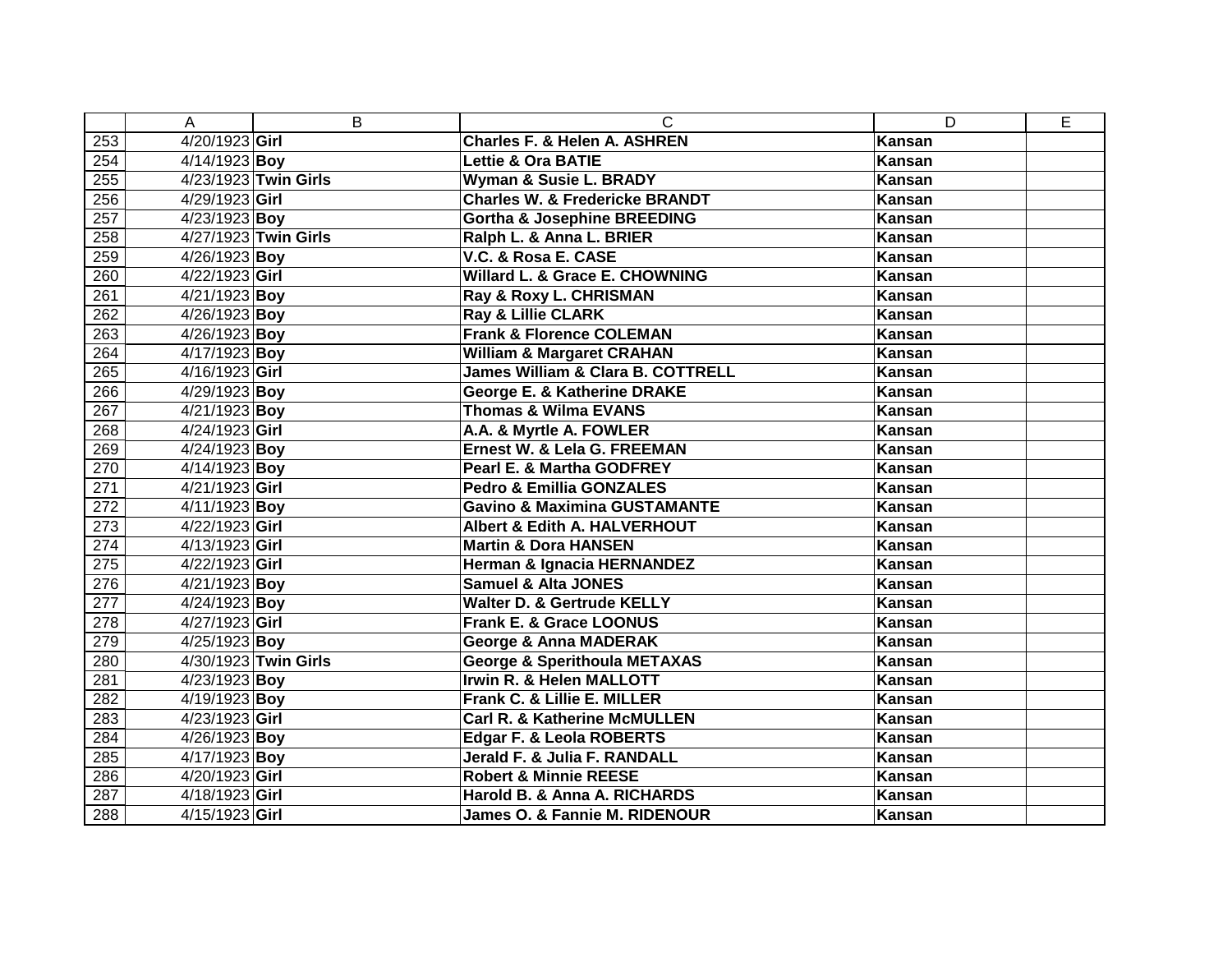|                  | A                  | B                            | $\mathsf{C}$                             | D      | E |
|------------------|--------------------|------------------------------|------------------------------------------|--------|---|
| 289              | 4/18/1923 Boy      |                              | <b>Audres &amp; Camilla RIVELES</b>      | Kansan |   |
| 290              | 4/12/1923 Boy      |                              | Bennie C. & Elizabeth V. RODDEN          | Kansan |   |
| 291              | $4/7/1923$ Girl    |                              | <b>Aaron &amp; Marie SAWELL</b>          | Kansan |   |
| 292              | 4/22/1923 Boy      |                              | <b>Glenn G. &amp; Winifred COHOOLEY</b>  | Kansan |   |
| 293              |                    |                              |                                          |        |   |
| 294              | 4/26/1923 Girl     |                              | Oscar N. & Lillian F. SEYMOUR            | Kansan |   |
| 295              | 4/25/1923 Girl     |                              | <b>Steve &amp; Elizabeth SIMPSON</b>     | Kansan |   |
| 296              | 4/18/1923 Boy      |                              | P.W. & Minnie J. SINGER                  | Kansan |   |
| 297              | 4/26/1923 Girl     |                              | Henry A. & May SNELSON                   | Kansan |   |
| 298              | 4/23/1923 Boy      |                              | <b>William &amp; Cecile TAYLOR</b>       | Kansan |   |
| 299              | $4/27/1923$ Boy    |                              | <b>Thomas A.C. &amp; Bonita THOMAS</b>   | Kansan |   |
| 300              | 4/26/1923 Boy      |                              | <b>John D. &amp; Mary THORNE</b>         | Kansan |   |
| 301              | 4/21/1923 Boy      |                              | Donald P. & Kathleen I. TURNER           | Kansan |   |
| 302              | 4/17/1923 Girl     |                              | <b>Adolph &amp; Julia VAN DRIESCH</b>    | Kansan |   |
| 303              | 4/20/1923 Girl     |                              | Leo H. & Hazel M. VOHS                   | Kansan |   |
| 304              | 4/21/1923 Girl     |                              | George B. & Emma E. WALKER               | Kansan |   |
| 305              | $4/21/1923$ Boy    |                              | <b>J.C. &amp; Rose WALLNER</b>           | Kansan |   |
| 306              | 4/22/1923 Boy      |                              | <b>Clagett E. &amp; Dorothy WEST</b>     | Kansan |   |
| 307              | 4/20/1923 Girl     |                              | <b>Robert R. &amp; Cora A. WIGINGTON</b> | Kansan |   |
| 308              | $4/25/1923$ Boy    |                              | <b>Charley &amp; Teresla YOUNG</b>       | Kansan |   |
| 309              | $4/20/1923$ Boy    |                              | <b>Walter O. &amp; Opal YOUNGHANS</b>    | Kansan |   |
| 310              | 4/25/1923 Girl     |                              | <b>Jesus &amp; Candelaria BERNAL</b>     | Kansan |   |
| 311              |                    | 12/17/1956 James William Jr. | <b>James &amp; Ruby AMBROSE</b>          | Kansan |   |
| 312              |                    | 12/12/1956 Kathleen Denise   | <b>Benjamin &amp; Mary CARSON</b>        | Kansan |   |
| 313              |                    | 12/12/1956 Paul Murray       | <b>Charles &amp; Shirley BENNETT</b>     | Kansan |   |
| $\overline{314}$ |                    | 12/2/1956 Becky Jo           | <b>Harold &amp; Bessie CRAFTON</b>       | Kansan |   |
| 315              |                    | 12/9/1956 Mark Harlan        | Don & Shirley CARLSON                    | Kansan |   |
| 316              |                    | 12/8/1956 Barbara Jo         | <b>Floyd &amp; Phyllis CULP</b>          | Kansan |   |
| 317              |                    | 12/10/1956 John Harold       | <b>Gerald &amp; Alta ELEVIER</b>         | Kansan |   |
| 318              |                    | 12/10/1956 LaRae Diana       | <b>Donald &amp; Dona ERICKSON</b>        | Kansan |   |
| 319              |                    | 12/2/1956 Mark Edward        | <b>John &amp; Marilyn FABIAN</b>         | Kansan |   |
| 320              |                    | 12/4/1956 Rhonda Kay         | <b>Jack &amp; Charlene FRANKS</b>        | Kansan |   |
| 321              |                    | 12/1/1956 Patricia Jane      | Roy & Norma COLLINS                      | Kansan |   |
| 322              |                    | 12/8/1956 Dennis Ray         | <b>Arthur &amp; Ellen CLEMENTS</b>       | Kansan |   |
| 323              | 12/7/1956 Cathy Jo |                              | <b>Ralph &amp; Lucille ANDERSON</b>      | Kansan |   |
| 324              |                    | 12/3/1956 Virginia Irene     | <b>John &amp; Ruthann BATLINER</b>       | Kansan |   |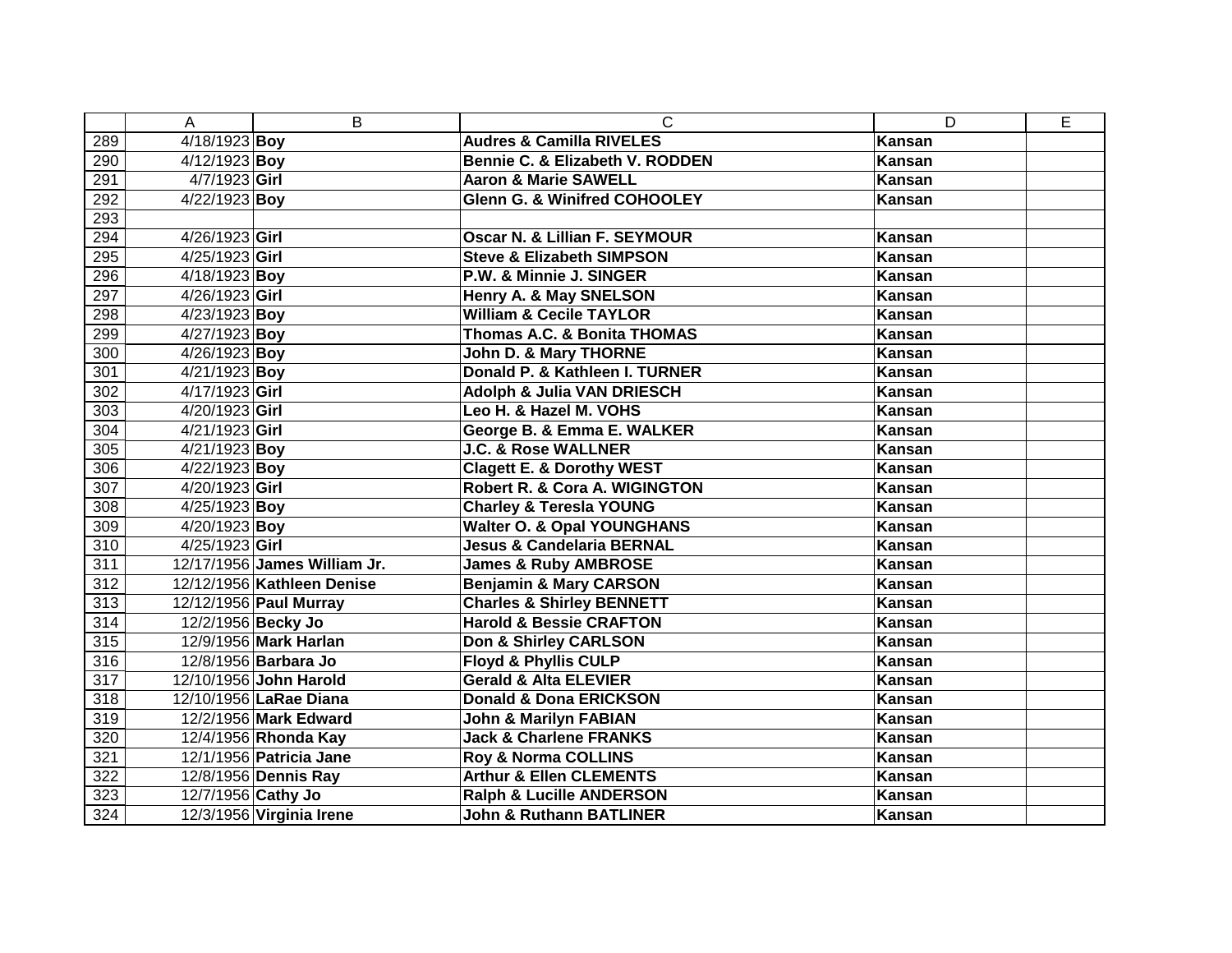|                  | A                     | B                            | C                                        | D             | E |
|------------------|-----------------------|------------------------------|------------------------------------------|---------------|---|
| 325              |                       | 12/4/1956 Robert Glenn       | <b>Jerry &amp; Oleta BAKER</b>           | <b>Kansan</b> |   |
| 326              |                       | 12/10/1956 Mark Allen        | <b>LeRoy &amp; Betty Ann BRIGGS</b>      | <b>Kansan</b> |   |
| 327              |                       | 12/3/1956 Mary Patricia      | <b>William &amp; Hansina BURGE</b>       | Kansan        |   |
| 328              |                       | 12/6/1956 Robert Joseph      | <b>Edward &amp; Lola BURDOLSKI</b>       | Kansan        |   |
| 329              |                       | 12/5/1956 Stephanie Michelle | <b>George &amp; Jo BENNETT</b>           | Kansan        |   |
| 330              |                       | 12/7/1956 Casey Brennan      | <b>Henry &amp; Marjorie BOYLE</b>        | Kansan        |   |
| 331              |                       | 12/4/1956 William Stephenson | <b>Harry &amp; Mary COOPER</b>           | Kansan        |   |
| 332              |                       | 12/2/1956 Gregory Lynn       | Percy & Evelyn ADAM                      | Kansan        |   |
| 333              |                       | 12/11/1956 Rhonda Sue        | <b>Charles &amp; Sharon ADCOX</b>        | Kansan        |   |
| 334              |                       | 12/13/1956 David Kirk        | <b>Robert &amp; Annetta ANDERSON</b>     | Kansan        |   |
| 335              |                       | 12/13/1956 Brenda Mae        | <b>Raymond &amp; Luella COOPER</b>       | Kansan        |   |
| 336              |                       | 12/12/1956 Jay Winston       | <b>Forda &amp; Maxine CLAY</b>           | Kansan        |   |
| 337              | 12/12/1956 Ruth Ann   |                              | <b>Alexander &amp; Dorothy BACHNICK</b>  | Kansan        |   |
| 338              | 12/12/1956 Billy Dale |                              | Fred & Patsy BREEDLOVE                   | Kansan        |   |
| 339              |                       | 12/9/1956 James Kenneth      | Elmer & Helen DOLLARD                    | Kansan        |   |
| 340              |                       | 12/10/1956 David Daniel      | <b>Denzel &amp; Patricia Sue DAVISON</b> | <b>Kansan</b> |   |
| 341              |                       | 12/12/1956 Linda Marie       | <b>Lionel &amp; Thelma DRAMANN</b>       | Kansan        |   |
| $\overline{342}$ |                       | 12/10/1956 Timothy John      | Ralph Jr. & Mary BURT                    | Kansan        |   |
| 343              |                       | 12/15/1956 Stephen Ray       | <b>Charles &amp; Shirley BILLINGS</b>    | Kansan        |   |
| 344              |                       | 12/16/1956 Mary Candace      | <b>William &amp; Frances ELLIFRITS</b>   | Kansan        |   |
| 345              | 12/15/1956 Della Ann  |                              | <b>Dillard &amp; Glenda ALLEN</b>        | Kansan        |   |
| 346              |                       | 12/14/1956 Pamela Suzanne    | <b>Horace &amp; Margaret DOWELL</b>      | Kansan        |   |
| 347              |                       | 12/13/1956 Pamela June       | John & Lola BERRY                        | Kansan        |   |
| 348              |                       | 12/15/1956 Cynthia Sue       | <b>Elmer &amp; Susie COFFMAN</b>         | Kansan        |   |
| 349              |                       | 12/16/1956 Stewart Loren     | <b>Lewis &amp; Josephine FREEMAN</b>     | Kansan        |   |
| 350              |                       | 12/14/1956 William Dale      | <b>Henderson &amp; Edna DUDDREAR</b>     | Kansan        |   |
| 351              |                       | 12/17/1956 Drusilla Denise   | <b>Elden &amp; Dorothy BeDUNNAH</b>      | Kansan        |   |
| 352              |                       | 12/19/1956 Sandra Sue        | <b>Samuel &amp; Mary CORNELIUS</b>       | Kansan        |   |
| 353              |                       | 12/19/1956 Deborah Ann       | Joseph Jr. & Tinetta BILLACI             | <b>Kansan</b> |   |
| 354              |                       | 12/17/1956 Donald Lloyd      | <b>Floyd &amp; Frances BIRDSONG</b>      | Kansan        |   |
| 355              |                       | 12/17/1956 Tommy Joe         | <b>Paul &amp; Marlon DeGROOT</b>         | Kansan        |   |
| 356              |                       | 12/18/1956 Mary Katherine    | <b>Stanley &amp; Adaline CHRISTIAN</b>   | Kansan        |   |
| 357              |                       | 12/12/1956 Gary Grant        | <b>Orson &amp; Rozanne DAVIS</b>         | <b>Kansan</b> |   |
| 358              |                       | 12/13/1956 Rebecca Juanita   | <b>Donald &amp; Cecelia LIVELEY</b>      | Kansan        |   |
| 359              |                       | 12/14/1956 Paul Arthur       | <b>Arthur &amp; Kreszenz NEWTON</b>      | Kansan        |   |
| 360              |                       | 12/10/1956 Michael Don       | <b>Donald &amp; Martha McADAMS</b>       | Kansan        |   |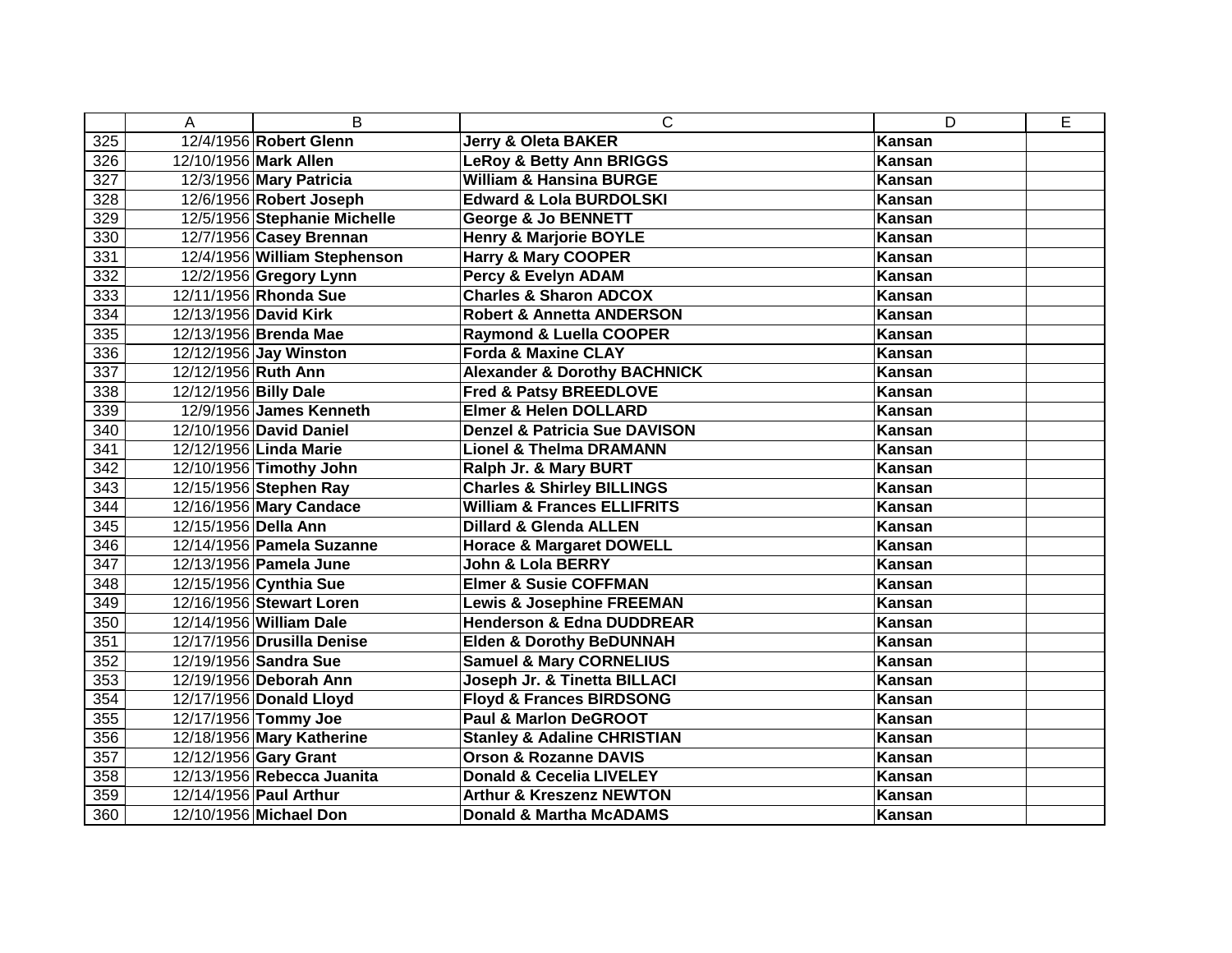|                  | A                     | B                           | $\mathsf{C}$                          | D             | E |
|------------------|-----------------------|-----------------------------|---------------------------------------|---------------|---|
| 361              | 12/8/1956 Terri Sue   |                             | <b>Louis &amp; Joan NEUMER</b>        | <b>Kansan</b> |   |
| 362              |                       | 12/2/1956 Larry Ray         | <b>Harry &amp; Marian GUDGEL</b>      | <b>Kansan</b> |   |
| 363              |                       | 12/9/1956 Hugh Albert       | <b>Hugh &amp; Susie HUDELSON</b>      | Kansan        |   |
| 364              |                       | 12/10/1956 Jeffery Wendell  | <b>Robert &amp; Daisy HICKS</b>       | Kansan        |   |
| 365              |                       | 12/2/1956 Charles Lawrence  | <b>Charles &amp; Ruth HUNT</b>        | Kansan        |   |
| 366              | 12/7/1956 Dee Ann     |                             | Donald & Mary HENRY                   | Kansan        |   |
| 367              |                       | 12/8/1956 Claude Melvin III | <b>Claude Jr. &amp; Eda HOWARD</b>    | Kansan        |   |
| 368              |                       | 12/9/1956 Terri Lynn        | <b>Jack &amp; Lois JENNINGS</b>       | Kansan        |   |
| 369              |                       | 12/3/1956 Karen Annette     | <b>WILLIAM &amp; Wilda SELBE</b>      | Kansan        |   |
| 370              |                       | 12/2/1956 Mark Alan         | <b>Homer &amp; Kathryn SHEPHERD</b>   | Kansan        |   |
| 371              |                       | 12/3/1956 Ronald Lee        | <b>James &amp; Maude TAYLOR</b>       | Kansan        |   |
| 372              |                       | 12/2/1956 Janice Kay        | <b>Marvin &amp; Mildred SERLE</b>     | Kansan        |   |
| 373              | 12/15/1956 Kathy Jo   |                             | Joseph & Helen YOUNG                  | Kansan        |   |
| $\overline{374}$ |                       | 12/13/1956 Lee Ann Cecile   | <b>George &amp; Bernice JANUS</b>     | Kansan        |   |
| $\overline{375}$ |                       | 12/12/1956 John Thomas      | <b>James &amp; Sarah HILL</b>         | Kansan        |   |
| 376              |                       | 12/11/1956 Steven Ray       | <b>Marvin &amp; Shirley LAWSON</b>    | <b>Kansan</b> |   |
| 377              |                       | 12/11/1956 Janice Arlene    | <b>Ernest &amp; Florentine LASLEY</b> | Kansan        |   |
| 378              | 12/11/1956 Karen Ella |                             | <b>Frank &amp; Helen MATUS</b>        | Kansan        |   |
| 379              | 12/9/1956 Diane       |                             | <b>Ivan &amp; Lorraine Modrcin</b>    | Kansan        |   |
| 380              |                       | 12/18/1956 Stephen Joseph   | <b>Clarence &amp; Margaret GALLUP</b> | Kansan        |   |
| 381              |                       | 12/15/1956 Cynthia Anne     | <b>Marion &amp; Rebecca MARTIN</b>    | Kansan        |   |
| 382              |                       | 12/15/1956 Pamela Jane      | <b>Albert &amp; Audrey KNIGHT</b>     | Kansan        |   |
| 383              |                       | 12/15/1956 Susan Paulline   | <b>Bobbie McGINNIS</b>                | Kansan        |   |
| 384              |                       | 12/12/1956 Kathleen Ann     | <b>William &amp; Bernice MORROW</b>   | Kansan        |   |
| 385              |                       | 12/13/1956 Francis Joseph   | <b>Francis &amp; Elizabeth JAKES</b>  | Kansan        |   |
| 386              | 12/18/1956 Carol Sue  |                             | <b>Marion &amp; Doris MONTGOMERY</b>  | Kansan        |   |
| 387              |                       | 12/18/1956 Lucinda Doreen   | <b>John &amp; Mary NEUMANN</b>        | Kansan        |   |
| 388              |                       | 12/15/1956 Stephanie Ann    | <b>Byron &amp; Sally MAHAN</b>        | Kansan        |   |
| 389              |                       | 12/22/1956 James Arthur     | <b>Arthur &amp; Winona HORN</b>       | <b>Kansan</b> |   |
| 390              |                       | 12/22/1956 Joseph Henry     | <b>Halgene &amp; Leona LUCAS</b>      | Kansan        |   |
| 391              |                       | 12/17/1956 Bryan Keith      | <b>William &amp; Lorene GROVES</b>    | Kansan        |   |
| 392              |                       | 12/18/1956 Stephen James    | <b>Lawrence &amp; Barbara MARVEL</b>  | Kansan        |   |
| 393              |                       | 11/28/1956 Joe Kalman       | <b>James &amp; Margery RADL</b>       | Kansan        |   |
| 394              |                       | 12/14/1956 Brenda Lee       | <b>George &amp; Leatha MARTZ</b>      | Kansan        |   |
| 395              |                       | 12/12/1956 Thomas Daniel    | <b>Thomas &amp; Helen PORTER</b>      | Kansan        |   |
| 396              | 12/14/1956 Scott Jay  |                             | Kenneth & Johana ROBINSON             | Kansan        |   |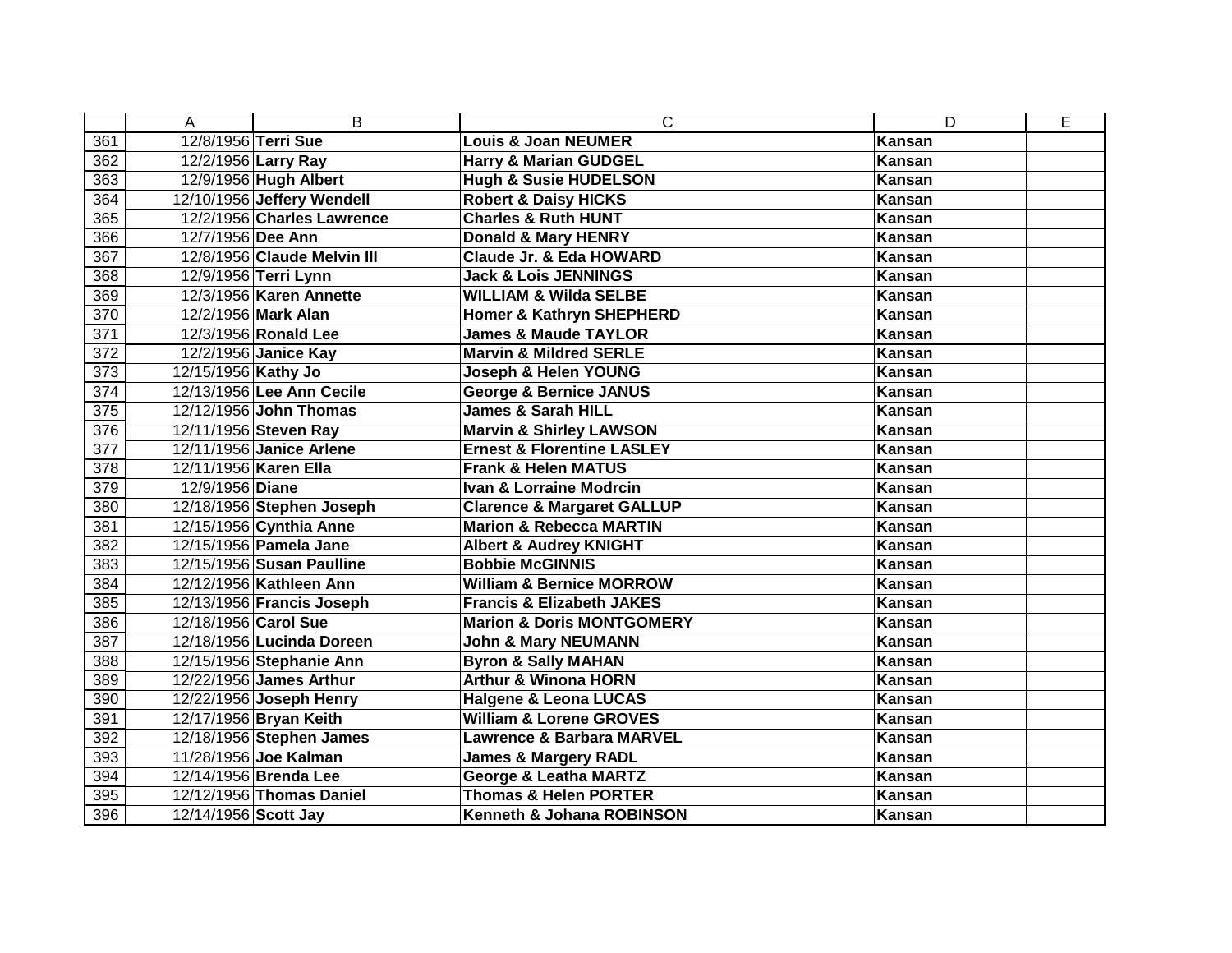|     | A                    | B                          | C                                       | D             | E |
|-----|----------------------|----------------------------|-----------------------------------------|---------------|---|
| 397 |                      | 12/16/1956 Deborah Ann     | Robert Jr. & Billie RUNNELS             | <b>Kansan</b> |   |
| 398 |                      | 12/13/1956 Andrew Lupton   | <b>Emmett &amp; Clara WARREN</b>        | <b>Kansan</b> |   |
| 399 |                      | 12/15/1956 Jerald Alan     | <b>Robert &amp; Martha RENO</b>         | Kansan        |   |
| 400 |                      | 12/10/1956 Gary Lynn       | James & Hazel O'DELL                    | Kansan        |   |
| 401 | 11/28/1956 Mary Ruth |                            | <b>Amos &amp; Anna POOLE</b>            | Kansan        |   |
| 402 |                      | 12/11/1956 Andrea Joyce    | <b>John &amp; Dolores PARR</b>          | Kansan        |   |
| 403 |                      | 12/4/1956 Mark Anthony     | <b>Eugene &amp; Esther PRUITT</b>       | Kansan        |   |
| 404 |                      | 12/8/1956 Kathrym Kay      | <b>Morgan &amp; Anna PETERSEN</b>       | Kansan        |   |
| 405 |                      | 12/3/1956 Mary Elizabeth   | <b>Stanley &amp; Dorothy RANK</b>       | Kansan        |   |
| 406 | 12/5/1956 Carla      |                            | <b>Nicholas &amp; Helen SPEHART</b>     | Kansan        |   |
| 407 |                      | 12/5/1956 Patrick Dean     | <b>David &amp; Beverly SAUCERMAN</b>    | Kansan        |   |
| 408 |                      | 12/8/1956 Barbara Patricia | <b>Cyril &amp; Rosemarie SCOTT</b>      | Kansan        |   |
| 409 | 12/7/1956 Ellis      |                            | Roger & Jacquline SMITH                 | Kansan        |   |
| 410 |                      | 11/30/1956 Kimery Lee      | <b>James &amp; Ethel SCHULTZ</b>        | Kansan        |   |
| 411 |                      | 11/25/1956 Cheryl Ann      | <b>Marvin &amp; Vera SULLIVAN</b>       | Kansan        |   |
| 412 |                      | 12/1/1956 Danny Wayne      | <b>James &amp; Mary THOMAS</b>          | <b>Kansan</b> |   |
| 413 |                      | 12/10/1956 John Norman     | <b>Earl &amp; Dorothy TURNER</b>        | Kansan        |   |
| 414 | 7/10/1964 Boy        |                            | Mr. & Mrs. Robert WITTENBERG            | Kansan        |   |
| 415 | 7/11/1964 Boy        |                            | Mr. & Mrs. Burl KLINE                   | <b>Kansan</b> |   |
| 416 | 7/11/1964 Girl       |                            | Mr. & Mrs. Dale E. SHELTON              | Kansan        |   |
| 417 | 7/10/1964 Girl       |                            | <b>Mr &amp; Mrs Lawrence STRAIGHT</b>   | Kansan        |   |
| 418 | 7/11/1964 Boy        |                            | Mr & Mrs Fred H. KUHNEN                 | Kansan        |   |
| 419 | 7/11/1964 Boy        |                            | <b>Mr &amp; Mrs James MONTEIL</b>       | Kansan        |   |
| 420 | 7/11/1964 Boy        |                            | Mr & Mrs Aris R. MACAN                  | Kansan        |   |
| 421 |                      | 6/17/1964 Gretchen Jene    | Joseph R. & Zelma J. BAUER              | Kansan        |   |
| 422 |                      | 6/22/1964 Kelly Diane      | James R. & Virginia R. BAUSCH           | Kansan        |   |
| 423 |                      | 6/19/1964 Michael Paul     | Michael R. & Joan BERNARD               | Kansan        |   |
| 424 |                      | 6/14/1964 Mary Louise      | Roy O. & Donna M. BLANKENSHIP           | Kansan        |   |
| 425 | 6/25/1964 Jacob      |                            | Paul E. & Carol A. BLUM                 | <b>Kansan</b> |   |
| 426 |                      | 6/11/1964 Roger Leroy Jr.  | Roger L. & Shirley J. BRANDT            | Kansan        |   |
| 427 |                      | 6/19/1964 William David    | Robert L. & Rosemary BREEN              | Kansan        |   |
| 428 |                      | 6/19/1964 Deborah Sue      | Richard D. & Lana G. CALHOUN            | Kansan        |   |
| 429 |                      | 6/16/1964 Hazel Lorraine   | Howard Jo & Alberta E. CHATMAN          | Kansan        |   |
| 430 |                      | 6/17/1964 Michael Duane    | <b>Stacy D. &amp; Vivian L. CLAYTON</b> | Kansan        |   |
| 431 |                      | 6/26/1964 Lisabeth Marlane | <b>Teddy M. &amp; Ernestine COLEMAN</b> | Kansan        |   |
| 432 |                      | 6/23/1964 Rochelle Marie   | Ernest E. & Rosemarie H. COLLIE         | <b>Kansan</b> |   |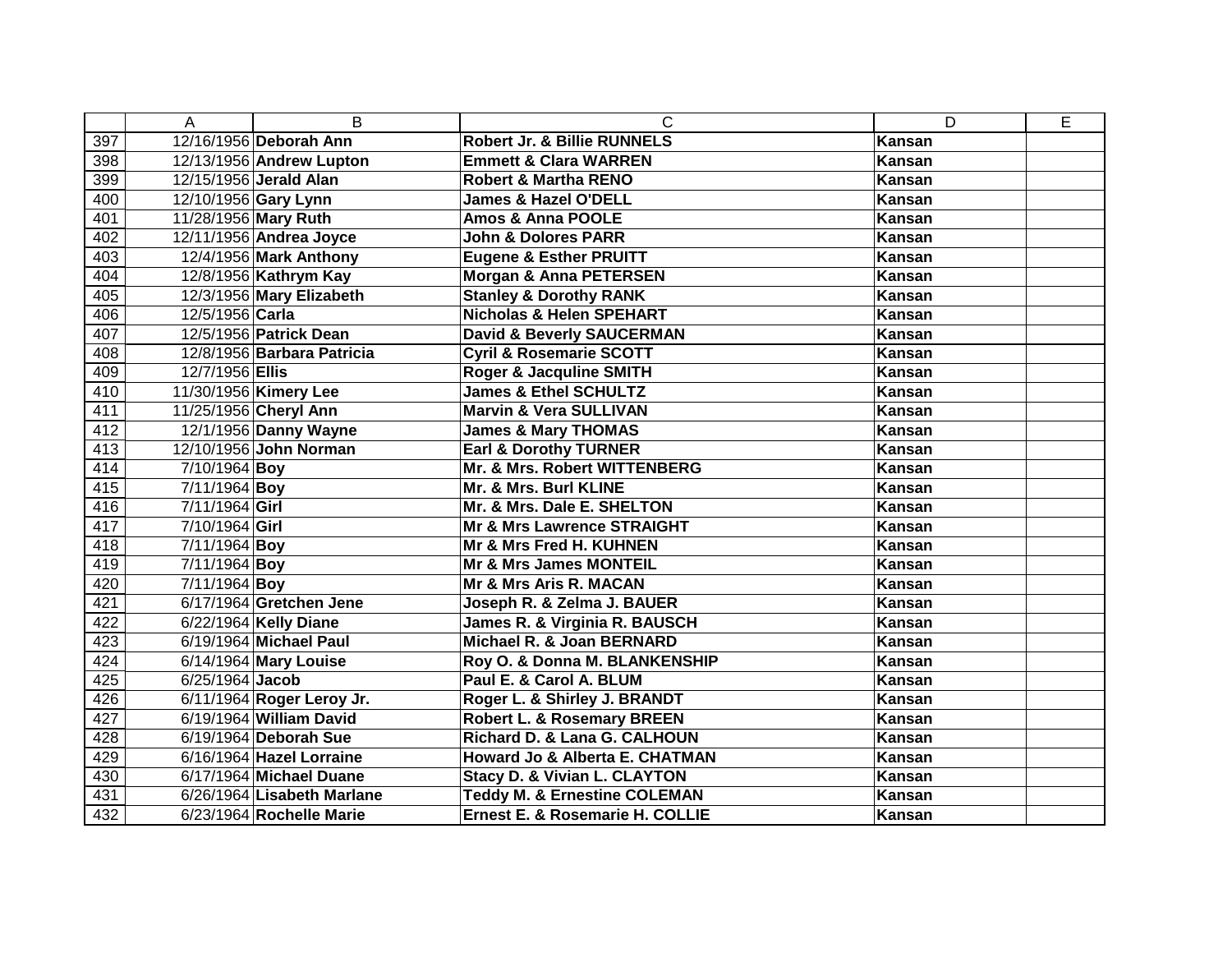|                  | A                  | B                            | C                                          | D             | E |
|------------------|--------------------|------------------------------|--------------------------------------------|---------------|---|
| 433              |                    | 6/22/1964 Dennis William     | William F. & Elsie H. CRADDICK             | <b>Kansan</b> |   |
| 434              |                    | 6/23/1964 David Earl         | William G. & Helen M. CROW                 | Kansan        |   |
| 435              |                    | 6/14/1964 Victoria Anne      | John P. & Judith V. DALMAS                 | Kansan        |   |
| 436              |                    | 6/25/1964 Connie JoAnn       | Joseph A. & Shirley A. DeGRAEVE            | Kansan        |   |
| 437              |                    | 6/25/1964 Carl Edward        | Robert F. & Dolores N. DeMOSS              | Kansan        |   |
| 438              |                    | 6/25/1964 Jeffrey Allen      | George M. & Sharon S. DICKINSON            | Kansan        |   |
| 439              |                    | 6/16/1964 Thomas Glen        | Glen H. & Mary L. DeWERFF                  | Kansan        |   |
| 440              |                    | 6/18/1964 James Robert       | <b>Charles W. &amp; Frances L. DUNCAN</b>  | Kansan        |   |
| 441              |                    | 6/22/1964 Tina Louise        | Thomas A. & Susan L. DUNHAM                | Kansan        |   |
| 442              |                    | 6/19/1964 Elizabeth Jane     | Robert J. & Etta F. DYCHE                  | Kansan        |   |
| 443              |                    | 6/19/1964 Linda Kay          | Hobert E. & Helen P. ELLIOTT               | Kansan        |   |
| 444              |                    | 6/20/1964 Christopher Lee    | Donald L. & Gladys E. EVANS                | Kansan        |   |
| 445              |                    | 6/28/1964 Scott Allen        | Ronald J. & Marie P. EVANSON               | Kansan        |   |
| 446              |                    | 6/24/1964 Karl DeWayne       | Harold K. & Bonnie J. FINKEMEIER           | Kansan        |   |
| 447              |                    | 6/27/1964 Raymond Fitzgerald | John R. & Donna C. FRANCO                  | <b>Kansan</b> |   |
| 448              |                    | 6/23/1964 Patricia Lee       | Harold D. & Wanda A. FRANKLIN              | Kansan        |   |
| 449              |                    | 6/26/1964 David Duane        | Carl W. & Helen E. FRIBERG                 | Kansan        |   |
| 450              |                    | 6/21/1964 Thelma Ann         | Claude J. & Faye E. GARLAND                | Kansan        |   |
| 451              |                    | 6/20/1964 Marcelles Dewayne  | Gerald H. & Rebecca A. GRAVES              | Kansan        |   |
| 452              |                    | 6/15/1964 Robert Eugene      | Francis E. & Nancy E. HAAS                 | Kansan        |   |
| 453              |                    | 6/20/1964 Marilyn Kay        | Ordel J. & Irene L. HANSON                 | Kansan        |   |
| $45\overline{4}$ |                    | 6/16/1964 Mark Eric          | John Y. & Gladys M. HARRISON               | Kansan        |   |
| 455              |                    | 6/21/1964 Charles Elliott    | <b>Charles R. &amp; Patricia R. HEDDEN</b> | Kansan        |   |
| 456              |                    | 6/16/1964 Mark Edward        | <b>Edward C. &amp; Angeline M. HEIN</b>    | <b>Kansan</b> |   |
| 457              |                    | 6/25/1964 Brad Woodrow       | Charles W, & Virginia J. AMEND             | Kansan        |   |
| 458              |                    | 6/26/1964 Nevin Lee          | Jerrold L. & Sondra M. BEHRENS             | Kansan        |   |
| 459              |                    | 7/1/1964 Ralph Steven        | Harry & Wilma J. BUSH                      | Kansan        |   |
| 460              |                    | $6/24/1964$ Douglas John     | James D. & Mary C. CONRAD                  | Kansan        |   |
| 461              |                    | 6/27/1964 Mark Allen         | Daniel R. & Norma J. CORNELIUS             | Kansan        |   |
| 462              |                    | 7/2/1964 David Wayne         | Charles E. & Barbara L. CZIRR              | Kansan        |   |
| 463              |                    | 6/27/1964 Constance Marie    | William J. & Geraldine W. DICKASON         | Kansan        |   |
| 464              |                    | 7/3/1964 Jimmy Lee           | Danny L. & Patricia A. DOOLEY              | Kansan        |   |
| 465              |                    | 7/1/1964 Shelley Lee         | Ronald L. & Diana G. DUNSTON               | Kansan        |   |
| 466              | 6/29/1964 Rex Alan |                              | William D. & Leona M. EDWARDS              | Kansan        |   |
| 467              |                    | 7/2/1964 Karen Lynne         | George R. & Virginia A. FORD               | Kansan        |   |
| 468              |                    | 6/28/1964 Jodi Francine      | William C. & Sharon C. GARNER              | Kansan        |   |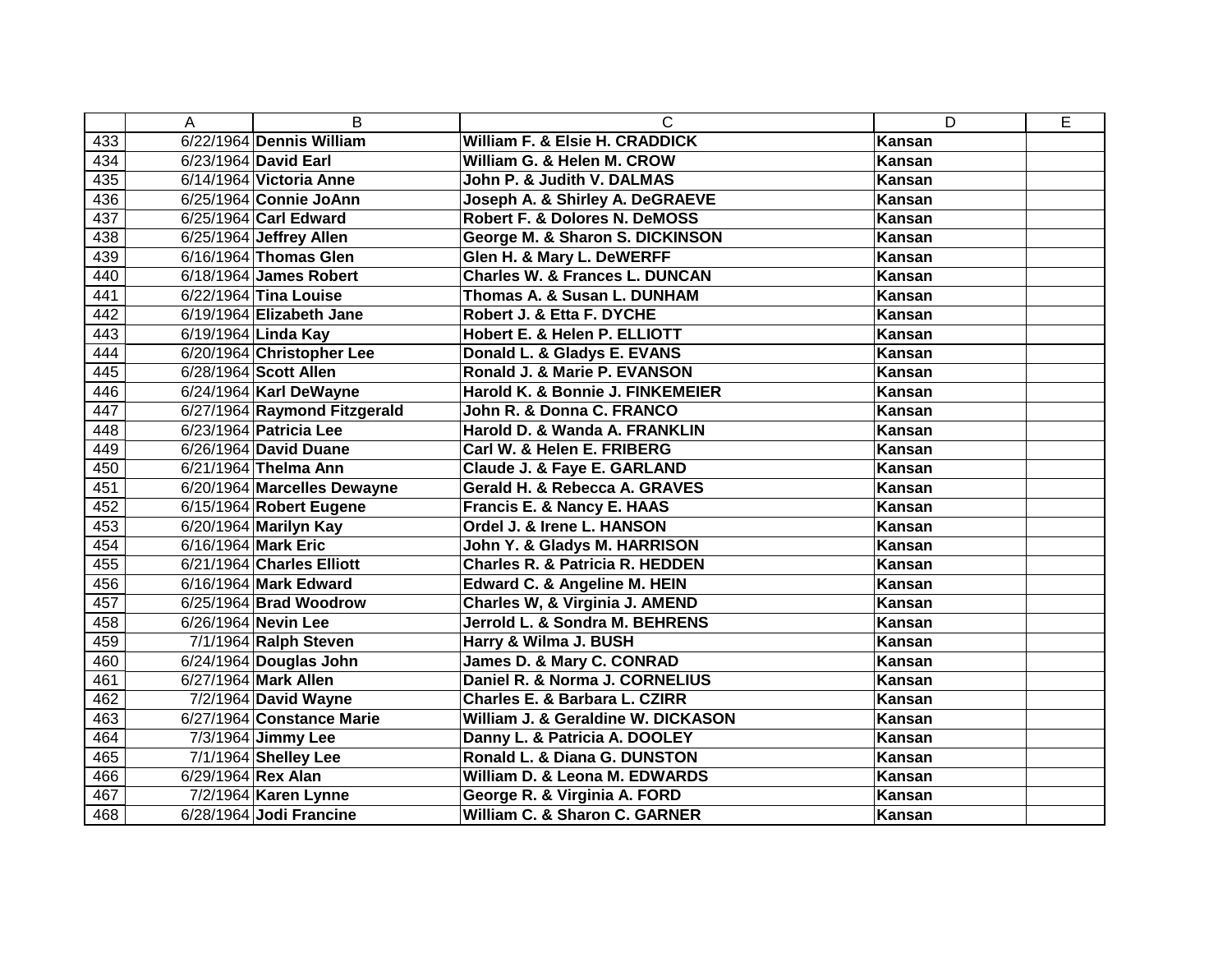|     | A                  | B                             | $\mathsf{C}$                                    | D             | E |
|-----|--------------------|-------------------------------|-------------------------------------------------|---------------|---|
| 469 |                    | 6/3/1964 Jesse Rojas          | <b>Jesse M. &amp; Conceotion GONZALEZ</b>       | Kansan        |   |
| 470 |                    | 7/3/1964 Daniel Everett       | Thomas L. & Bonnie J. GOODLOE                   | Kansan        |   |
| 471 |                    | 6/30/1964 Wesley Charlie Jr.  | <b>Wesley C. &amp; Harriett K. HATFIELD</b>     | Kansan        |   |
| 472 |                    | 7/3/1964 Wendie Lee           | Jerry J. & Vicki C. HENRY                       | Kansan        |   |
| 473 | 6/20/1964 Cory Lee |                               | Gordon D. & Louis I. HEYER                      | Kansan        |   |
| 474 |                    | 6/28/1964 Floyd Edward        | <b>Charles H. &amp; Lucinda M. HIGH</b>         | Kansan        |   |
| 475 |                    | 6/30/1964 Randall Jay         | Richard E. & Rita S. HIXSON                     | Kansan        |   |
| 476 |                    | 6/20/1964 Jeffrey Raymond     | James R. & Leda R. IVERSON                      | Kansan        |   |
| 477 |                    | 6/25/1964 Charlton Lee        | Jerome D. & Janet V. JONES                      | Kansan        |   |
| 478 |                    | 7/1/1964 John Partick         | Thomas E. & Rose M. JOYCE                       | Kansan        |   |
| 479 |                    | 7/2/1964 Rhonda Lynn          | Gerald W. & Sharron L. KERN                     | Kansan        |   |
| 480 |                    | 6/30/1964 Gerald Lee          | Sidney G. & Barbara A. KLINE                    | Kansan        |   |
| 481 |                    | 7/3/1964 Michelle Renee'      | Thomas W. & Glenda S. KOEGER                    | Kansan        |   |
| 482 |                    | 6/24/1964 Robert Kevin        | Theodore J. & Dorothy R. MANCHON                | Kansan        |   |
| 483 |                    | 6/26/1964 Mark Jeffery        | <b>Charles F. &amp; Lois S. MARVINE</b>         | <b>Kansan</b> |   |
| 484 |                    | 7/2/1964 Jeanie Ann           | William J. & Linda J. McCLURE                   | <b>Kansan</b> |   |
| 485 |                    | 6/30/1964 Arthur Nicholas Jr. | Arthur N. & Paula L. PAAVOLA                    | Kansan        |   |
| 486 |                    | 6/27/1964 Tammy Marie         | Oris E. & Eva J. PAUL                           | <b>Kansan</b> |   |
| 487 |                    | 7/3/1964 Ramon William        | Ramon G. & Barbara J. RAMIREZ                   | <b>Kansan</b> |   |
| 488 |                    | 6/29/1964 Mary Louise         | Joseph T. & Phyllis A. SHAFFER                  | Kansan        |   |
| 489 |                    | 6/30/1964 Kristi Sue          | Melvin E. & Janet K. SMITH                      | <b>Kansan</b> |   |
| 490 |                    | 7/1/1964 Deborah Ann          | Daniel M. & Betty A. TAYLOR                     | <b>Kansan</b> |   |
| 491 |                    | 7/2/1964 Kevin Linn           | Harold D. & Flo A. TERRY                        | <b>Kansan</b> |   |
| 492 |                    | 7/2/1964 Jeffrey Lynn         | Gary F. & Carolyn J. VESTAL                     | Kansan        |   |
| 493 |                    | 7/1/1964 Candie Earlene       | <b>Edward E. &amp; Martha E. YOST</b>           | Kansan        |   |
| 494 |                    | 7/1/1964 Laura Jean           | Walter F. & Eleanor J. ZUK                      | Kansan        |   |
| 495 |                    | 7/3/1964 Edna Jean            | John Walter & Martha J. DODSON                  | Kansan        |   |
| 496 |                    | 7/3/1964 Julie Kaye           | John K. & Joan HALL                             | Kansan        |   |
| 497 |                    | 7/4/1964 Robert Thomas        | John A. & Theresa J. SHOMIN                     | <b>Kansan</b> |   |
| 498 | 6/10/1958 Boy      |                               | <b>Mr &amp; Mrs Turgut MELINER</b>              | Kansan        |   |
| 499 |                    | 6/10/1958 Twin Girls          | Mr & Mrs Orville E. FARR                        | Kansan        |   |
| 500 | 6/10/1958 Girl     |                               | Mrs Martha MARTTINEN & late Lt. Pekka MARTTINEN | Kansan        |   |
| 501 | 6/11/1958 Girl     |                               | Mr & Mrs James D. JACOBSON                      | Kansan        |   |
| 502 | 6/11/1958 Boy      |                               | Mr & Mrs Joe E. CHANEY                          | Kansan        |   |
| 503 | 6/11/1958 Boy      |                               | Mr & Mrs James R. CAMPBELL                      | Kansan        |   |
| 504 | 6/10/1958 Girl     |                               | Mr & Mrs Ben G.CONIGLIO                         | Kansan        |   |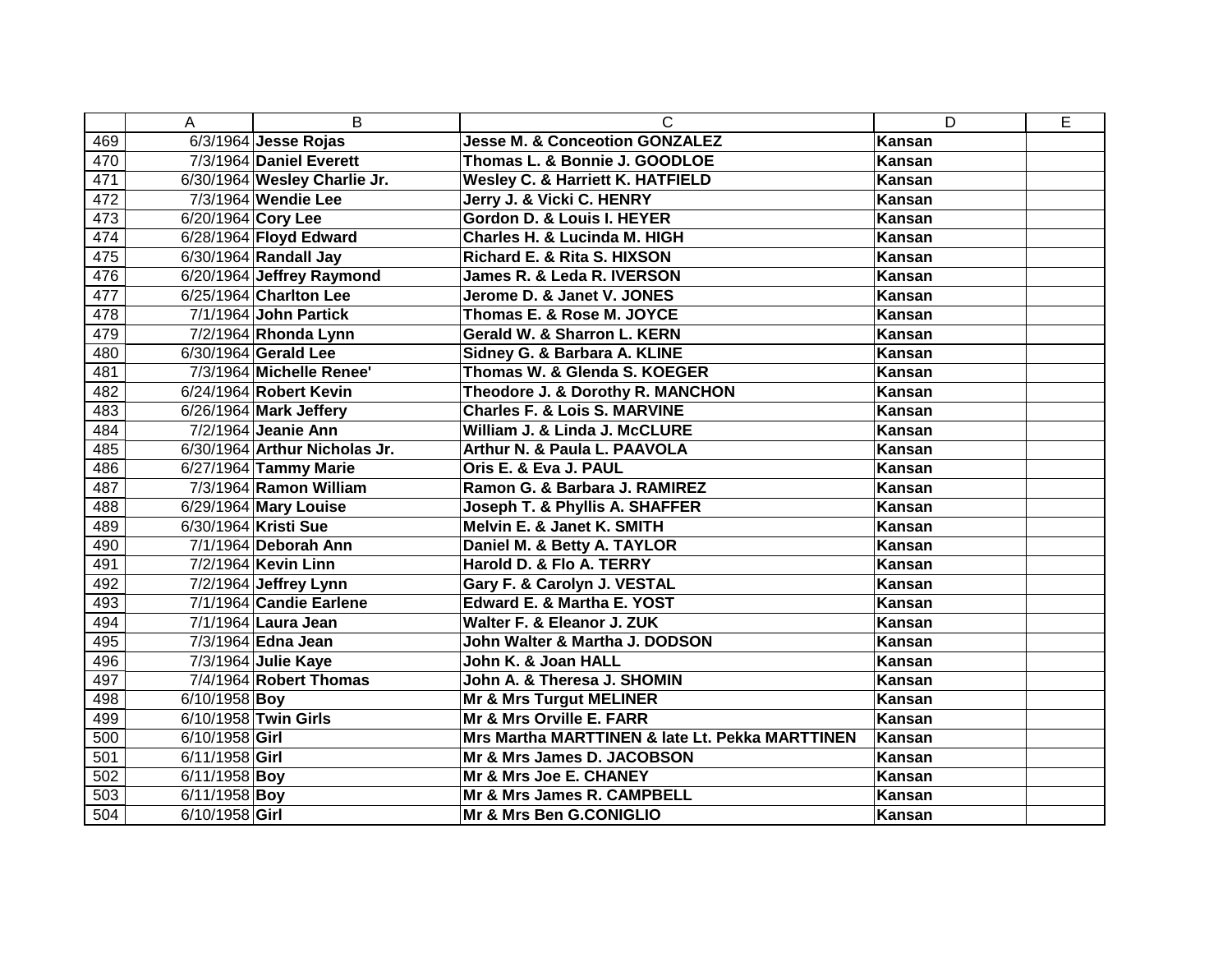|                  | A                   | B                            | C                                        | D             | E |
|------------------|---------------------|------------------------------|------------------------------------------|---------------|---|
| 505              | 6/11/1958 Boy       |                              | <b>Mr &amp; Mrs Howard HENSLEE</b>       | <b>Kansan</b> |   |
| 506              | 6/11/1958 Girl      |                              | Mr & Mrs Kenneth E. MARTIN               | <b>Kansan</b> |   |
| 507              | 6/11/1958 Boy       |                              | <b>Mr &amp; Mrs John J. KOVAK</b>        | Kansan        |   |
| 508              | 6/10/1958 Boy       |                              | <b>Mr &amp; Mrs Leroy ROBINSON</b>       | Kansan        |   |
| 509              | 6/10/1958 Boy       |                              | Mr & Mrs Ralph WIGGANS                   | Kansan        |   |
| 510              | 6/11/1958 Girl      |                              | Dr & Mrs Joseph H. FLOSS                 | Kansan        |   |
| 511              | 6/11/1958 Girl      |                              | Mr & Mrs Luther W. JOHNSON               | Kansan        |   |
| 512              | 6/10/1958 Girl      |                              | Mr & Mrs Robert L. FRANCIS Jr.           | Kansan        |   |
| 513              | 6/11/1958 Girl      |                              | Mr & Mrs William L. WILSON               | Kansan        |   |
| 514              |                     | 5/24/1958 John West          | <b>Lloyd &amp; Harriet ALVEY</b>         | Kansan        |   |
| 515              | 6/12/1958 Sally Ann |                              | <b>James &amp; Virginia BOSWELL</b>      | Kansan        |   |
| 516              |                     | 6/8/1958 Marcia Faye         | <b>Ralph &amp; Frances BROWN</b>         | Kansan        |   |
| 517              |                     | 6/1/1958 Robin Rae           | <b>Ljack &amp; Laura Lee BEAVERS</b>     | Kansan        |   |
| $\overline{518}$ |                     | 6/3/1958 Phullip Ray         | <b>Howard &amp; Frances BLEDSOE</b>      | Kansan        |   |
| 519              |                     | 5/27/1958 Susan Grace        | <b>Howard &amp; Virginia BREEN</b>       | Kansan        |   |
| 520              |                     | 5/26/1958 Carol Ann          | <b>Clarence &amp; Theresa BECKEMEYER</b> | <b>Kansan</b> |   |
| 521              |                     | 6/16/1958 Elmer Edward Jr.   | <b>Elmer &amp; Olive CLARY</b>           | Kansan        |   |
| 522              |                     | 5/31/1958 Mary Marie         | <b>William &amp; Betty Lou CAVINESS</b>  | Kansan        |   |
| 523              |                     | 6/10/1958 Sharon Kae         | <b>James &amp; Joan DeLUCA</b>           | Kansan        |   |
| 524              | 5/27/1958 Sara      |                              | <b>Edward &amp; Ascension ESTEBAN</b>    | Kansan        |   |
| 525              |                     | 6/7/1958 Alleen Chidori      | Harold & Shinobu FUJIMOTO                | Kansan        |   |
| 526              |                     | 6/12/1958 Tamlia Sue         | John & Shelbie FORE                      | Kansan        |   |
| 527              |                     | 5/26/1958 Paula Marie        | <b>Robert &amp; Margaret FRANNDORLER</b> | Kansan        |   |
| 528              |                     | 6/13/1958 Mary Ellen         | <b>Billy &amp; Mary GREER</b>            | Kansan        |   |
| 529              |                     | 5/25/1958 Raymond Ransome    | <b>Raymond &amp; Marjorie GARBRANDT</b>  | Kansan        |   |
| 530              |                     | 5/28/1958 Dennis Lee         | <b>Charles &amp; Theresa HAMILTON</b>    | Kansan        |   |
| 531              |                     | 6/2/1958 Kenneth Charles     | <b>Thomas &amp; Florris HOBROOK</b>      | Kansan        |   |
| 532              |                     | 6/11/1958 Howard Wayne       | <b>Howard &amp; Grace HENSLEE</b>        | Kansan        |   |
| 533              |                     | 6/17/1958 Vicki Sumiyo       | <b>Lawrence &amp; Hitoni HAMILTON</b>    | <b>Kansan</b> |   |
| 534              |                     | 6/4/1958 Rhonda Renee        | <b>Charles &amp; Thelma HOGUE</b>        | Kansan        |   |
| 535              |                     | 6/3/1958 Karen Louise        | Roger & Joan JAMES                       | Kansan        |   |
| 536              |                     | 6/14/1958 Cheryl Ann         | <b>James &amp; Gladys JESTER</b>         | Kansan        |   |
| 537              |                     | 6/11/1958 Ernest Michael     | John & Alice KOVAK                       | Kansan        |   |
| 538              | 7/13/1927 Girl      |                              | John & Eulalla CONNERS                   | Kansan        |   |
| 539              |                     | 7/14/1927 William Albert Jr. | <b>William A. &amp; Clara HENDERSON</b>  | Kansan        |   |
| 540              |                     | 7/10/1927 Joyce Lucile       | <b>Edmund &amp; Lucile HALL</b>          | Kansan        |   |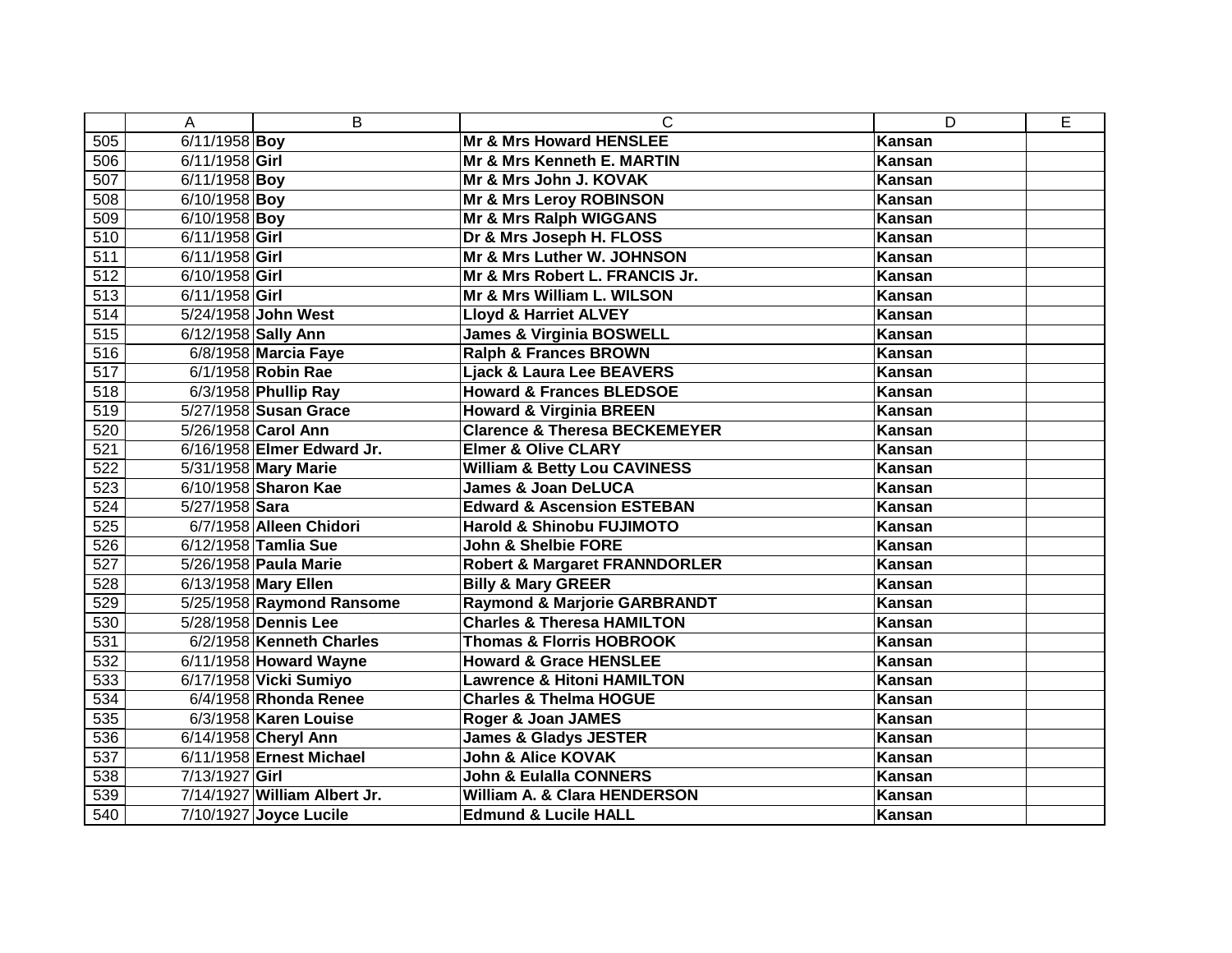|     | A                    | B                             | C                                       | D             | E |
|-----|----------------------|-------------------------------|-----------------------------------------|---------------|---|
| 541 |                      | 6/29/1927 Jane Louise         | William C. & Blanche E. KEITH           | <b>Kansan</b> |   |
| 542 |                      | 7/4/1927 Louis Stanley        | Archie G. & Bernice KELLY               | Kansan        |   |
| 543 |                      | 7/10/1927 Marjorie Ann        | <b>James &amp; Hazel M. LAGSDON</b>     | Kansan        |   |
| 544 |                      | 7/8/1927 Catherine Marguerite | <b>Edward F. &amp; Elizabeth MILLER</b> | Kansan        |   |
| 545 |                      | 7/10/1927 Cecelia Veora       | Cecil H. & Armenta H. OGLESVIE          | Kansan        |   |
| 546 |                      | 7/5/1927 Thomas Joseph        | Thomas J. & Mary E. ORR                 | Kansan        |   |
| 547 |                      | 7/15/1927 Rose Marie          | <b>Thomas &amp; Mary PENNY</b>          | Kansan        |   |
| 548 |                      | 7/7/1927 John Allen           | <b>Clifford &amp; Mabel WHITTINGTON</b> | Kansan        |   |
| 549 |                      | 7/4/1927 Laura Marie          | Joseph S. & Ruby E. WINKLER             | Kansan        |   |
| 550 |                      | 7/15/1927 Pansy Rosetta       | Donald V. & Bonnie BURCHETT             | Kansan        |   |
| 551 | 7/6/1927 Boy         |                               | <b>Catherine &amp; Manuela GONZALES</b> | Kansan        |   |
| 552 | 7/14/1927 Girl       |                               | True J. & Hattie C. LEMANSKE(I)         | Kansan        |   |
| 553 | 7/12/1927 Girl       |                               | <b>Matthew &amp; Crystal D. SHERRER</b> | Kansan        |   |
| 554 | $6/7/1927$ Boy       |                               | <b>Dewey &amp; Lillian COONS</b>        | Kansan        |   |
| 555 |                      | 7/13/1927 Mary Elizabeth      | Leslie W. & Kathleen E. CULP            | Kansan        |   |
| 556 | 6/18/1927 Boy        |                               | <b>Ashell &amp; Mamie DeCOSTA</b>       | Kansan        |   |
| 557 | 7/16/1927 Boy        |                               | <b>Emett &amp; Retha MATNEY</b>         | Kansan        |   |
| 558 | 7/15/1927 Girl       |                               | E. & Dora B. SEELY                      | Kansan        |   |
| 559 | $6/7/1927$ Boy       |                               | Walter J. & Anna E. TAYLOR              | Kansan        |   |
| 560 | 10/13/1925 Mary Dale |                               | <b>Richard &amp; Eulah BANK</b>         | Kansan        |   |
| 561 | 9/11/1925 Ramona     |                               | <b>Louis &amp; Maria BARGAS</b>         | Kansan        |   |
| 562 |                      | 9/28/1925 Virginia June       | George W. & Lora COOPER                 | Kansan        |   |
| 563 | 10/10/1925 Edward    |                               | <b>Matthew &amp; Mary DRASKOVICH</b>    | Kansan        |   |
| 564 |                      | 10/14/1925 Lawrence Glenn     | David R. & Alice L. FLAHERTY            | Kansan        |   |
| 565 |                      | 9/27/1925 Henrietta May       | George H. & Nettie L. FORTNER           | Kansan        |   |
| 566 | 9/10/1925 Robert     |                               | John W. & Minna FRAUNDORFER             | Kansan        |   |
| 567 | 9/16/1925 Anna       |                               | <b>Reyes &amp; Dolores GODINES</b>      | Kansan        |   |
| 568 |                      | 10/13/1925 Mary Ellen         | Ralph E. & Madge NEEDLES                | Kansan        |   |
| 569 | 9/17/1925 Maria      |                               | <b>Jose &amp; Maria ORVPEZA</b>         | <b>Kansan</b> |   |
| 570 |                      | 9/23/1925 Gerlind Lucille     | Harry M. & Louisa PAULEY                | Kansan        |   |
| 571 |                      | 9/23/1925 Evelyn Elenor       | <b>Clyde E. &amp; Martha PHILLIPS</b>   | Kansan        |   |
| 572 | 9/3/1925 Maria       |                               | <b>Augustin &amp; Antonia QUIJAS</b>    | <b>Kansan</b> |   |
| 573 |                      | 10/5/1925 Patricia Ann        | Phillip J. & Helen J. REEDY             | Kansan        |   |
| 574 |                      | 12/28/1939 Frances Loretta    | George L. & Frances L. BALLAS           | Kansan        |   |
| 575 |                      | 12/23/1939 Clayton Benjamin   | <b>Shadrick &amp; Lillie M. BANKS</b>   | Kansan        |   |
| 576 |                      | 1/5/1940 Patricia Ann         | Joseph E. & Stella BELKE                | Kansan        |   |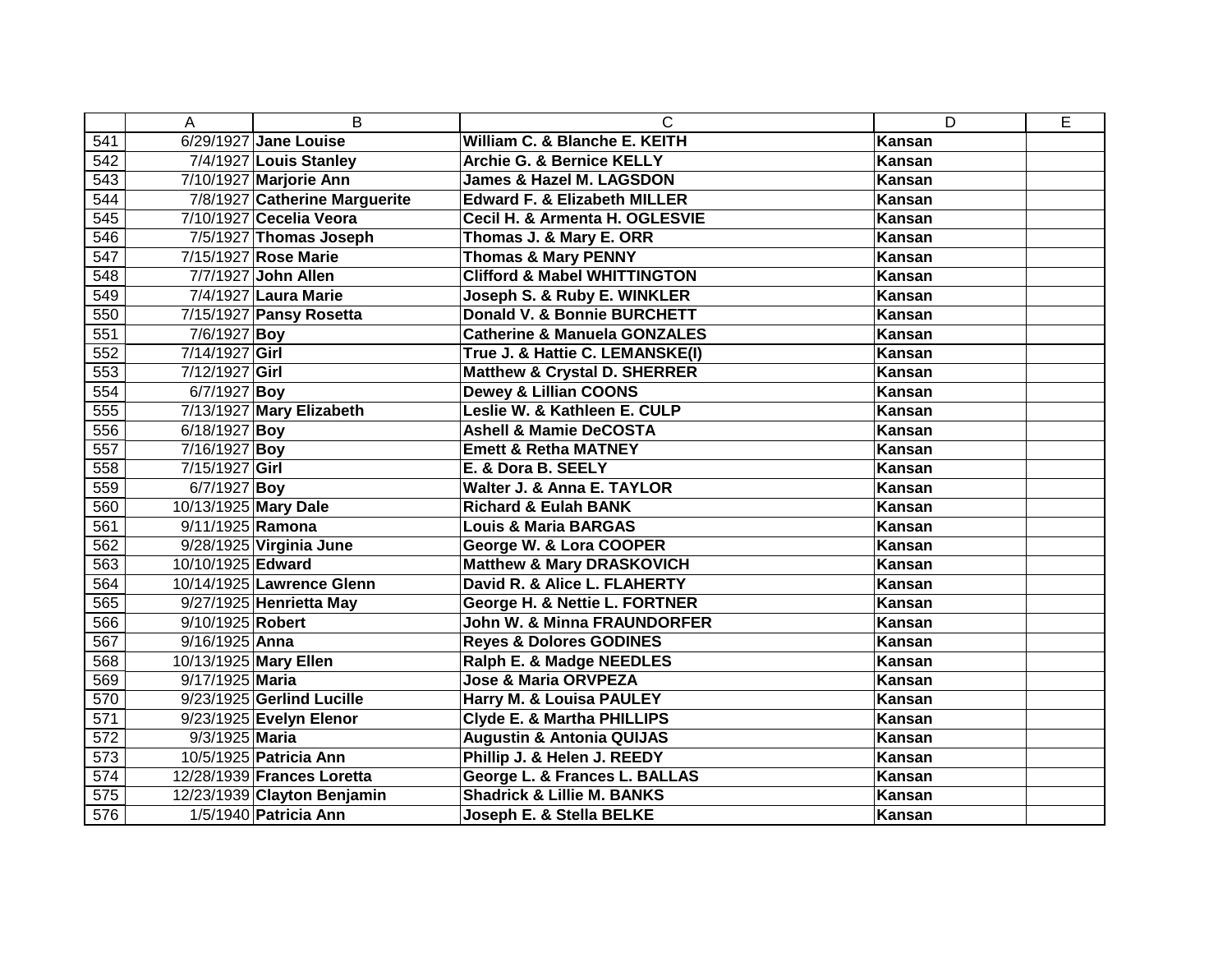|     | A                  | B                         | C                                        | D             | E |
|-----|--------------------|---------------------------|------------------------------------------|---------------|---|
| 577 |                    | 1/1/1940 Donald Duffy     | Samuel D. & Helen L. BROOKS              | <b>Kansan</b> |   |
| 578 |                    | 12/30/1939 Alice Frances  | William H. & Wilma C. CAMPBELL           | Kansan        |   |
| 579 |                    | 1/1/1940 Russell Murray   | Harold & Mary R. CHAPMAN                 | Kansan        |   |
| 580 |                    | 12/27/1939 Theresa Clara  | <b>Edwagrd &amp; Georgia DWIGHT</b>      | Kansan        |   |
| 581 |                    | 1/6/1940 Donald Lee       | <b>Francis A. &amp; Thelma ERIE</b>      | Kansan        |   |
| 582 |                    | 12/28/1939 Joyce Ann      | <b>Charles H. &amp; Mary P. ETHRIDGE</b> | Kansan        |   |
| 583 | 1/1/1940 Gayle     |                           | <b>Charles A. &amp; Twila M. FANS</b>    | Kansan        |   |
| 584 |                    | 12/20/1939 Paul David     | <b>Clinus R. &amp; Annabelle FLESHER</b> | Kansan        |   |
| 585 |                    | 12/29/1939 Alfred Leroy   | George A. & Fay M. HANON                 | <b>Kansan</b> |   |
| 586 |                    | 12/9/1939 Bobbie Delfino  | <b>Richmond &amp; Mildred HENDERSON</b>  | Kansan        |   |
| 587 | 12/31/1939 Janis   |                           | A.J. & Zonobia JACKSON                   | Kansan        |   |
| 588 | 12/17/1939 Su-Sing |                           | <b>Edgar &amp; Evelyn LEE</b>            | Kansan        |   |
| 589 |                    | 12/17/1939 Shirley Ann    | John H. & Elizabeth M. MILLER            | Kansan        |   |
| 590 | 12/29/1939 Girl    |                           | Earnest E. & Nora E. MORRIS              | Kansan        |   |
| 591 |                    | 12/15/1939 Florence Ann   | <b>Pedro &amp; Lorene QUIROS</b>         | Kansan        |   |
| 592 |                    | 12/17/1939 Joyce Elaine   | Claud E. & Emma F. RIDENS                | <b>Kansan</b> |   |
| 593 |                    | 12/29/1939 Gwendolyn      | <b>Leon &amp; Helen SMITH</b>            | Kansan        |   |
| 594 |                    | 12/23/1939 Patricia Ann   | Harold W. & Evelyn E. SPENCER            | Kansan        |   |
| 595 |                    | 12/27/1939 Lawrence Jay   | <b>John M. &amp; Ruth STEELE</b>         | Kansan        |   |
| 596 | 12/28/1939 Girl    |                           | <b>Justus L. &amp; Naomi K. STREMPLE</b> | Kansan        |   |
| 597 |                    | 1/7/1940 Sylvia Christine | <b>Bernard &amp; Grace E. SULLIVAN</b>   | Kansan        |   |
| 598 | 12/31/1939 Boy     |                           | <b>Salvador &amp; Igancia VILLA</b>      | Kansan        |   |
| 599 | 12/26/1939 Girl    |                           | <b>Clarence &amp; Mildred WATSON</b>     | Kansan        |   |
| 600 |                    | 8/27/1934 Mary Elizabeth  | <b>Charles P. &amp; Allie ALLEN</b>      | Kansan        |   |
| 601 | $9/2/1934$ Boy     |                           | Guy D. & Stella May BOND                 | Kansan        |   |
| 602 |                    | 9/26/1934 Dolores Mae     | Roy O. & Wilma M. CURTS                  | <b>Kansan</b> |   |
| 603 | 8/30/1934 Jesse    |                           | <b>Samuel &amp; Agnes DELGARDO</b>       | Kansan        |   |
| 604 |                    | 8/27/1934 Kenneth Delmars | <b>Jack &amp; Frankie G. DUFF</b>        | Kansan        |   |
| 605 |                    | 8/26/1934 Robert Donald   | <b>Edward C. &amp; Vilet E. HOFFMAN</b>  | Kansan        |   |
| 606 |                    | 9/2/1934 Donald Lee       | Alpha E. & Laura F. HURLEY               | Kansan        |   |
| 607 |                    | 9/2/1934 George Francis   | George F. & Jean McGUIRE                 | Kansan        |   |
| 608 |                    | 8/30/1934 Earnest Francis | <b>Earnest F. &amp; Ellen SCHULER</b>    | Kansan        |   |
| 609 |                    | 9/3/1934 Robert Joseph    | Robert J. & Catherine R. WILLIS          | Kansan        |   |
| 610 | 8/18/1934 Duane    |                           | <b>Freddie &amp; Ruby VAUGHN</b>         | Kansan        |   |
| 611 |                    | 8/29/1934 John Martin Jr. | John M. & Mary E. NAPIECEK               | Kansan        |   |
| 612 |                    | 9/4/1934 Carole Darlene   | Ray D. & Edna B. McKINLEY                | Kansan        |   |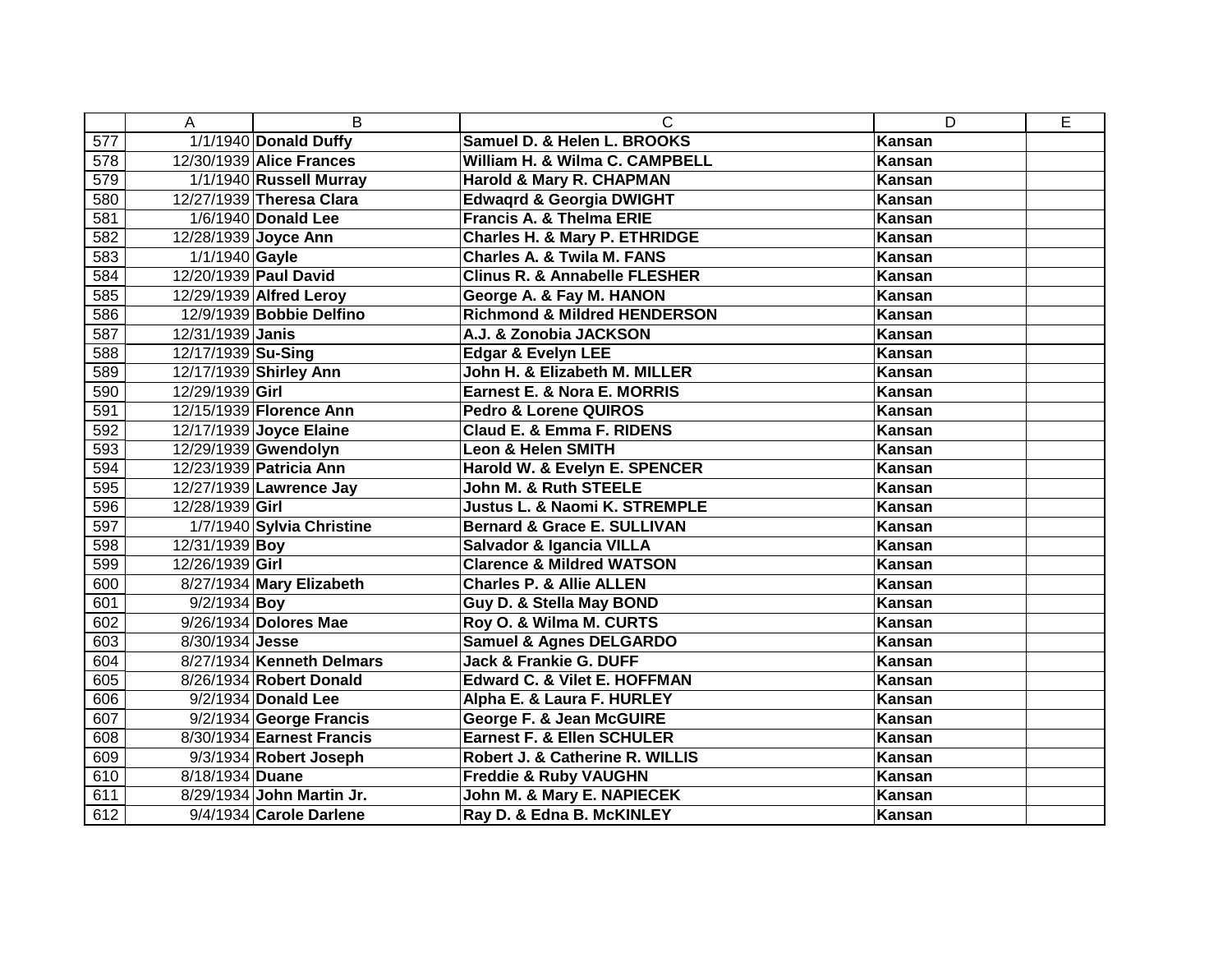|     | A                  | B                                | C                                      | D               | E    |
|-----|--------------------|----------------------------------|----------------------------------------|-----------------|------|
| 613 |                    |                                  |                                        |                 |      |
| 614 |                    | 8/27/1934 Leonard Anthony (Twin) | Francis L. & Helen R. HANSEL           | Kansan          |      |
| 615 |                    | 8/27/1934 Bernard Francis (Twin) | Francis L. & Helen R. HANSEL           | Kansan          |      |
| 616 |                    | 8/31/1934 Joann Elizabeth        | John G. & Nellie M. GRIKA              | Kansan          |      |
| 617 |                    | 9/3/1934 Ralph Thurbough Jr.     | <b>Ralph T. &amp; Bernice COBB</b>     | Kansan          |      |
| 618 |                    | 8/30/1934 Catharine Margaret     | Kenneth W. & Aloise E. CASEBIER        | Kansan          |      |
| 619 | $Feb-07$ Girl      |                                  | <b>Mr &amp; Mrs Albert MAHR</b>        | <b>Republic</b> | 1907 |
| 620 | $Feb-07$ Boy       |                                  | Mr & Mrs James CLARK                   | <b>Republic</b> | 1907 |
| 621 | Feb-07 Boy         |                                  | <b>Mr &amp; Mrs A. FORGESEN</b>        | <b>Republic</b> | 1907 |
| 622 | $Feb-07$ Boy       |                                  | Mr & Mrs William OLSON                 | <b>Republic</b> | 1907 |
| 623 | 10/16/1912 Girl    |                                  | <b>Charles &amp; Hattie BAIRD</b>      | Gazette         |      |
| 624 | 10/14/1912 Boy     |                                  | <b>Thomas &amp; Catherine BOYD</b>     | Gazette         |      |
| 625 | 10/3/1912 Boy      |                                  | <b>G.W. &amp; Eva BUCHOLZ</b>          | Gazette         |      |
| 626 | 10/18/1912 Girl    |                                  | <b>John &amp; Anna RUSSICHTER</b>      | Gazette         |      |
| 627 | 10/4/1912 Girl     |                                  | <b>Frank &amp; Lizzie JURGUTAUIC</b>   | Gazette         |      |
| 628 | 10/26/1912 Boy     |                                  | Joseph & Palagie KOPEK                 | Gazette         |      |
| 629 | 10/24/1912 Girl    |                                  | <b>Joseph &amp; Mary LADA</b>          | Gazette         |      |
| 630 | 10/24/1912 Girl    |                                  | <b>Alfred &amp; Ida LADMAN</b>         | <b>Gazette</b>  |      |
| 631 | 9/16/1912 Boy      |                                  | <b>Carl &amp; Lotia McCUNE</b>         | <b>Gazette</b>  |      |
| 632 | 10/23/1912 Boy     |                                  | <b>Raphael &amp; Mary SHOLTER</b>      | Gazette         |      |
| 633 | 10/17/1912 Girl    |                                  | <b>Rule &amp; Annie SUFF</b>           | <b>Gazette</b>  |      |
| 634 | 10/15/1912 Boy     |                                  | <b>John &amp; Annie SLEUZEK</b>        | <b>Gazette</b>  |      |
| 635 | 10/13/1912 Boy     |                                  | <b>Frederick &amp; Gertrude BROOKS</b> | <b>Gazette</b>  |      |
| 636 | 10/24/1912 Boy     |                                  | <b>Elmer &amp; Ophelia JACKSON</b>     | <b>Gazette</b>  |      |
| 637 | 10/22/1912 Boy     |                                  | Kanyon & Leona MORRIS                  | Gazette         |      |
| 638 | 10/19/1912 Girl    |                                  | <b>Marion &amp; Mary SANDS</b>         | <b>Gazette</b>  |      |
| 639 | 10/25/1912 Girl    |                                  | <b>Clarence &amp; Goldie SHEPPARD</b>  | Gazette         |      |
| 640 |                    | 6/3/1958 Ronald William          | <b>William &amp; Rose LOUCKS</b>       | Kansan          |      |
| 641 |                    | 6/9/1958 Denise Kay              | Kenneth & Evelyn LIVINGOOD             | Kansan          |      |
| 642 |                    | 6/4/1958 Stephen Mark            | <b>Robert &amp; Betty Jean LYNCH</b>   | Kansan          |      |
| 643 |                    | 6/3/1958 Allen Eugene            | <b>Russell &amp; Louise LONGACRE</b>   | Kansan          |      |
| 644 |                    | 6/8/1958 Elena Choy Ngan         | <b>Bert &amp; Annie LUM</b>            | Kansan          |      |
| 645 | 6/13/1958 Kathy Jo |                                  | <b>Charles &amp; Josephine JETT</b>    | Kansan          |      |
| 646 |                    | 6/7/1958 Marie Antoinette        | <b>Marshall &amp; Juanita MEJIA</b>    | Kansan          |      |
| 647 |                    | 6/1/1958 Janet Marie             | <b>Ernest &amp; Ella MARTIN</b>        | Kansan          |      |
| 648 |                    | 6/9/1958 David Barton            | <b>Bob &amp; Koto NIL</b>              | Kansan          |      |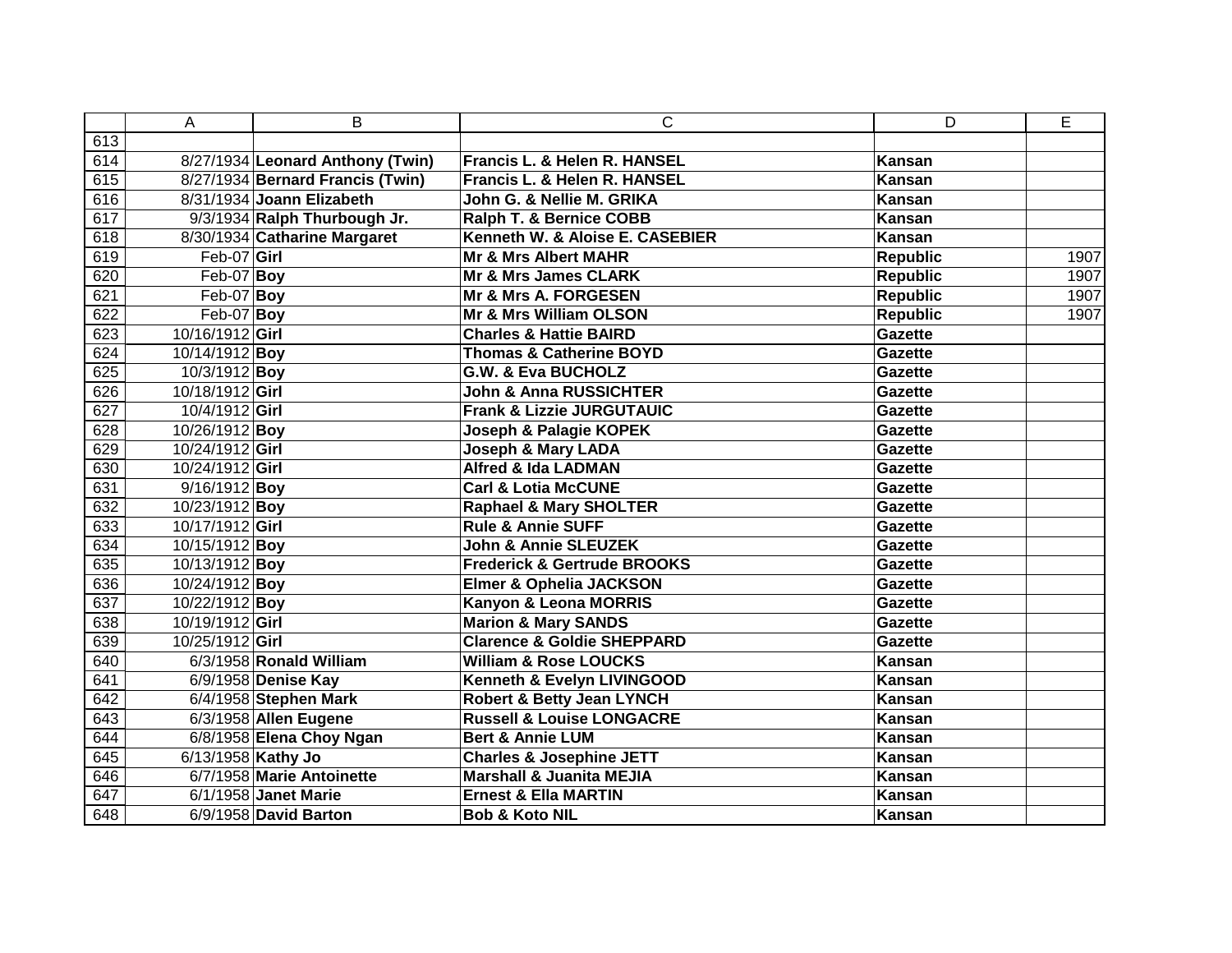|     | A                  | B                          | C                                        | D             | E    |
|-----|--------------------|----------------------------|------------------------------------------|---------------|------|
| 649 |                    | 6/5/1958 Mary Suzanne      | <b>William &amp; Betty Lou OSBERN</b>    | <b>Kansan</b> |      |
| 650 |                    | 6/12/1958 Paul Lester      | <b>Andrew &amp; Loretta ORANDAC</b>      | Kansan        |      |
| 651 |                    | 6/2/1958 John Joseph       | <b>Robert &amp; Dorothy PSLKOWSKI</b>    | Kansan        |      |
| 652 |                    | 6/6/1958 Martin Leonard    | <b>Martin &amp; Ramona PROBST</b>        | Kansan        |      |
| 653 |                    | 6/4/1958 Paul Joseph       | <b>Joseph &amp; Joyce PARRA</b>          | Kansan        |      |
| 654 |                    | 6/11/1958 Charles Alan     | <b>Theophil &amp; Dorothy Ann RONNAU</b> | Kansan        |      |
| 655 |                    | 5/29/1958 Michael Patrick  | <b>Patrick &amp; Jacqueline RYAN</b>     | Kansan        |      |
| 656 |                    | 5/21/1958 Albert Marshall  | Albert & Ora M. ROSS                     | Kansan        |      |
| 657 |                    | 6/7/1958 Roy Steven        | <b>Luther &amp; Lena REYNODS</b>         | Kansan        |      |
| 658 |                    | Karen Jo                   | <b>Albert &amp; Shirley SANDEFUR</b>     | Kansan        | 1958 |
| 659 |                    | 6/11/1958 Katherine Jean   | Joseph & Jean SLOSS                      | Kansan        |      |
| 660 |                    | 6/2/1958 Timothy Scott     | Benjamin & Freda SMITH                   | Kansan        |      |
| 661 |                    | 5/31/1958 Violet Ruth      | <b>Thomas &amp; Patricia SMITH</b>       | Kansan        |      |
| 662 |                    | 5/24/1958 Tamara Jeanne    | <b>Frank &amp; Bonita SMARKER</b>        | Kansan        |      |
| 663 |                    | 5/18/1958 Sheryl Jo        | <b>James &amp; Betty Jean SINGLETON</b>  | Kansan        |      |
| 664 |                    | 6/14/1958 Lisa Suzanne     | <b>Kay &amp; Donna SANDERS</b>           | Kansan        |      |
| 665 |                    | 6/6/1958 Michael Allen     | <b>Carl &amp; Sharon SKAGGS</b>          | Kansan        |      |
| 666 |                    | 6/11/1958 Robert Patrick   | <b>Robert &amp; Beverly THORSEN</b>      | Kansan        |      |
| 667 |                    | 6/8/1958 Tina Marie        | <b>Virgil &amp; Violet TRUCKS</b>        | Kansan        |      |
| 668 | 6/10/1958 Gary Lee |                            | <b>George &amp; Betty Lou TYRL</b>       | Kansan        |      |
| 669 |                    | 6/10/1958 Christopher Dodd | <b>Walter &amp; Mary Lee WHALEN</b>      | Kansan        |      |
| 670 |                    | 6/10/1958 Donnie Paul      | Ralph & Mabel WIGGINS                    | Kansan        |      |
| 671 |                    | 6/14/1958 Suzanne Kay      | Ira III & Patricia WILLIAMS              | Kansan        |      |
| 672 |                    | 5/25/1958 Sheila Breen     | <b>Robert &amp; Maureen WASHATKA</b>     | Kansan        |      |
| 673 |                    | 6/8/1958 Carlton David     | <b>Nathaniel &amp; Alfretta ADAMS</b>    | Kansan        |      |
| 674 |                    | 6/8/1958 Kimberly Elaine   | <b>Edward &amp; Patricia ADAMS</b>       | <b>Kansan</b> |      |
| 675 |                    | 6/16/1958 Marcus Dean      | <b>William &amp; Erna BAILEY</b>         | Kansan        |      |
| 676 |                    | 6/4/1958 Lawrence Calvin   | <b>Worth &amp; Fannie BROWN</b>          | Kansan        |      |
| 677 |                    | 6/11/1958 Henry Mays       | <b>Richard &amp; Willie Lee BYNUM</b>    | Kansan        |      |
| 678 |                    | 6/11/1958 Rodney Wade      | <b>Booker &amp; Eva CLAY</b>             | Kansan        |      |
| 679 |                    | 6/11/1958 Darrell Dwayne   | <b>Fred &amp; Bernice CURLS</b>          | <b>Kansan</b> |      |
| 680 | 6/14/1958 Scottie  |                            | <b>Hollie &amp; Roberta DENSON</b>       | Kansan        |      |
| 681 |                    | 6/3/1958 Melvin Keith      | <b>Calvin &amp; Darlene DALLEY</b>       | Kansan        |      |
| 682 |                    | 6/16/1958 Lisa Gayle       | <b>James &amp; Geraldine HILL</b>        | Kansan        |      |
| 683 |                    | 6/6/1958 Steven Bernard    | <b>Buck &amp; Johnie HENDERSON</b>       | Kansan        |      |
| 684 |                    | 6/14/1958 Kenton Eugene    | <b>Robert &amp; Audrey JONES</b>         | Kansan        |      |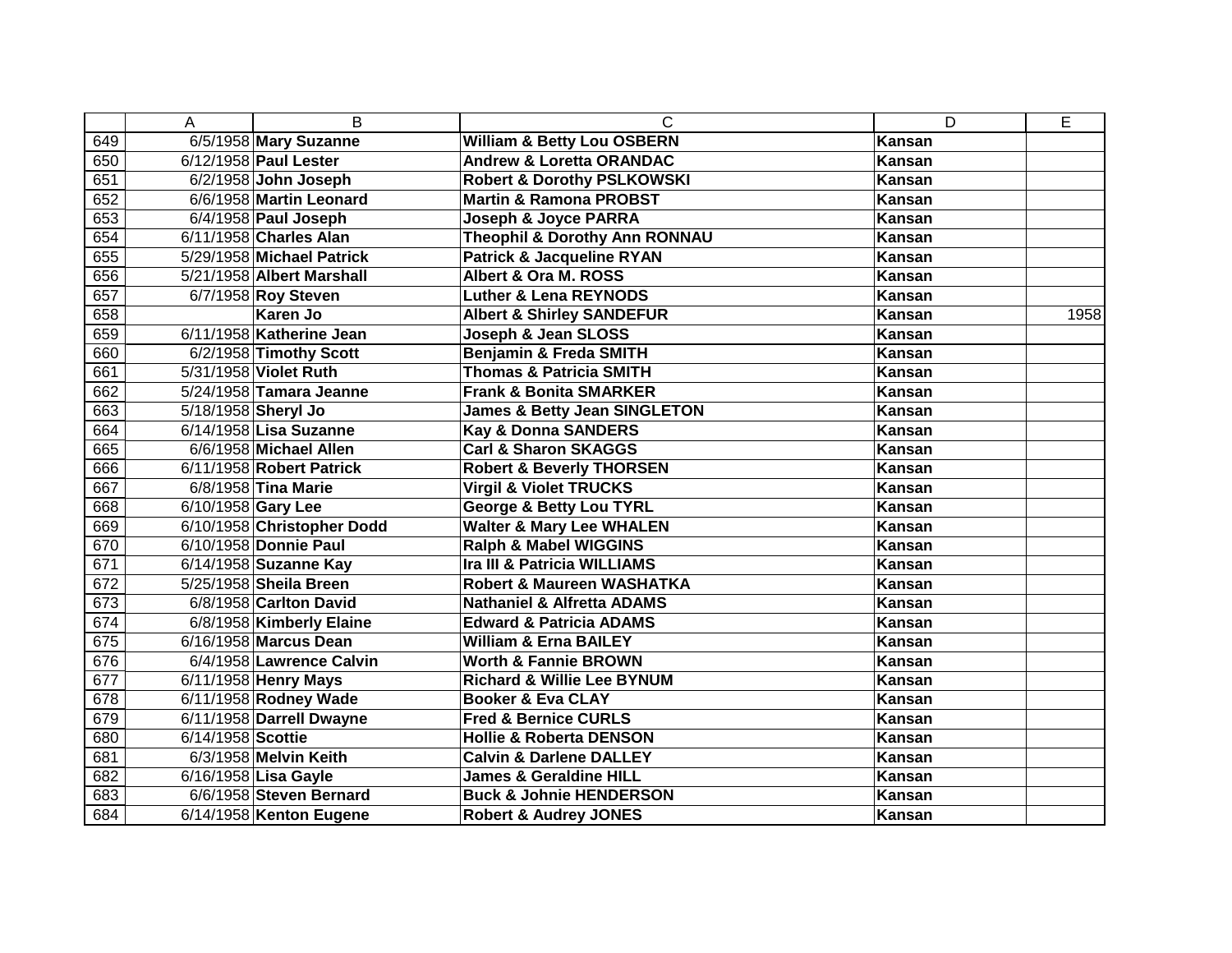|     | A                  | B                               | $\mathsf{C}$                             | D             | E    |
|-----|--------------------|---------------------------------|------------------------------------------|---------------|------|
| 685 |                    | $\sqrt{6/4}$ /1958 Jerry Arness | John & Johnie JACKSON                    | <b>Kansan</b> |      |
| 686 |                    | 6/11/1958 Lloyd Henry           | R.V. & Idella LEE                        | <b>Kansan</b> |      |
| 687 |                    | 6/4/1958 Sheila Marie           | <b>William &amp; Rosetta MILLER</b>      | Kansan        |      |
| 688 |                    | 6/3/1958 Mark Stevens           | George & Eddie Mae MORROW                | Kansan        |      |
| 689 |                    | 6/15/1958 Natasha Venita        | <b>Nathaniel &amp; Nellie REVOAL</b>     | Kansan        |      |
| 690 |                    | 6/9/1958 Carla Marie            | <b>Henry &amp; Rosemary STALLINGS</b>    | Kansan        |      |
| 691 |                    | 6/12/1958 Rayfield Kevin        | <b>Ernest &amp; Jannie SMITH</b>         | Kansan        |      |
| 692 |                    | 6/9/1958 Debra Lynn             | <b>Printes &amp; Katie THOMPSON</b>      | Kansan        |      |
| 693 |                    | 6/5/1958 Sherry Julia           | <b>Edward &amp; Winona WRIGHT</b>        | Kansan        |      |
| 694 |                    | 6/8/1958 Cathleen Marie         | <b>Donald &amp; Joyce DeMARANVILLE</b>   | Kansan        |      |
| 695 |                    | 6/7/1958 Marlene Mary           | <b>Albert &amp; Theresa DRAGOSH</b>      | Kansan        |      |
| 696 |                    | 6/2/1958 Karita Annette         | <b>Louis &amp; Mabel BASKIN</b>          | Kansan        |      |
| 697 |                    | 6/3/1958 Karen Lee              | <b>Fredrick Jr. &amp; Dixie ACKERSON</b> | Kansan        |      |
| 698 |                    | 6/9/1958 Charles Melford        | <b>Charles &amp; Willie DAVIDSON</b>     | Kansan        |      |
| 699 |                    | 6/9/1958 Dale Harlan            | <b>Andrew &amp; Carol BETTINGER</b>      | Kansan        |      |
| 700 |                    | 6/7/1958 Michael Stephen        | <b>Albert &amp; Elizabeth CROSTHWAIT</b> | <b>Kansan</b> |      |
| 701 |                    | 6/5/1958 Marsha Sue             | <b>Frank &amp; Barbara DOBBE</b>         | Kansan        |      |
| 702 |                    | 6/5/1958 Cynthia Joan           | <b>Charles &amp; Dona FOX</b>            | Kansan        |      |
| 703 |                    | 6/6/1958 Mark Alan              | DeVaughn & Ada BURROWS                   | Kansan        |      |
| 704 |                    | 6/2/1958 Cynthia Jo             | <b>William &amp; Shirley BERRAUER</b>    | Kansan        |      |
| 705 |                    | 6/5/1958 Pauline Ann            | <b>Richard &amp; JoAnn FOUST</b>         | Kansan        |      |
| 706 |                    | 6/5/1958 George Anthony II      | George & Stella CROSSLAND                | Kansan        |      |
| 707 | 6/11/1958 Lisa Lea |                                 | <b>Harvey &amp; Glee FOSTER</b>          | Kansan        |      |
| 708 |                    | 6/8/1958 Mark Richard           | <b>Edmond &amp; Doris GOULDING</b>       | Kansan        |      |
| 709 |                    | 6/10/1958 Selcuk Mustafa        | <b>Turgut &amp; Sevinc MEINER</b>        | Kansan        |      |
| 710 |                    | 6/11/1958 Tamara Lynn           | Roy & Wilma JEFFREY                      | Kansan        |      |
| 711 |                    | 6/1/1958 Theophlius Ernest Jr.  | <b>Theophilius &amp; Rose JACKSON</b>    | Kansan        |      |
| 712 |                    | 6/12/1958 Wendell Lee           | <b>Mack &amp; Girtha McCLUNEY</b>        | Kansan        |      |
| 713 |                    | Vicki Lynn                      | <b>James &amp; Billie JACOBSON</b>       | <b>Kansan</b> | 1958 |
| 714 |                    | 6/7/1958 Joe David Jr.          | Joe & Glennadean KNERNSCHIELD            | Kansan        |      |
| 715 |                    | 6/7/1958 Manetta Sue            | Carl Jr. & Betty HESTON                  | Kansan        |      |
| 716 |                    | 6/5/1958 Jesse Lee & Joseph Lee | <b>Russell &amp; Jessie LARSON</b>       | Kansan        |      |
| 717 |                    | 6/1/1958 Judy Marie             | <b>William &amp; Helen KING</b>          | Kansan        |      |
| 718 |                    | 6/5/1958 Cheryl Kay             | <b>Alfred &amp; Opal NOWASELL</b>        | Kansan        |      |
| 719 |                    | 6/5/1958 Eldon Kent Jr.         | <b>Eldon &amp; Nancy HARVEY</b>          | Kansan        |      |
| 720 |                    | 6/9/1958 Mary Jennifer          | <b>James &amp; Katheleen PERUCCA</b>     | Kansan        |      |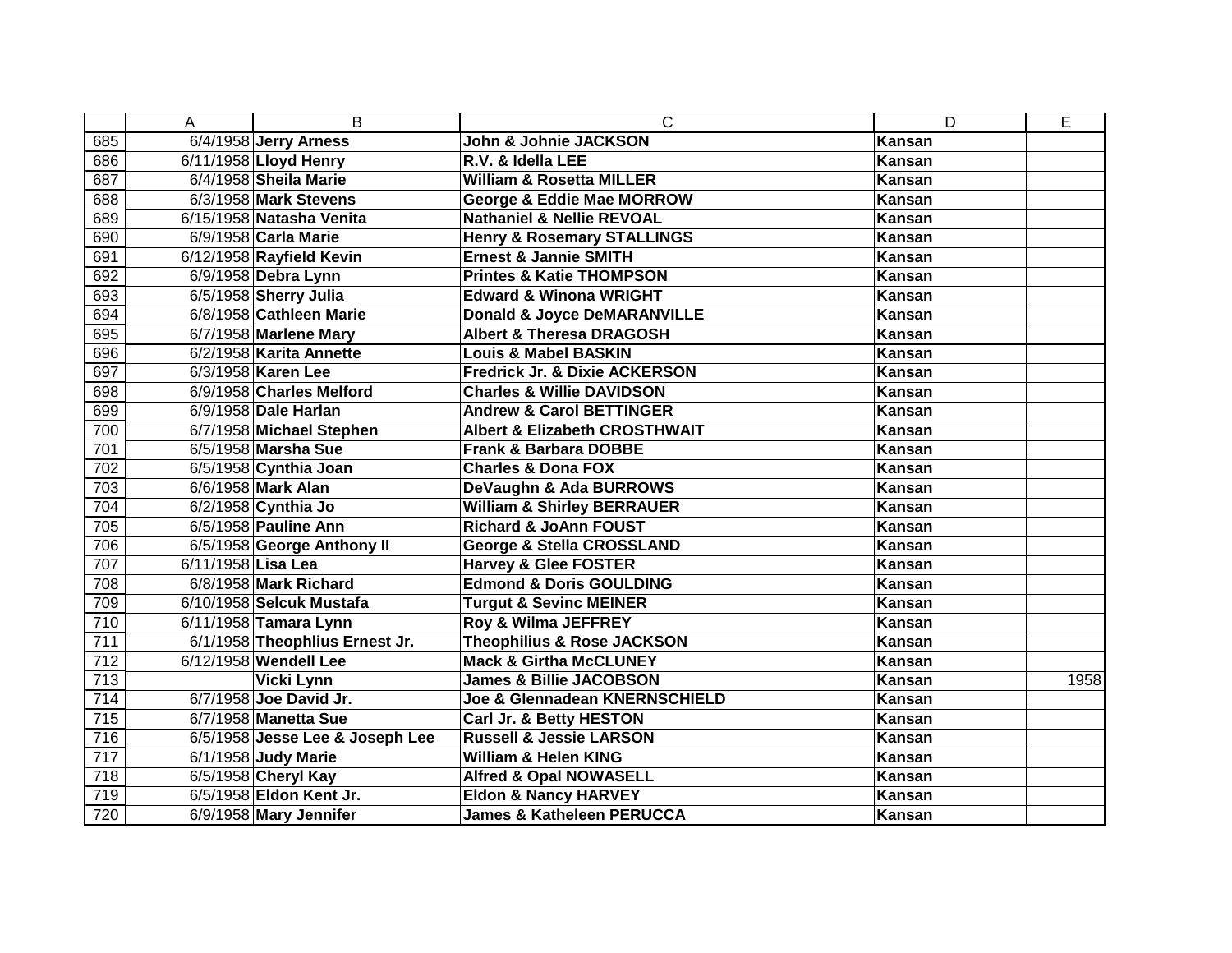|     | Α              | B                          | C                                     | D             | E    |
|-----|----------------|----------------------------|---------------------------------------|---------------|------|
| 721 |                | 6/4/1958 Thomas Michael    | <b>John &amp; Beverlee VAN HENGEL</b> | Kansan        |      |
| 722 |                | 6/11/1958 Henry & Elmer    | <b>Clyde &amp; Karen UMBENHOWER</b>   | <b>Kansan</b> |      |
| 723 |                | 6/3/1958 Wilbert Lee Jr.   | <b>Wilbert &amp; Evelyn WALKER</b>    | <b>Kansan</b> |      |
| 724 |                | 6/3/1958 William Leroy     | <b>William &amp; Cartha TRODMAN</b>   | <b>Kansan</b> |      |
| 725 |                | 6/9/1958 Wendell           | <b>Johnnie Ollic PINKS</b>            | <b>Kansan</b> |      |
| 726 |                | 6/7/1958 Gilberto C. Jr.   | <b>Gilberto &amp; Enedina ZUNIGA</b>  | Kansan        |      |
| 727 |                | 6/5/1958 Monte Verne       | Monte(deceased) & Rosalie BOWMAN      | <b>Kansan</b> |      |
| 728 |                | 6/3/1958 Verneshla Estelle | <b>George &amp; Freddie COOK</b>      | Kansan        |      |
| 729 |                | 6/8/1958 Robert Eugene     | <b>Lester &amp; Mary CUSTER</b>       | Kansan        |      |
| 730 |                | 6/3/1958 Roderick Warren   | <b>Norman &amp; Helen TOMOS</b>       | Kansan        |      |
| 731 |                | 6/3/1958 Thomas Wayne      | <b>Raymond &amp; Mary STUMP</b>       | Kansan        |      |
| 732 |                | 6/3/1958 Gregory Eugene    | <b>Kermit &amp; Dolores ROACH</b>     | Kansan        |      |
| 733 |                | 6/8/1958 Phillip Gregory   | <b>Carl &amp; Eleanor ROGERS</b>      | Kansan        |      |
| 734 |                | <b>Deborah Jane</b>        | <b>Charles &amp; Edna YANCEY</b>      | Kansan        | 1958 |
| 735 |                | 6/7/1958 Glen Errin        | <b>James &amp; Rosemary O'BRYAN</b>   | Kansan        |      |
| 736 |                | 6/6/1958 Stephen Earl      | Earl & Estella STINNETT               | Kansan        |      |
| 737 |                | 6/5/1958 Roy James         | <b>Walter &amp; Wilma PARRISH</b>     | <b>Kansan</b> |      |
| 738 |                |                            |                                       |               |      |
| 739 |                | 6/5/1958 Mark Edward       | <b>Edward &amp; Mary PALEY</b>        | Kansan        |      |
| 740 |                | 6/6/1958 Terry Ann         | <b>Eugene &amp; Joyce THULE</b>       | <b>Kansan</b> |      |
| 741 |                | 6/4/1958 Lester Hugh       | Hugh & JoAnn RYON                     | Kansan        |      |
| 742 |                | 6/4/1958 Gregory Alan      | <b>James &amp; Rose SHONDELL</b>      | <b>Kansan</b> |      |
| 743 |                | 6/7/1958 Michael Eldon     | <b>Ezra &amp; Mary PHILLIPS</b>       | <b>Kansan</b> |      |
| 744 |                | <b>Sharon Kay</b>          | <b>Robert &amp; Mary VELKY</b>        | <b>Kansan</b> | 1958 |
| 745 |                | 6/6/1958 Nancy Jane        | <b>George &amp; Agnes SMITH</b>       | Kansan        |      |
| 746 | 8/28/1958 Boy  |                            | Mr & Mrs Elmer D. CUNNINGHAM          | <b>Kansan</b> |      |
| 747 | 8/28/1958 Boy  |                            | Mr & Mrs Sisney W. SCORSE, Jr         | <b>Kansan</b> |      |
| 748 | 8/29/1958 Boy  |                            | Mr & Mrs John H. TOWNSEND             | Kansan        |      |
| 749 | 8/28/1958 Boy  |                            | Mr & Mrs James HILL                   | Kansan        |      |
| 750 | 8/28/1958 Boy  |                            | Mr & Mrs Robert Lee BROTHERS          | <b>Kansan</b> |      |
| 751 | 8/28/1958 Girl |                            | Mr & Mrs Paul A. MALLOTT              | <b>Kansan</b> |      |
| 752 | 8/28/1958 Girl |                            | Mr & Mrs James MARTINO                | <b>Kansan</b> |      |
| 753 | 8/28/1958 Boy  |                            | <b>Mr &amp; Mrs Edward PROTENIC</b>   | Kansan        |      |
| 754 | 8/28/1958 Girl |                            | Mr & Mrs James W. WHISLER             | <b>Kansan</b> |      |
| 755 | 8/29/1958 Girl |                            | Mr & Mrs Raymond R. HUDSON            | Kansan        |      |
| 756 | 8/28/1958 Boy  |                            | Mr & Mrs Claude E. HARMON             | Kansan        |      |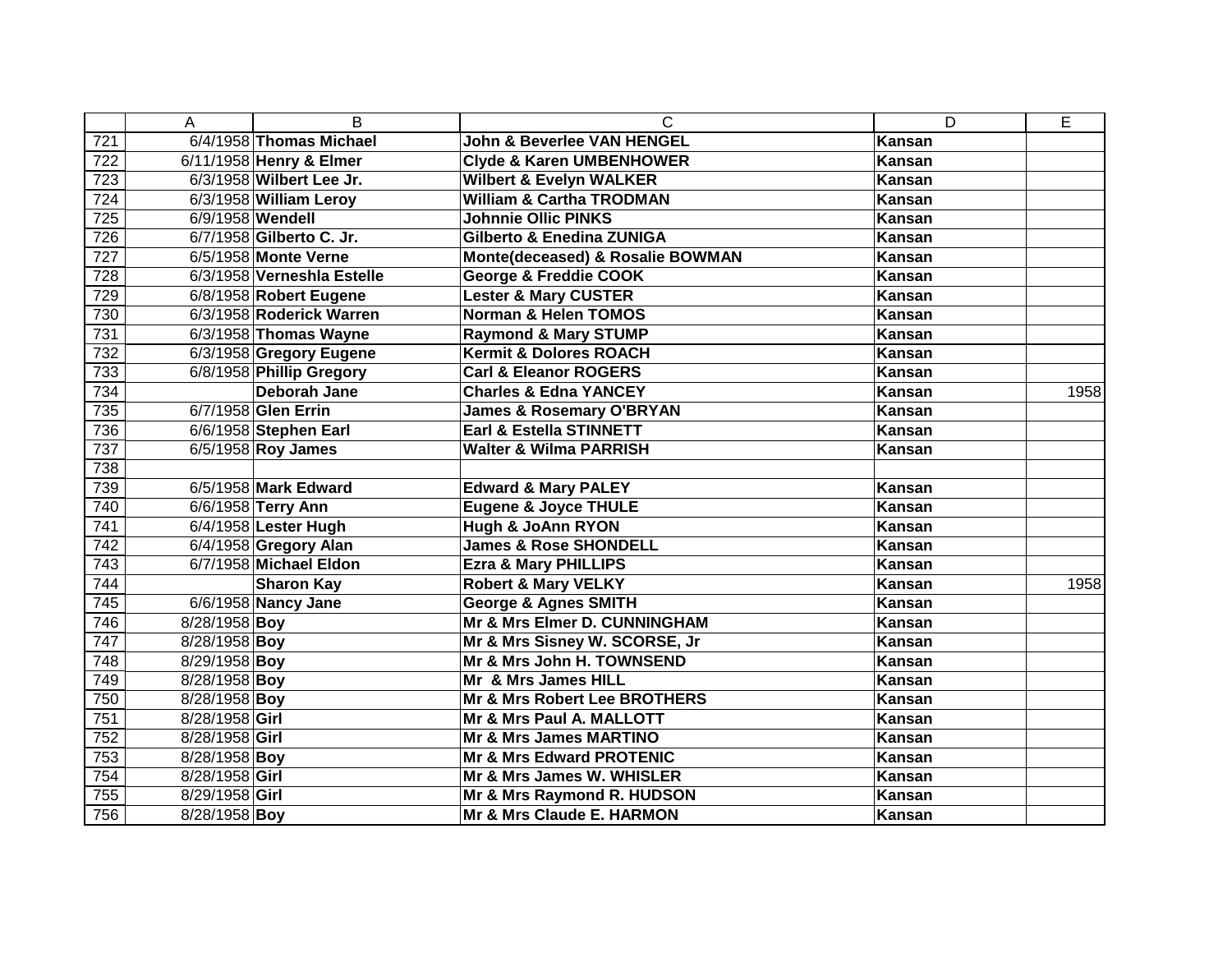|                  | A                   | B                           | C                                    | D             | E |
|------------------|---------------------|-----------------------------|--------------------------------------|---------------|---|
| 757              | 8/29/1958 Girl      |                             | Mr & Mrs Florin Van VIECK            | Kansan        |   |
| 758              | 8/28/1958 Boy       |                             | Mr & Mrs Floyd PRUDEN                | Kansan        |   |
| 759              | 8/28/1958 Boy       |                             | Mr & Mrs Billy GULLETT               | Kansan        |   |
| 760              | 8/28/1958 Girl      |                             | Mr & Mrs Joseph MARTIN               | Kansan        |   |
| 761              | 8/29/1958 Boy       |                             | Mr & Mrs Orville NUESSEN             | Kansan        |   |
| 762              | 8/29/1958 Boy       |                             | <b>Mr &amp; Mrs William EPPS</b>     | Kansan        |   |
| 763              | 8/27/1958 Girl      |                             | Mr & Mrs Oscar MILES                 | Kansan        |   |
| 764              | 8/27/1958 Girl      |                             | Mr & Mrs Harry L. REED               | Kansan        |   |
| 765              | 8/27/1958 Boy       |                             | Mr & Mrs Donald O. EASTWOOD          | Kansan        |   |
| 766              | 8/27/1958 Boy       |                             | <b>Mr &amp; Mrs John HORVAT</b>      | Kansan        |   |
| 767              | 8/27/1958 Boy       |                             | Mr & Mrs Marlyn E. McCARTY           | Kansan        |   |
| 768              | 8/27/1958 Boy       |                             | Mr & Mrs Earnest E. KERNS            | Kansan        |   |
| 769              | 8/27/1958 Girl      |                             | <b>Mr &amp; Mrs James PATTERSON</b>  | Kansan        |   |
| 770              | 8/27/1958 Girl      |                             | <b>Mr &amp; Mrs Richard SCHUTTE</b>  | Kansan        |   |
| $\overline{771}$ | 8/27/1958 Boy       |                             | Mr & Mrs Mark E. LAUTERBACH          | Kansan        |   |
| 772              | 8/27/1958 Girl      |                             | Mr & Mrs J.H. HEISER                 | Kansan        |   |
| 773              | 8/28/1958 Girl      |                             | Mr & Mrs Frank PUHR                  | Kansan        |   |
| $\overline{774}$ | 8/28/1958 Boy       |                             | Mr & Mrs Clyde L. SOVERNS            | Kansan        |   |
| 775              | 8/28/1958 Boy       |                             | Mr & Mrs Joe B. CRAIGG               | Kansan        |   |
| 776              |                     | 4/3/1925 Laura Doreen       | <b>Hugh &amp; Letha McVEIGH</b>      | Kansan        |   |
| 777              |                     | 4/2/1925 Virginia Pauline   | <b>Clyde &amp; Eathel SHOCKEY</b>    | Kansan        |   |
| 778              |                     | 3/31/1925 Glennon Clyde     | Clyde H. & Katherine SMITH           | Kansan        |   |
| 779              |                     | 3/25/1925 Marion Eryldine   | Oley P. & Helen E. ANDERSON          | Kansan        |   |
| 780              | 3/10/1925 James     |                             | <b>Joseph &amp; Roberta BARR</b>     | Kansan        |   |
| 781              | 3/24/1925 Albert    |                             | John & Anna BISCAMIN                 | Kansan        |   |
| 782              |                     | 3/27/1925 Jewel Joy         | Ralph W. & Madeline CARLSON          | Kansan        |   |
| 783              |                     | 3/17/1925 Mae Emeline       | Clarence A. & Myrtle J. COLE         | Kansan        |   |
| 784              |                     | 3/19/1925 George Edward     | George G. & Viola HAVEN              | Kansan        |   |
| 785              |                     | 3/24/1925 Warren L.D.       | William W. & Grace L. PACE           | <b>Kansan</b> |   |
| 786              | 3/17/1925 Elizabeth |                             | <b>Alex &amp; Alberta RAYFORD</b>    | Kansan        |   |
| 787              |                     | 3/20/1925 Harry Curtis      | Harry A. & Mary B. STARK             | Kansan        |   |
| 788              |                     | 3/23/1925 Delcema May       | <b>Cecil C. &amp; Blanche WILSON</b> | Kansan        |   |
| 789              |                     | 3/22/1925 Jean Elizabeth    | Arthur B. & Amanda T. AGAN           | Kansan        |   |
| 790              | 3/28/1925 Boy       |                             | Sam W. & Leta AUSTIN                 | Kansan        |   |
| 791              |                     | 3/14/1925 Rosemary Virginia | Roy L. & Minnie BILLINGS             | Kansan        |   |
| 792              | 3/29/1925 Boy       |                             | <b>J.M. &amp; Ethel CHANBLY</b>      | Kansan        |   |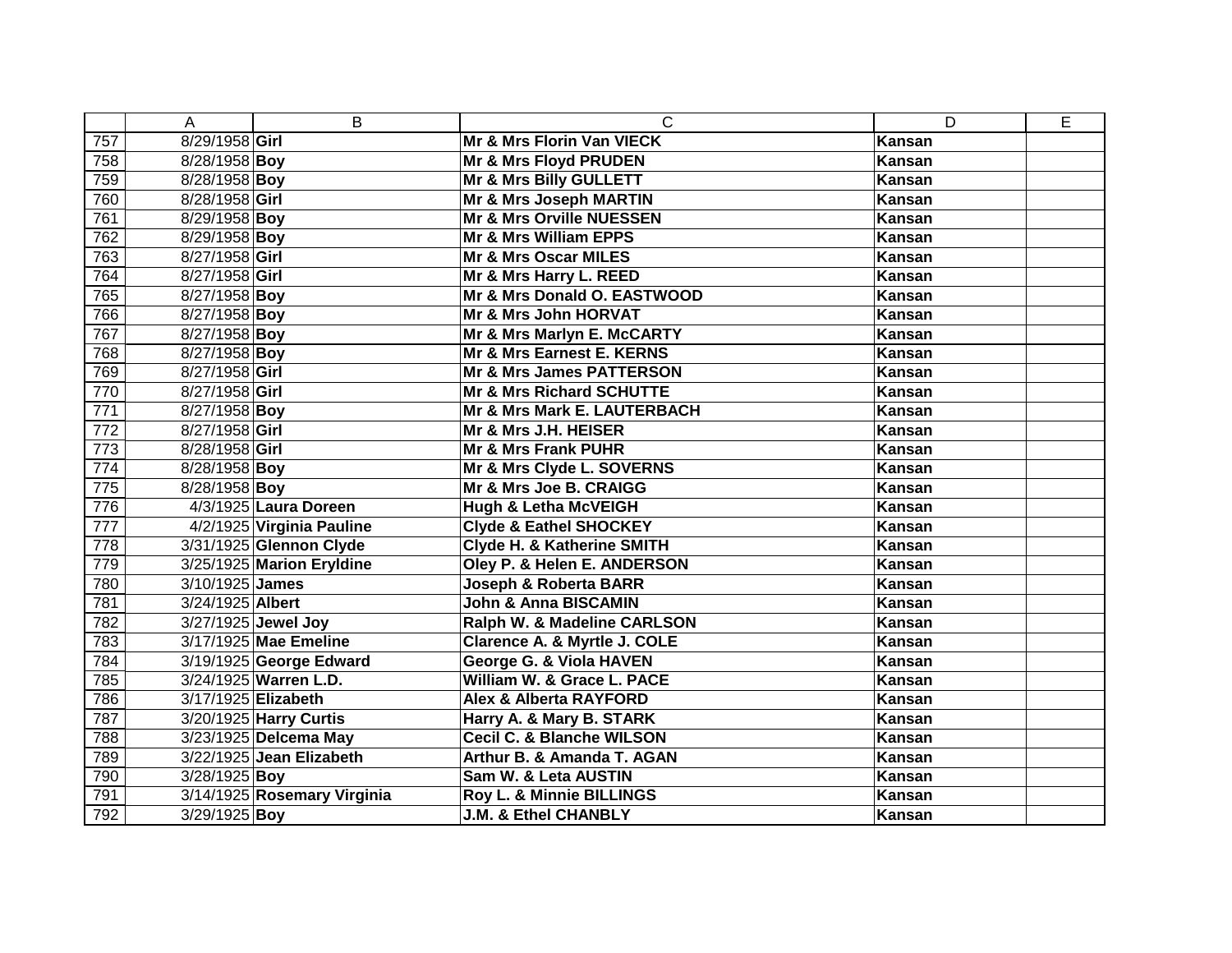|     | A                | B                           | C                                           | D             | E |
|-----|------------------|-----------------------------|---------------------------------------------|---------------|---|
| 793 | 3/20/1925 Brian  |                             | <b>Charles &amp; Bonnie W. CHINN</b>        | <b>Kansan</b> |   |
| 794 |                  | 3/23/1925 Henry Dalton      | Edwin H. & Georgia L. DARRELL               | <b>Kansan</b> |   |
| 795 | 3/29/1925 Girl   |                             | L.B. & Evalyn FREEMAN                       | Kansan        |   |
| 796 |                  | 3/17/1925 Lester Garrett    | Lester G. & Catherine GODBERRY              | Kansan        |   |
| 797 |                  | 3/25/1925 Regina Lea        | <b>Frank &amp; Margaret HASHMAN</b>         | Kansan        |   |
| 798 |                  | 3/22/1925 Edith Mae         | <b>Clarence H. &amp; Esther B. JOHNSON</b>  | Kansan        |   |
| 799 | 3/29/1925 Boy    |                             | <b>Alva &amp; Ethel KANE</b>                | Kansan        |   |
| 800 |                  |                             |                                             |               |   |
| 801 |                  | 3/13/1925 John Joseph       | John J. & Agnes KLEIN                       | Kansan        |   |
| 802 |                  | 3/10/1925 Bernice Lucile    | John A. & Anntonia McGINNIS                 | <b>Kansan</b> |   |
| 803 |                  | 3/26/1925 Jerrie Jene       | Grover C. & Ruby V. NOLAND                  | Kansan        |   |
| 804 | 3/28/1925        |                             | <b>Henry &amp; Edna PORTER</b>              | Kansan        |   |
| 805 |                  | 3/22/1925 Donna Jean        | <b>Otto &amp; Nora SIXTA</b>                | Kansan        |   |
| 806 | 3/27/1925 Boy    |                             | <b>Lloyd &amp; Gladys STONE</b>             | Kansan        |   |
| 807 |                  | 4/2/1925 Flora Jean         | <b>James E. &amp; Jeannette BOOR</b>        | Kansan        |   |
| 808 |                  | 3/30/1925 Twin Boys         | George & La Dean BRAZIER                    | Kansan        |   |
| 809 |                  | 4/2/1925 Elizabeth Lucille  | Ralph N. & Jeanie BULLOCK                   | Kansan        |   |
| 810 | 3/28/1925        |                             | William E. & Lela O. CARY                   | Kansan        |   |
| 811 |                  | 3/27/1925 Morton James      | <b>James M. &amp; Jennie CRYSTAL</b>        | Kansan        |   |
| 812 |                  | 3/30/1925 Josephine Alberts | <b>Elmer G &amp; Edith DEWEESE</b>          | Kansan        |   |
| 813 |                  | 3/17/1925 Donald Claude     | <b>Nathaniel &amp; Leona EVERETT</b>        | Kansan        |   |
| 814 | 3/27/1925 Boy    |                             | <b>James &amp; Myrtle EVERHEART</b>         | Kansan        |   |
| 815 | 3/26/1925 Boy    |                             | <b>Ferderland &amp; Anna FORNAL</b>         | Kansan        |   |
| 816 | 3/31/1925 Boy    |                             | <b>W.S. &amp; Elsie HAYES</b>               | Kansan        |   |
| 817 |                  | 3/25/1925 George Lawrence   | <b>George &amp; Myrtle HOHEN</b>            | Kansan        |   |
| 818 | 3/5/1925 William |                             | John & Julia JURATOWICZ                     | <b>Kansan</b> |   |
| 819 | 3/19/1925 Lubow  |                             | <b>William &amp; Mary KONDRUCK</b>          | Kansan        |   |
| 820 |                  | 3/5/1925 Rudolf Mathew      | <b>Mat &amp; Rose MEGAR</b>                 | Kansan        |   |
| 821 |                  | 3/7/1925 Owen Calvin        | George L. & Mary W. PECK                    | <b>Kansan</b> |   |
| 822 | 3/31/1925 George |                             | <b>Thomas &amp; Kate PESTOCK</b>            | Kansan        |   |
| 823 | $3/7/1925$ Girl  |                             | <b>Peter &amp; Rose POTALUK</b>             | <b>Kansan</b> |   |
| 824 | 3/30/1925 Girl   |                             | <b>Oscar &amp; Katherine SANDERS</b>        | Kansan        |   |
| 825 | 3/16/1925 Boy    |                             | Daniel L. & Jane ANDERSON                   | Kansan        |   |
| 826 | 3/31/1925 Girl   |                             | Joseph N. & Elsie ANDREKOVICH               | Kansan        |   |
| 827 |                  | 3/26/1925 Josephine Belle   | Earl M. & Clara E. CRIST                    | Kansan        |   |
| 828 | 3/21/1925 Boy    |                             | <b>Albert M. &amp; Elizabeth CUNNINGHAM</b> | Kansan        |   |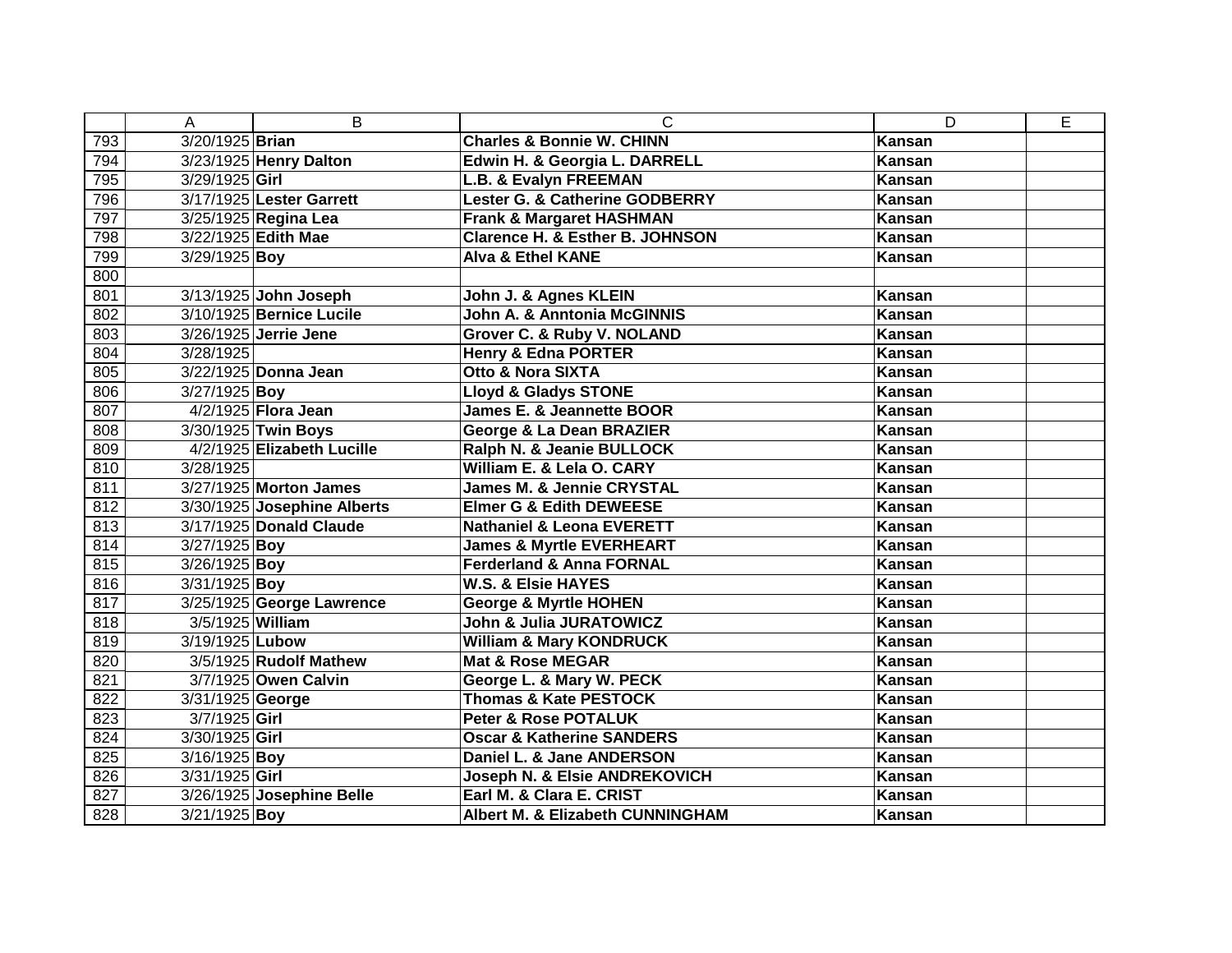|     | A                       | B                           | C                                        | D             | E |
|-----|-------------------------|-----------------------------|------------------------------------------|---------------|---|
| 829 | 2/24/1925 Boy           |                             | <b>Bernard F. &amp; Cecelia EILERS</b>   | Kansan        |   |
| 830 |                         | 3/24/1925 Arthur Bartley    | John P. & Ruby E. HAFFEY                 | <b>Kansan</b> |   |
| 831 | 3/19/1925 Boy           |                             | <b>Matthew &amp; Elizabeth LYSAUGHT</b>  | <b>Kansan</b> |   |
| 832 |                         | 3/27/1925 Irma Meta         | <b>Fred W. &amp; Emma MULLER</b>         | Kansan        |   |
| 833 |                         | 3/18/1925 Mildred & Marian  | William J. & Adalia SCHOENFELD           | Kansan        |   |
| 834 | 3/20/1925 Boy           |                             | <b>Ross &amp; Ella SKAGGS</b>            | Kansan        |   |
| 835 |                         | 3/27/1925 Jean Rose         | <b>Leroy &amp; Pearl JOHNSON</b>         | Kansan        |   |
| 836 |                         | 3/23/1925 George B.         | <b>Alois &amp; Johanna LICHTENAUER</b>   | Kansan        |   |
| 837 |                         | 3/26/1925 Edwin Lee         | <b>L.G. &amp; Lavone TAYLOR</b>          | Kansan        |   |
| 838 | 3/28/1925 Boy           |                             | <b>Nick &amp; Slorgene VADROS</b>        | Kansan        |   |
| 839 |                         | 3/20/1925 Marjorie Lou      | Alile A. & Beatrice L. BAKER             | Kansan        |   |
| 840 |                         | 3/29/1925 Maxine Betty Jean | T. Rudolph & Myrtle V. HECKE             | Kansan        |   |
| 841 |                         | 3/30/1925 Marion Afton      | Earl G. & May HOOK                       | Kansan        |   |
| 842 | 2/10/1944 Clifton       |                             | <b>Clifford &amp; Alberta ALLEN</b>      | Kansan        |   |
| 843 |                         | 1/25/1944 Richard William   | Moten A. & Willa Mae BAGBY               | Kansan        |   |
| 844 | 1/25/1944 Larry         |                             | <b>James &amp; LaVirginia BROWN</b>      | <b>Kansan</b> |   |
| 845 |                         | 1/28/1944 Joyce Malasia     | <b>Thomas &amp; Eutine BROOKS</b>        | Kansan        |   |
| 846 |                         | 2/4/1944 Patricia Anne      | <b>Jean &amp; Edna BENNETT</b>           | Kansan        |   |
| 847 |                         | 2/4/1944 Robert Edward      | <b>George &amp; Lois BURNS</b>           | Kansan        |   |
| 848 |                         | 1/29/1944 James William Jr. | <b>James &amp; Anna BANNISTER</b>        | <b>Kansan</b> |   |
| 849 |                         | 2/8/1944 Grace May          | <b>Hosea &amp; Sylvia CANADY</b>         | Kansan        |   |
| 850 |                         | 2/10/1944 Shirley Ann       | <b>Carl &amp; Louise COUNCE</b>          | Kansan        |   |
| 851 | $\sqrt{12}/30/1921$ Boy |                             | Jean B. & Flossie F. ADAMSON             | Kansan        |   |
| 852 | 12/25/1921 Boy          |                             | <b>Herbert &amp; Rose A. BENNETZEN</b>   | Kansan        |   |
| 853 | 12/31/1921 Girl         |                             | A.J. & Ada BODLEY                        | Kansan        |   |
| 854 | 12/28/1921 Girl         |                             | John M. & Jessie BOLT                    | <b>Kansan</b> |   |
| 855 | 12/29/1921 Boy          |                             | Eugene L. & Pearl J. CRAFT               | Kansan        |   |
| 856 | 12/20/1921 Boy          |                             | <b>Achiel &amp; Maria DEOSTER</b>        | Kansan        |   |
| 857 | 1/3/1922 Boy            |                             | <b>Gust A. &amp; Jennie FLENKER</b>      | <b>Kansan</b> |   |
| 858 | $1/1/1922$ Girl         |                             | <b>Ed &amp; Hulda GODARD</b>             | <b>Kansan</b> |   |
| 859 | 12/29/1921 Boy          |                             | LeRoy E. & Maybel L. HAMMER              | Kansan        |   |
| 860 | 12/29/1921 Boy          |                             | <b>James E. &amp; Josephine HANNAHAN</b> | <b>Kansan</b> |   |
| 861 | 1/4/1922 Girl           |                             | Fred M. & Helen HERMAN                   | Kansan        |   |
| 862 | 12/30/1921 Girl         |                             | Alvin W. & America E. HOSCH              | Kansan        |   |
| 863 | $1/5/1922$ Boy          |                             | F.M. & Cora HULL                         | Kansan        |   |
| 864 | 11/30/1921 Boy          |                             | Frank A. & Olive JONES                   | Kansan        |   |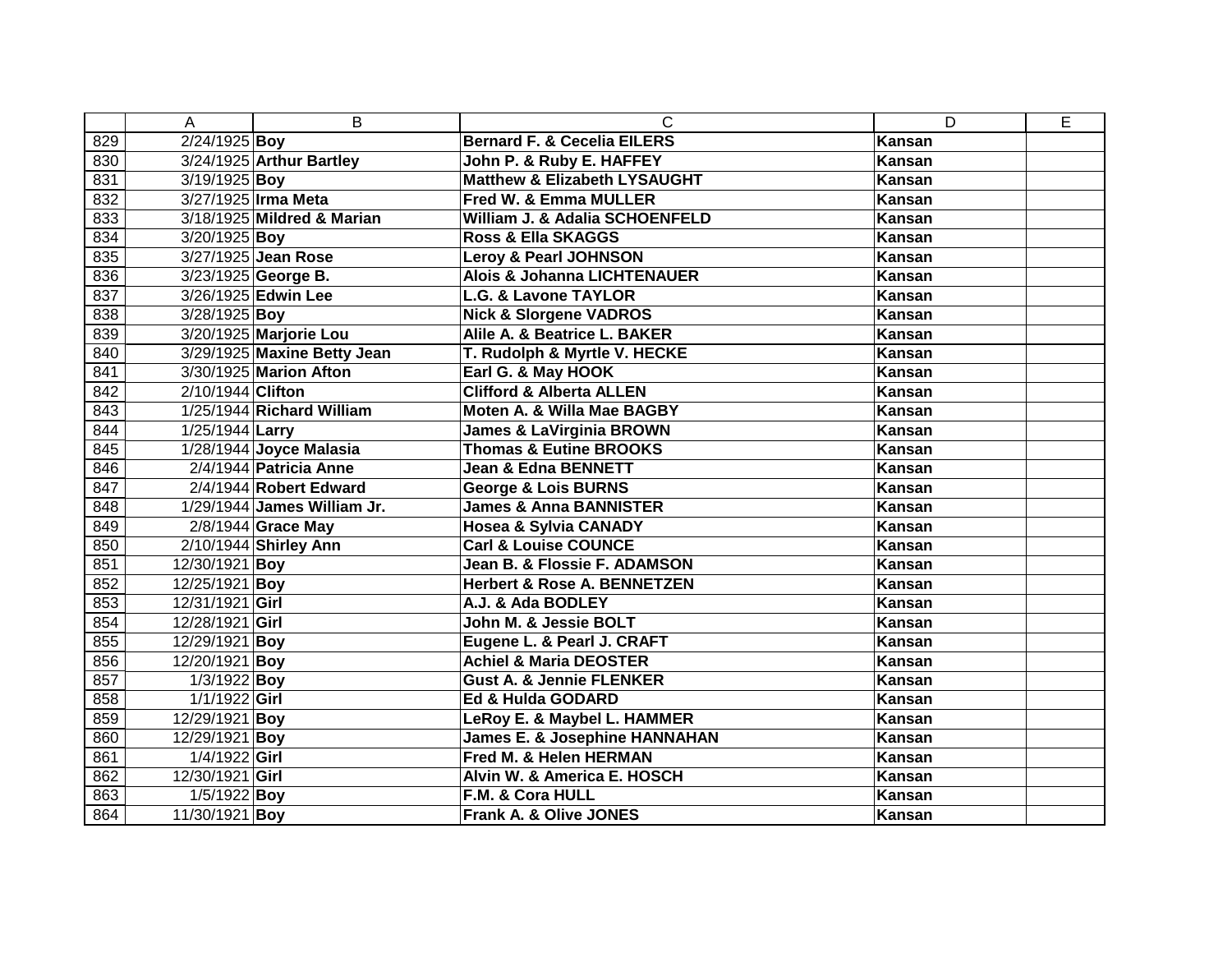|     | A               | B                             | $\mathsf{C}$                        | D      | E |
|-----|-----------------|-------------------------------|-------------------------------------|--------|---|
| 865 | 12/15/1921 Girl |                               | Ora & Margaret MARTIN               | Kansan |   |
| 866 | 12/31/1921 Boy  |                               | Paul V. & Emma M. MULLEN            | Kansan |   |
| 867 | 12/28/1921 Girl |                               | <b>Timoteo &amp; Maria NAEROP</b>   | Kansan |   |
| 868 | 12/27/1921 Girl |                               | <b>Louis C. &amp; Nora PAINE</b>    | Kansan |   |
| 869 | 12/29/1921 Boy  |                               | George S, & Abigail M. REYNOLDS     | Kansan |   |
| 870 | 12/29/1921 Girl |                               | Joseph H. & Florence P. ROBINSON    | Kansan |   |
| 871 | 12/26/1921 Boy  |                               | <b>Ariel E. &amp; Katie SAYERS</b>  | Kansan |   |
| 872 | 12/23/1921 Girl |                               | Walter & Ditta A. STEVENS           | Kansan |   |
| 873 | 12/24/1921 Boy  |                               | Otto N. & Elizabeth STURM           | Kansan |   |
| 874 | 1/4/1922 Girl   |                               | Lee & Mamie TUSH                    | Kansan |   |
| 875 | 12/31/1957 Girl |                               | Mr & Mrs Lyle LEWIS                 | Kansan |   |
| 876 | $1/1/1958$ Boy  |                               | Mr & Mrs T.J. LeBAR                 | Kansan |   |
| 877 | 1/1/1958 Boy    |                               | Mr & Mrs M. A. PETERSEN             | Kansan |   |
| 878 | 1/1/1958 Girl   |                               | Mr & Mrs George LOPEZ               | Kansan |   |
| 879 | 1/1/1958 Girl   |                               | Mr & Mrs James ALBERTSON            | Kansan |   |
| 880 | 12/31/1957 Boy  |                               | Mr & Mrs Carroll S. RIPPERGER       | Kansan |   |
| 881 | 1/1/1958 Boy    |                               | Mr & Mrs Judson W. JOBE             | Kansan |   |
| 882 | $1/1/1958$ Girl |                               | Mr & Mrs Don R. LONG                | Kansan |   |
| 883 | $1/1/1958$ Girl |                               | Mr & Mrs Raymond HASSIG             | Kansan |   |
| 884 | 12/31/1957 Boy  |                               | Mr & Mrs James D. SULLIVAN          | Kansan |   |
| 885 | 1/1/1958 Boy    |                               | Mr & Mrs Albert M. DAVIDSON         | Kansan |   |
| 886 | 1/1/1958 Girl   |                               | Mr & Mrs James MAYFIELD             | Kansan |   |
| 887 | 1/1/1958 Girl   |                               | <b>Mr &amp; Mrs Clark JACKSON</b>   | Kansan |   |
| 888 |                 | 2/12/1938 Barbara Elaine      | Glenn B. & Estell G. BECK           | Kansan |   |
| 889 |                 | 2/5/1938 Jeanette Lee         | Lee W. & Dorothy M. BRANDOM         | Kansan |   |
| 890 |                 | 2/17/1938 Robert Lee          | Ralph L. & Ada B. BROWN             | Kansan |   |
| 891 |                 | 2/17/1938 John Joseph         | John V. & Mae S CRETEN              | Kansan |   |
| 892 |                 | 2/10/1938 Leonard Thomas, Jr. | Leonard T. & Mary E. ERNST          | Kansan |   |
| 893 |                 | 2/18/1938 James Bruce II      | Alexander R. & Tena MASSON          | Kansan |   |
| 894 |                 | 2/10/1938 Ronald Louis        | David M. & Mary F. MITCHELL         | Kansan |   |
| 895 |                 | 2/16/1938 Nancy Jean          | Frank J. & Theresa V. ODROWSKI      | Kansan |   |
| 896 |                 | 2/1/1938 Patricia Elane       | Frank J. & Dorothy L. PETSICK       | Kansan |   |
| 897 |                 | 2/11/1938 Donald Eugene       | Howard L. & Rosalie M. REEVES       | Kansan |   |
| 898 |                 | 2/16/1938 Patricia Ann        | Robert J. & Catherine R. WILLIS     | Kansan |   |
| 899 |                 | 2/9/1938 Kenneth Earl         | <b>Wesley B. &amp; Bernice YOST</b> | Kansan |   |
| 900 |                 | 1/4/1938 Barbara Katherine    | Lawrence B. & Dorothy M. BONEBRAKE  | Kansan |   |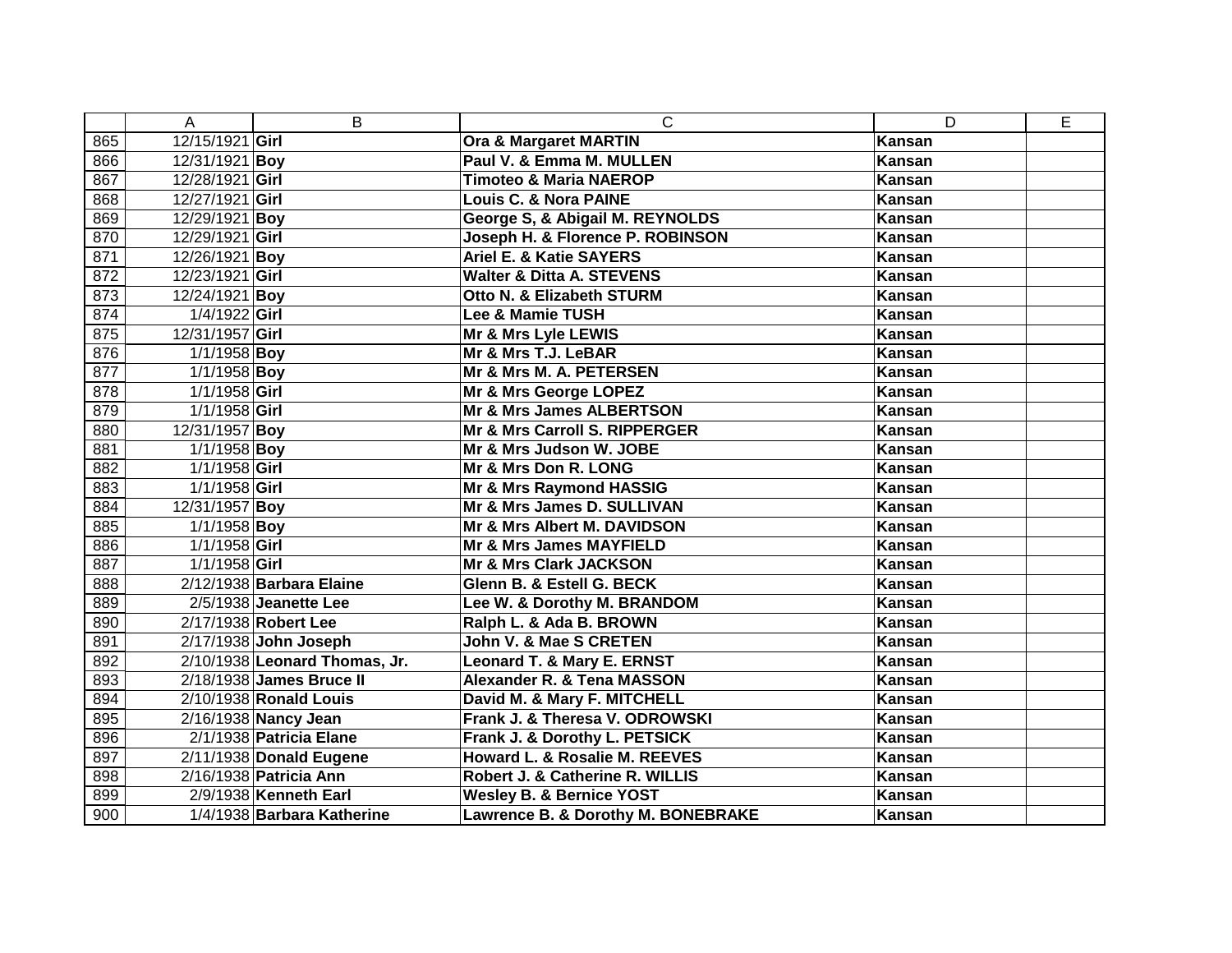|     | A                   | B                                 | C                                        | D               | E |
|-----|---------------------|-----------------------------------|------------------------------------------|-----------------|---|
| 901 |                     | 2/24/1938 Hazel Rose              | Lundy B. & Norma A. BOWLIN               | <b>Kansan</b>   |   |
| 902 | 2/25/1938 Iva Irene |                                   | Clarence W. & Mabel I. LOWRY             | <b>Kansan</b>   |   |
| 903 |                     | 2/19/1938 Jewell Patricia         | <b>William &amp; Clara SMITH</b>         | Kansan          |   |
| 904 |                     | 2/23/1938 Patricia Ann            | Melvin A. & Jennie F. DALE               | Kansan          |   |
| 905 |                     | 2/16/1938 Joyce Elaine            | Clyde O. & Dora E. GLIDEWELL             | Kansan          |   |
| 906 |                     | 2/24/1938 Anna Marie              | Benjamin S. & Frances M. PAYTON          | Kansan          |   |
| 907 |                     | 2/12/1938 Virginia Ann            | <b>Edward F. &amp; Harriet SCHWARTZ</b>  | Kansan          |   |
| 908 |                     | 2/23/1938 Kay Lynn & Larry Brooks | Norman A. & June G. WILLIAMS             | Kansan          |   |
| 909 | 12/19/1868 Girl     |                                   | Capt. J.H. BRUCE                         | Sun             |   |
| 910 | 12/19/1868 Girl     |                                   | <b>Matthew SPLITLOG</b>                  | Sun             |   |
| 911 | 1/4/1918 Girl       |                                   | Mr & Mrs Alva YOUNG                      | <b>Republic</b> |   |
| 912 | $1/5/1918$ Boy      |                                   | Mr & Mrs E.E. SMITH                      | <b>Republic</b> |   |
| 913 | 1/17/1918 Girl      |                                   | <b>Mr &amp; Mrs Frank NEELY</b>          | <b>Republic</b> |   |
| 914 | 1/18/1918 Boy       |                                   | Mr & Mrs George WHITTER                  | <b>Republic</b> |   |
| 915 | 4/29/1936 Angeline  |                                   | Joe & Antonia KOSTELAC                   | Kansan          |   |
| 916 |                     | 5/1/1936 Edward Eugene            | Steve B. & Helen F. PAVELAC              | <b>Kansan</b>   |   |
| 917 |                     | 4/5/1936 Richard Roy Edward       | Ray C. & Helen TAYLOR                    | Kansan          |   |
| 918 |                     | 4/28/1936 John Leslie Jr.         | John L. & Effie F. DUKE                  | Kansan          |   |
| 919 |                     | 4/29/1936 Donald Ray              | Harley E. & Violet M. TATTERSHALL        | Kansan          |   |
| 920 |                     | 5/5/1936 Richard Brooks           | Robert M. & Anita M. TATTERSHALL         | Kansan          |   |
| 921 | 11/4/1919 Girl      |                                   | <b>James O. &amp; Pearl BURCHFIELD</b>   | Kansan          |   |
| 922 | 11/7/1919 Girl      |                                   | <b>Robert A. &amp; Lottie BROWN</b>      | Kansan          |   |
| 923 | 10/16/1919 Girl     |                                   | <b>Charles B. &amp; Christena KEPLER</b> | Kansan          |   |
| 924 | 11/4/1919 Boy       |                                   | <b>Stanley &amp; Anna ODEOWSKI</b>       | Kansan          |   |
| 925 | 11/5/1919 Boy       |                                   | James H. & Lula N. SHERIDAN              | Kansan          |   |
| 926 | 10/12/1919 Boy      |                                   | <b>Curtis W. &amp; Mamie B. SHRYER</b>   | Kansan          |   |
| 927 | 10/14/1919 Boy      |                                   | Thomas V. & Pearl A. WEEKS               | Kansan          |   |
| 928 | 11/4/1919 Girl      |                                   | <b>Richard &amp; Stella BEGGS</b>        | Kansan          |   |
| 929 | 10/28/1919 Girl     |                                   | <b>Mike &amp; Louise CHIRVENO</b>        | <b>Kansan</b>   |   |
| 930 | $9/30/1919$ Boy     |                                   | <b>Gus &amp; Helen DAVIS</b>             | Kansan          |   |
| 931 | 11/2/1919 Girl      |                                   | <b>Camel &amp; Alice M. DESMEDT</b>      | Kansan          |   |
| 932 | 10/21/1919 Girl     |                                   | Arthur R. & Emma FYOCK                   | Kansan          |   |
| 933 | 11/6/1919 Girl      |                                   | <b>George &amp; Draga MIHELICH</b>       | Kansan          |   |
| 934 | 9/29/1919 Girl      |                                   | <b>Milton &amp; Emma MOSSETTE</b>        | Kansan          |   |
| 935 | 11/6/1919 Boy       |                                   | <b>Jesse &amp; Rose M. KINK</b>          | Kansan          |   |
| 936 | 11/5/1919 Boy       |                                   | Roy G. & Louisa BAKER                    | Kansan          |   |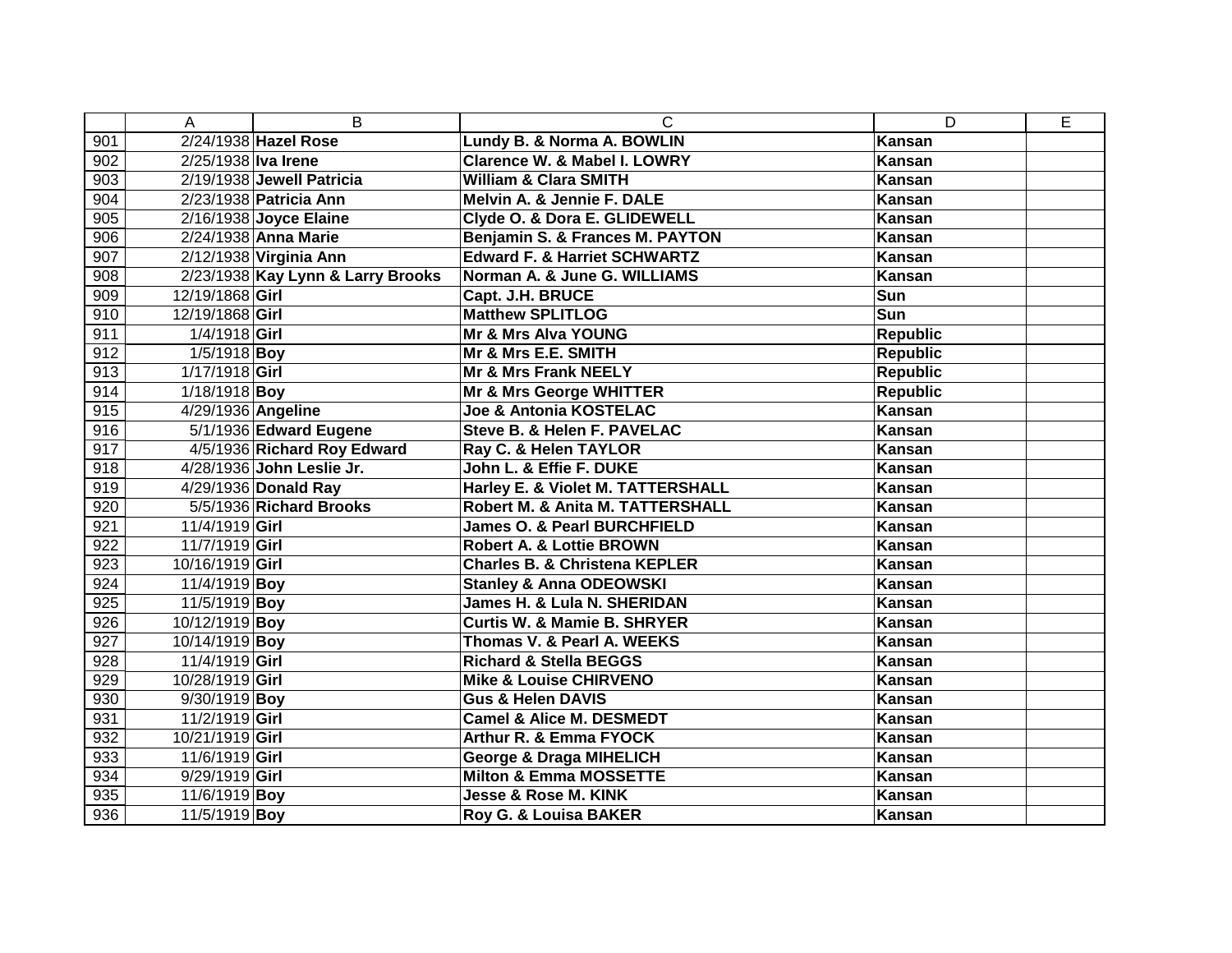|     | Α                   | B                          | $\mathsf{C}$                            | D           | E |
|-----|---------------------|----------------------------|-----------------------------------------|-------------|---|
| 937 | 11/12/1919 Boy      |                            | J.E. & Martha GREEN                     | Kansan      |   |
| 938 | 11/11/1919 Girl     |                            | <b>James H. &amp; Carrie LONG</b>       | Kansan      |   |
| 939 | 11/10/1919 Girl     |                            | William & Annie TOMCHYK                 | Kansan      |   |
| 940 | 11/11/1919 Girl     |                            | A.D. & Cora TUCKER                      | Kansan      |   |
| 941 | 11/12/1919 Girl     |                            | Theodore M. & Ella M. ZELLARS           | Kansan      |   |
| 942 | 08/01/1587 Virginia |                            | <b>William &amp; Eleanor DARE</b>       | <b>File</b> |   |
| 943 | 11/3/1919 Girl      |                            | Ollie D. & Lillian BELL                 | Kansan      |   |
| 944 | 10/27/1919 Girl     |                            | <b>Arthur &amp; Amy BLACKWELL</b>       | Kansan      |   |
| 945 | 10/20/1919 Girl     |                            | Alfred A. & Ruth D. BURNS               | Kansan      |   |
| 946 | 9/9/1919 Girl       |                            | <b>George &amp; Lottie CLARK</b>        | Kansan      |   |
| 947 | 11/4/1919 Boy       |                            | George F. & Evie E. DAVIDSON            | Kansan      |   |
| 948 | 9/9/1919 Girl       |                            | George W. & Ida DOUGLAS                 | Kansan      |   |
| 949 | 9/8/1919 Girl       |                            | <b>C.J. &amp; Laverne EDWARDS</b>       | Kansan      |   |
| 950 | 9/7/1919 Boy        |                            | <b>Clarence C. &amp; Laura F. GROSS</b> | Kansan      |   |
| 951 | 11/23/1919 Boy      |                            | <b>Homer &amp; Myrtle HOWVER</b>        | Kansan      |   |
| 952 | 10/23/1919 Boy      |                            | Wesley E. & Edith M. JONES              | Kansan      |   |
| 953 | 11/3/1919 Girl      |                            | <b>Tony &amp; Eva KOLICH</b>            | Kansan      |   |
| 954 | 8/6/1919 Boy        |                            | <b>Thomas &amp; Ottilie LUTH</b>        | Kansan      |   |
| 955 | 11/9/1919 Boy       |                            | <b>Robert &amp; Mary MARINO</b>         | Kansan      |   |
| 956 | 10/4/1919 Girl      |                            | Jose M. & Sanynana MONTES               | Kansan      |   |
| 957 | 11/5/1919 Girl      |                            | John E. & Mable R. McCAULEY             | Kansan      |   |
| 958 | 11/9/1919 Boy       |                            | <b>Archie W. Marguerite SMITH</b>       | Kansan      |   |
| 959 | 10/29/1919 Girl     |                            | <b>Charley E. &amp; Tiellie THOMAS</b>  | Kansan      |   |
| 960 | 11/10/1919 Girl     |                            | Benjamin C. & Daisy M. WADE             | Kansan      |   |
| 961 | 10/27/1919 Girl     |                            | William & Ada B. YOUNG                  | Kansan      |   |
| 962 | 11/7/1919 Girl      |                            | Lawrence B. & Elizabeth OCAMB           | Kansan      |   |
| 963 | 11/7/1919 Girl      |                            | Frank J. & Ruth REVITTE                 | Kansan      |   |
| 964 |                     | 6/18/1944 Rosalie Frances  | Kenneth & Clara HAMMACK                 | Kansan      |   |
| 965 |                     | 6/11/1944 Charlotte Bonnie | <b>William &amp; Charlotte WATERS</b>   | Kansan      |   |
| 966 |                     | 6/3/1944 Frances Joanne    | <b>James &amp; Maxine WATKINS</b>       | Kansan      |   |
| 967 |                     | 6/18/1944 Bernard Lyle     | <b>Bernard &amp; Catherine AVERS</b>    | Kansan      |   |
| 968 |                     | 6/16/1944 Gary Dean        | <b>Clarence &amp; Mary M. ALLEN</b>     | Kansan      |   |
| 969 |                     | 6/18/1944 Floyd Ray        | <b>Thomas &amp; Opal ADKINS</b>         | Kansan      |   |
| 970 |                     | 6/8/1944 Gary Gene         | <b>Billie A. &amp; Patsy Ann BRYAN</b>  | Kansan      |   |
| 971 | 6/12/1944 Boy       |                            | <b>William &amp; Ina BASS</b>           | Kansan      |   |
| 972 |                     | 6/14/1944 Jimmie Lee       | <b>Gus &amp; Laura COUTHON</b>          | Kansan      |   |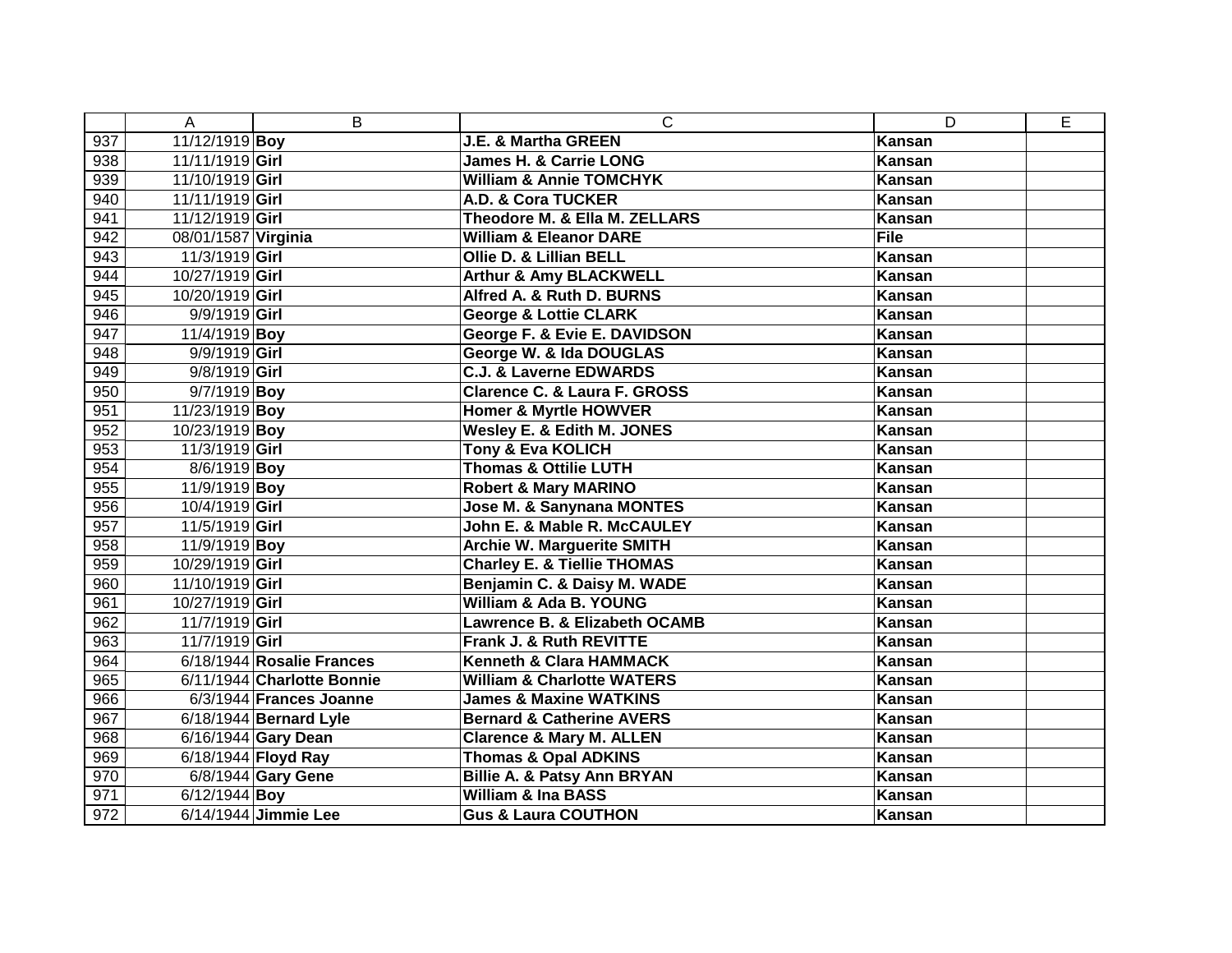|      | A                  | B                            | C                                          | D              | E |
|------|--------------------|------------------------------|--------------------------------------------|----------------|---|
| 973  |                    | 6/16/1944 Mariano Adam       | Mariano C. & Consuela DePERALTA            | <b>Kansan</b>  |   |
| 974  |                    | 6/17/1944 Joyce Louise       | <b>Albert &amp; Viola GREVE</b>            | <b>Kansan</b>  |   |
| 975  |                    | 6/8/1944 Richard William     | <b>Marion &amp; Dorothy GAINES</b>         | Kansan         |   |
| 976  |                    | 6/10/1944 Robert Victor      | <b>George &amp; Eula May GARDNER</b>       | Kansan         |   |
| 977  |                    | 6/15/1944 Sharon Irene       | <b>Lorraine &amp; Pearl HUNT</b>           | Kansan         |   |
| 978  |                    | 6/9/1944 Carol Sue           | John & Nadine HIGGINS                      | Kansan         |   |
| 979  |                    | 6/4/1944 Larry Eugene        | <b>Wilhon G. &amp; Pansy HILL</b>          | Kansan         |   |
| 980  |                    | 6/13/1944 Neoma Jean         | <b>Francis &amp; Bessie HANCOCK</b>        | Kansan         |   |
| 981  |                    | 6/13/1944 Mary Alice         | Elijah & Marie HOPKINS                     | Kansan         |   |
| 982  |                    | 6/6/1944 Mary Tereasa        | <b>Edward &amp; Sophia Mary KNACKSTEDT</b> | Kansan         |   |
| 983  |                    | 6/16/1944 Ronnie Dale        | <b>Emmit &amp; Ines KELTNER</b>            | Kansan         |   |
| 984  |                    | 6/13/1944 Sharon Kay         | <b>Merle &amp; Rose MILAM</b>              | Kansan         |   |
| 985  |                    | 6/10/1944 Ramona June        | <b>Gerald &amp; Lola MAUPIN</b>            | Kansan         |   |
| 986  |                    | 6/17/1944 Alphonso Robinson  | <b>Lawrence &amp; Ester Lee NEAL</b>       | Kansan         |   |
| 987  |                    | 6/8/1944 Margaret Jeanne     | <b>Herschel &amp; Connie OGLE</b>          | Kansan         |   |
| 988  |                    | 6/10/1944 Larry Allen        | <b>Floyd &amp; Marguerite PRIDDY</b>       | Kansan         |   |
| 989  |                    | 6/14/1944 Nancy Adair        | <b>Carl &amp; Ethel PAINTER</b>            | Kansan         |   |
| 990  |                    | 6/10/1944 John Michael       | Patrick & Mary E. RYAN                     | Kansan         |   |
| 991  |                    | 3/12/1944 Florence Elizabeth | <b>Claude &amp; Mary Lee STRONG</b>        | Kansan         |   |
| 992  |                    | 6/7/1944 Ernest Preston III  | Ernest P. Jr. & Eddie SIMMONS              | Kansan         |   |
| 993  |                    | 6/7/1944 Harvey Eugene       | <b>Estell &amp; Berniece SANDBURG</b>      | <b>Kansan</b>  |   |
| 994  |                    | 6/10/1944 John Walter        | <b>Walter &amp; Irene SLAWINSKI</b>        | Kansan         |   |
| 995  |                    | 6/9/1944 Allen Dwight        | <b>Wilfred &amp; Dora SCHNAKENBERG</b>     | Kansan         |   |
| 996  |                    | 6/14/1944 Robert Lee         | <b>Frank &amp; Elsie TIMMERMAN</b>         | Kansan         |   |
| 997  |                    | 6/9/1944 Jimmy Ray           | <b>Herbert &amp; Alice TOLLIVER</b>        | Kansan         |   |
| 998  |                    | 6/12/1944 Pamela Ruth        | <b>Thomas &amp; Helen TROUT</b>            | Kansan         |   |
| 999  | 6/12/1944 Mary Lou |                              | Mr & Mrs Orville THORNSBERRY               | Kansan         |   |
| 1000 |                    | 6/16/1944 Dorris Jean        | <b>Roosevelt &amp; Myrtle WHITLOCK</b>     | Kansan         |   |
| 1001 | 02/07/1882 Girl    |                              | <b>Mr &amp; Mrs M. McHALE</b>              | <b>Gazette</b> |   |
| 1002 |                    | 6/30/1941 Donald Lee         | Fred E. & Marguerite KLUGE                 | Kansan         |   |
| 1003 | 6/24/1941 John     |                              | <b>Gabriel &amp; Sahed RODRIQUEZ</b>       | <b>Kansan</b>  |   |
| 1004 |                    | 6/15/1941 Floyd Leon Jr.     | Floyd L. & Katherine SIDEBOTTOM            | Kansan         |   |
| 1005 |                    | 6/19/1941 Sharon Lou         | <b>Albert I. &amp; Twanda WAKE</b>         | Kansan         |   |
| 1006 |                    | 6/27/1941 Bobby Gene         | <b>Oscar E. &amp; Bertha WILSON</b>        | Kansan         |   |
| 1007 | 11/9/1962 Girl     |                              | <b>Mr &amp; Mrs Maurice SCHOAL</b>         | Kansan         |   |
| 1008 | 11/9/1962 Boy      |                              | <b>Mr &amp; Mrs Victor COGGS</b>           | <b>Kansan</b>  |   |